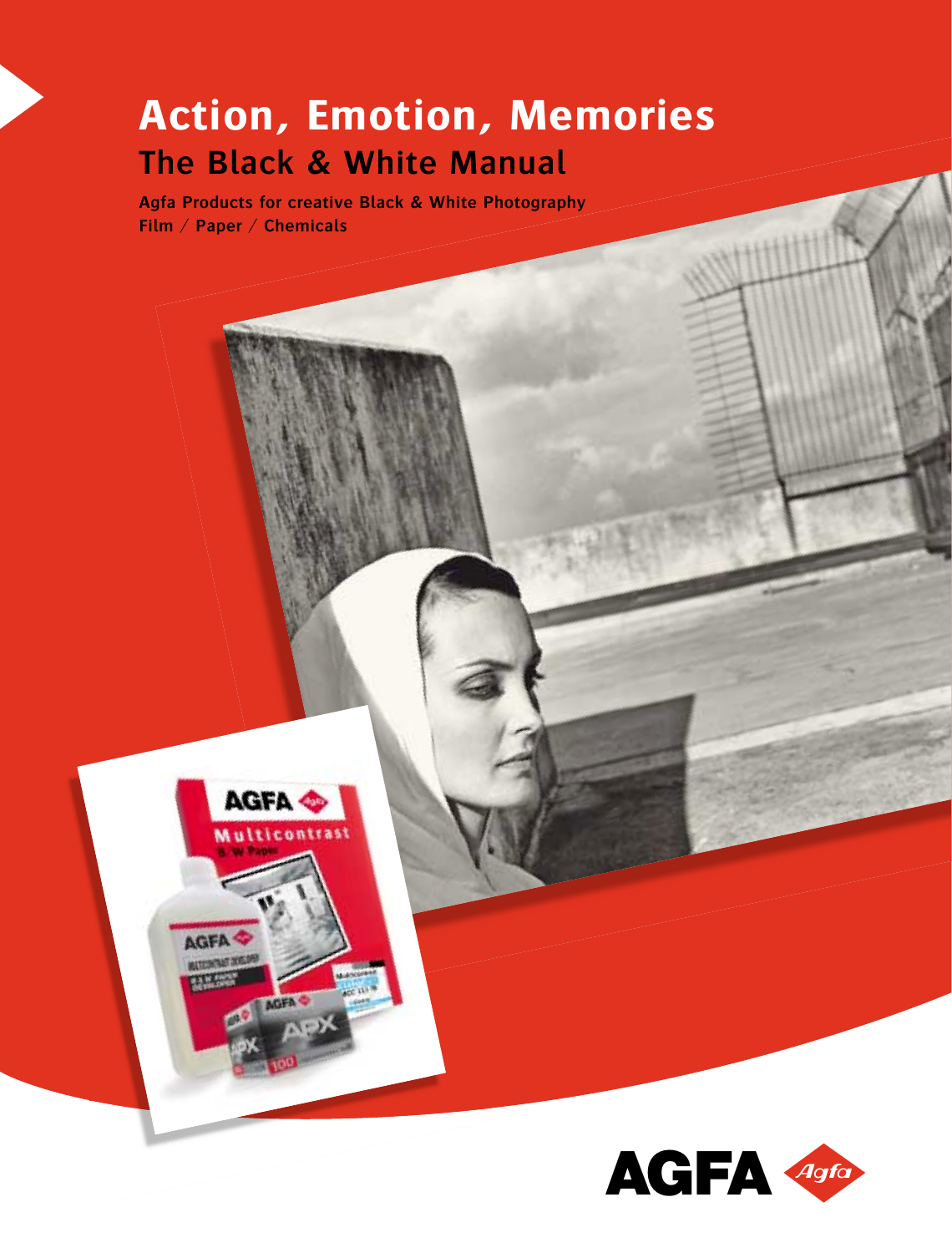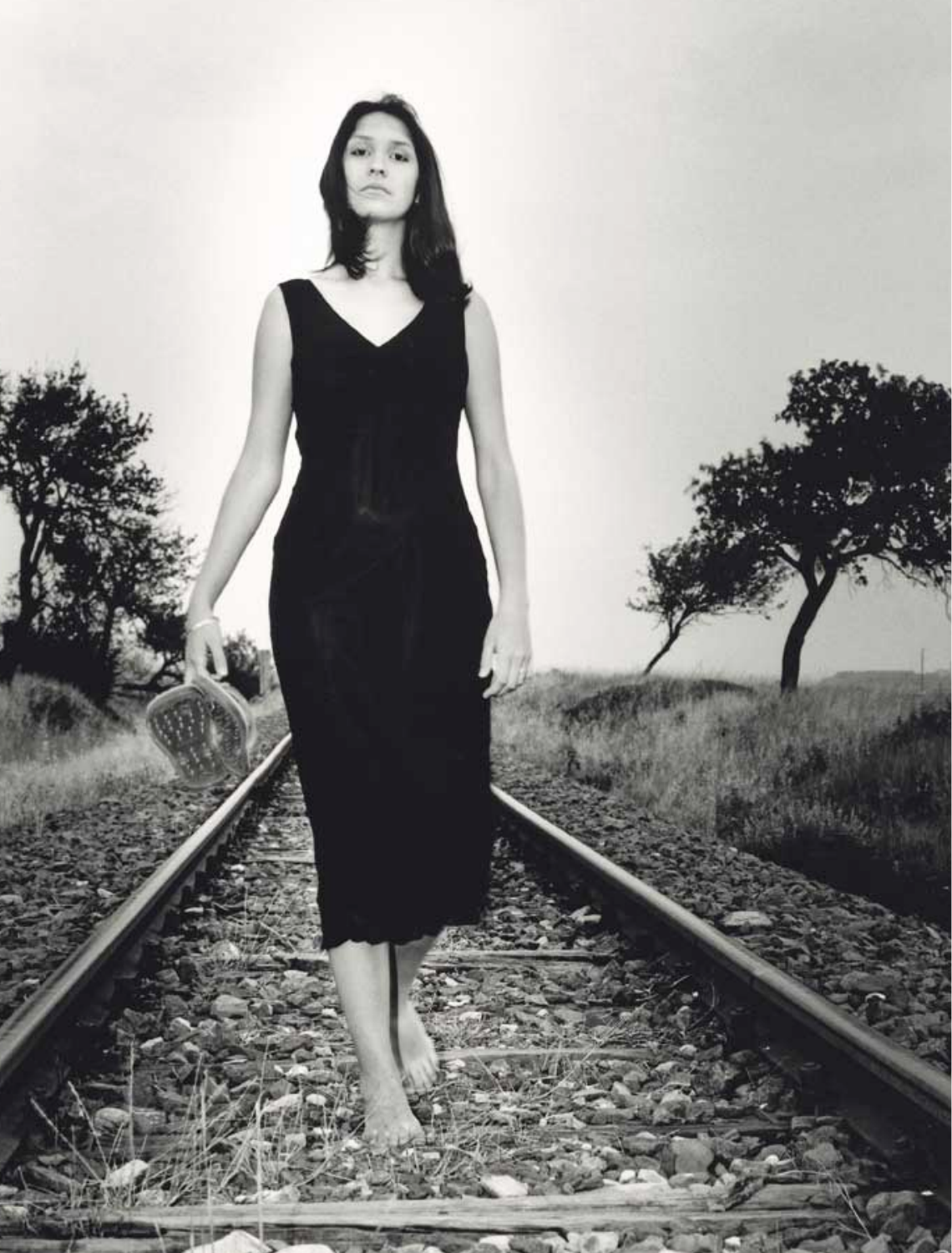## **Creativity and technology**

Even today, black & white still represents professional photography. The image without colour is cult, art and nostalgia together. documents contemporary events in journalism, industry and technology and captures the moment in the report.

Limiting oneself to black & white uncovers the greatest variety of expression and design. Every photographer stands here under the current of classic technology and modern materials. Whoever truly wants to be creative must know his tools and instruments well. Only then can creative or technical accents be formed – can the photographer develop his own style. And black & white photography opens up more scope for design than many other areas.

The results can be influenced by many factors. From the choice of the film material and its processing or from the conception on photo paper and the consequent "forming". And each method of after-treatment increases the scope once more. The challenge for the photographer therefore lies in composing the various factors and leading them to his ideal result.

This handbook is intended as a help and incentive for this technological-creative challenge. The various products, their use and processing are described, all technical specifications are listed. Whether it is a single film or a

certain paper – or our total range: Agfa offers all components in modern technologies. For a perfect black & white system.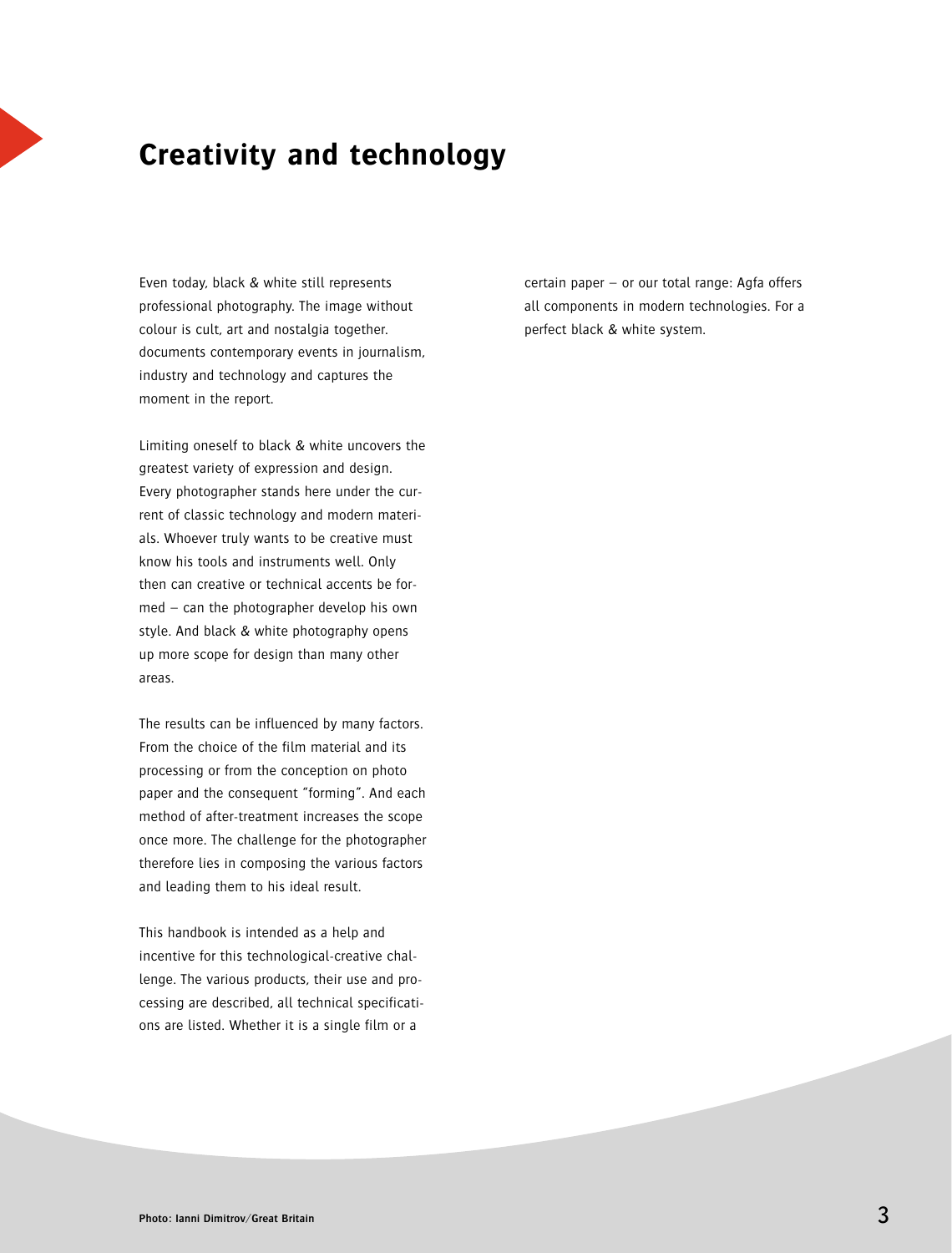## **The Black & White Films**

| Variety $-$                                                                                                           |    |
|-----------------------------------------------------------------------------------------------------------------------|----|
| the attraction of the BW system                                                                                       | 7  |
| The Agfa BW film range                                                                                                | 8  |
| The products                                                                                                          | 8  |
| <b>Technical Data</b><br>Density curves<br><b>Sharpness</b><br>Spectral sensitivity<br>Reciprocity<br>Layer structure | 10 |
| General instructions<br>Filters<br>Flash exposure<br>Storage<br>Processing Agfapan films                              | 12 |

# **The Black & White Photo Papers**

| ▶  | Variability -                          |    |
|----|----------------------------------------|----|
|    | analogue and digital                   | 15 |
| ▶. | The products                           | 15 |
|    | Technical data<br>Density curves       | 18 |
|    | Maximum blacks                         |    |
|    | Spectral sensitivity                   |    |
|    | Speed                                  |    |
|    | Reciprocity                            |    |
|    | Paper design                           |    |
|    | Emulsion                               |    |
|    | Exposure and contrast grading          |    |
|    | in variable graded papers              |    |
|    | Useful exposure range                  |    |
|    | Changes in image tone                  |    |
|    | General instructions                   | 26 |
|    | Darkroom safelights                    |    |
|    | Processing                             |    |
|    | Drying the papers                      |    |
|    | Stabilization and improvement in dura- |    |
|    | bility of black and white prints       |    |
|    | Marking and retouching                 |    |
|    | Mounting of prints                     |    |
|    | Packaging and storage                  |    |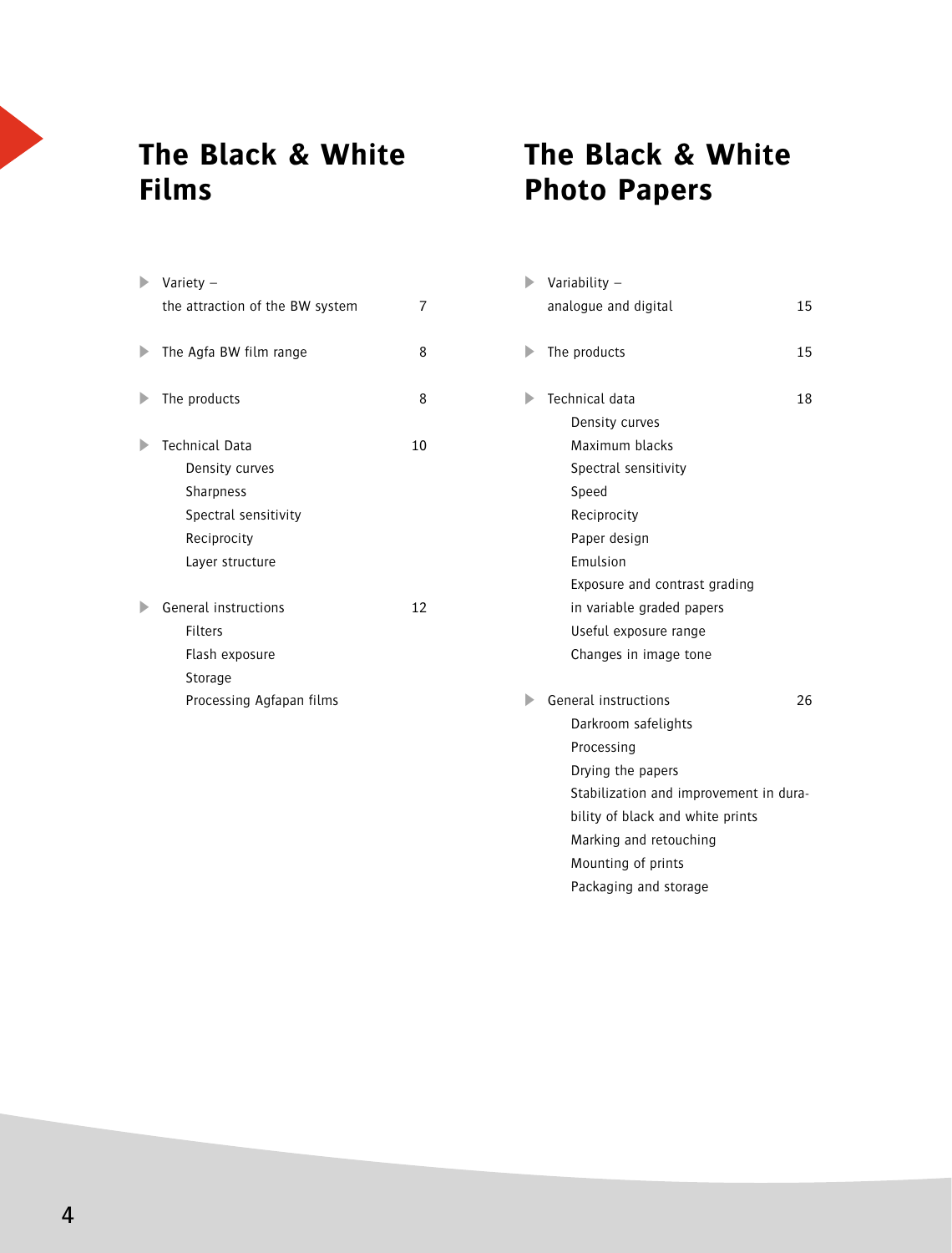# **The Black & White Chemicals**

| ▶  | The products                    | 33 |
|----|---------------------------------|----|
| ▶  | The Agfa film developers        | 34 |
|    | General instructions            | 35 |
|    | Storage                         |    |
|    | Processing temperatures         |    |
|    | Utilization of speed            |    |
|    | Contrast                        |    |
|    | Lengthening time for            |    |
|    | multiple batches                |    |
| Þ. | The Agfa paper developers       | 49 |
|    | General instructions            | 49 |
|    | Short product descriptions      |    |
|    | Technical Data and              |    |
|    | processing instructions         |    |
|    | Print tone                      |    |
|    | Technical Data and instructions |    |
|    | for posttreatment of            |    |
|    | films and papers                | 56 |
|    | Stop bath (interrupter)         |    |
|    | The use of fixers               |    |
|    | Correct fixing times            |    |
|    | Fixer monitoring                |    |
|    | Silver recovery                 |    |
|    | Fixer recycling                 |    |
|    | The final wash                  |    |
|    | Stabilizing with SISTAN NEW     |    |
|    | Toning with VIRADON NEW         |    |

| General information<br>▶. | 66 |
|---------------------------|----|
| Environmental protection  |    |
| and disposal              |    |
| Storage, safety at work,  |    |
| handling photochemicals   |    |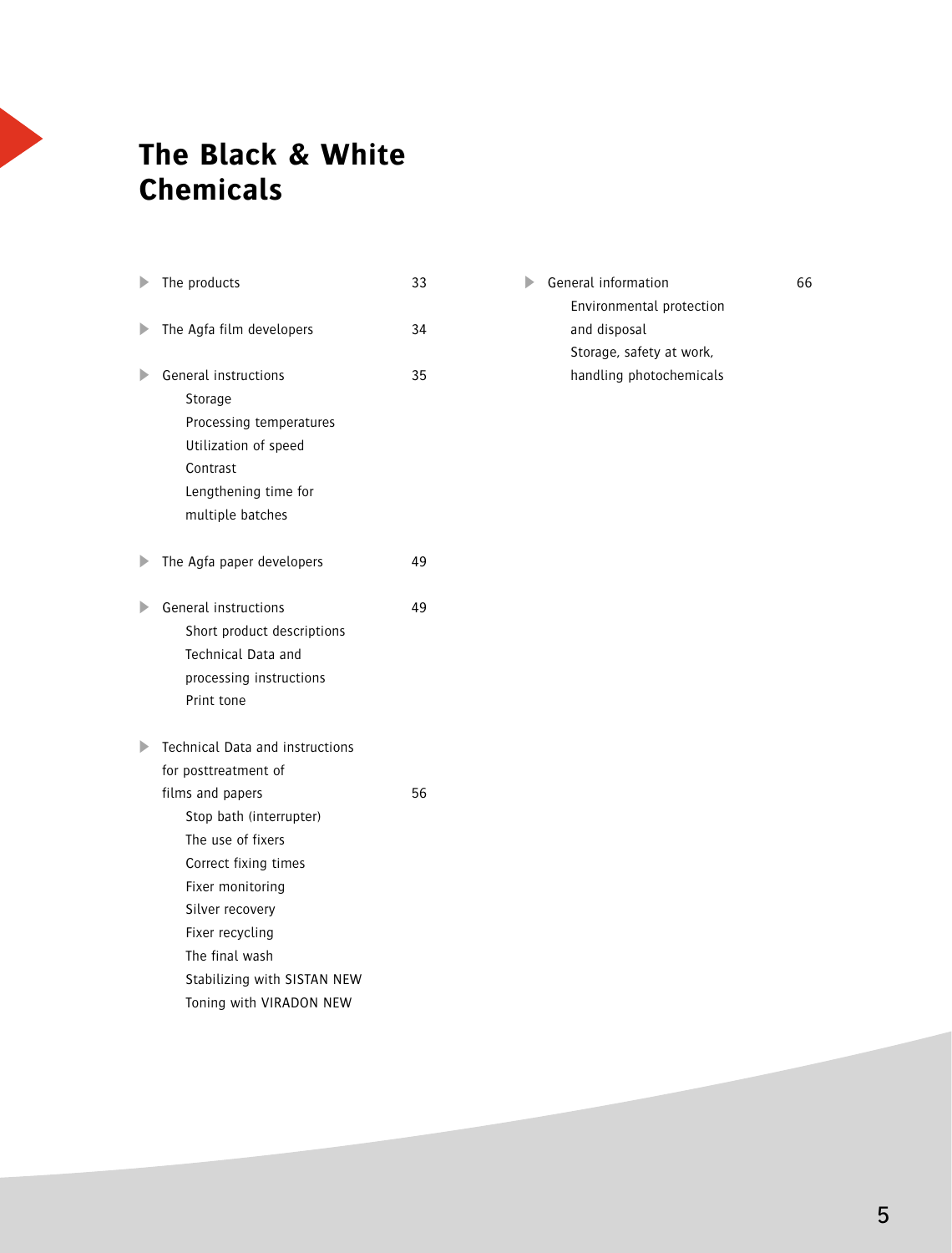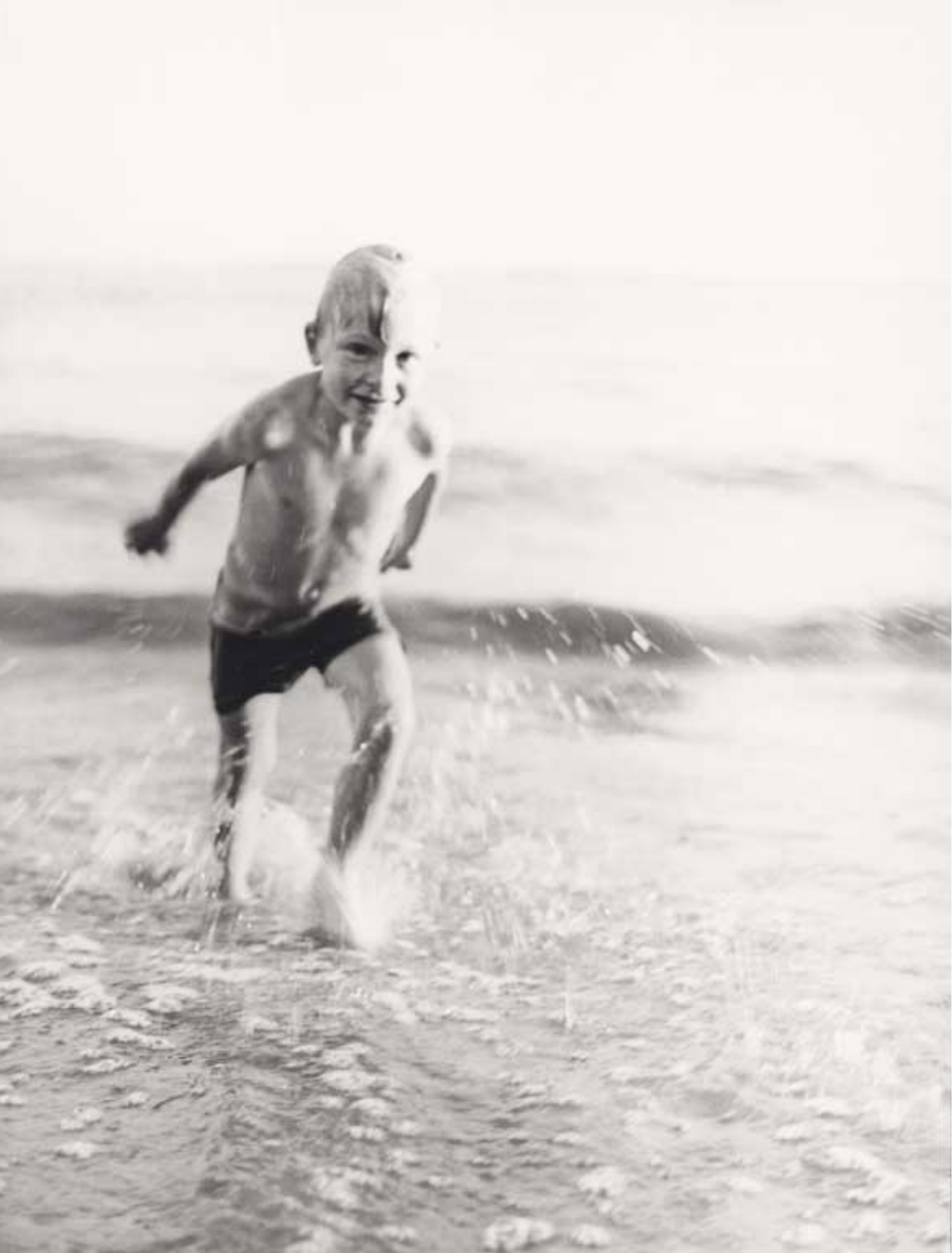## <span id="page-6-0"></span>**The Agfa Black & White Films Classic effect, modern technology**

The progress in film technology is outstanding. The standard of quality has been considerably improved, particularly during the past decade. Today, for example, an ISO 100 material achieves the fine grain of previous ISO 25 film generations. This progress is also naturally to be found in films of other speeds. In addition, these innovations have created a boost in processing techniques, enabling 35 mm photographers to achieve the quality of previous medium size technology.

One thing, however, has not changed: the universal film, which holds first place in all spheres, remains a dream. Technically speaking, the demand for highest sharpness and speed together with finest grain faces clear limitations: this material is not available at present nor will this be the case in the near future. The laws of physical chemistry apply here. The final image quality is a result of the combination of the parameters sharpness and fine grain. This still stands at an inverse ratio to speed. The photographer, however, can reach a very good compromise with the modern materials. The mere combination of single products is decisive for good or excellent results, according to the requirements of the photograph.

## **Variety – the attraction of the BW system**

In contrast to colour films, BW films may be modified in several parameters simply and effectively. Within certain limits, these films can be adapted very well to the specific demands of the photographic conditions as well as the desired result. Not only is the effectively usable film speed a part of this, but also such parameters as sharpness, fine grain and contrast behaviour.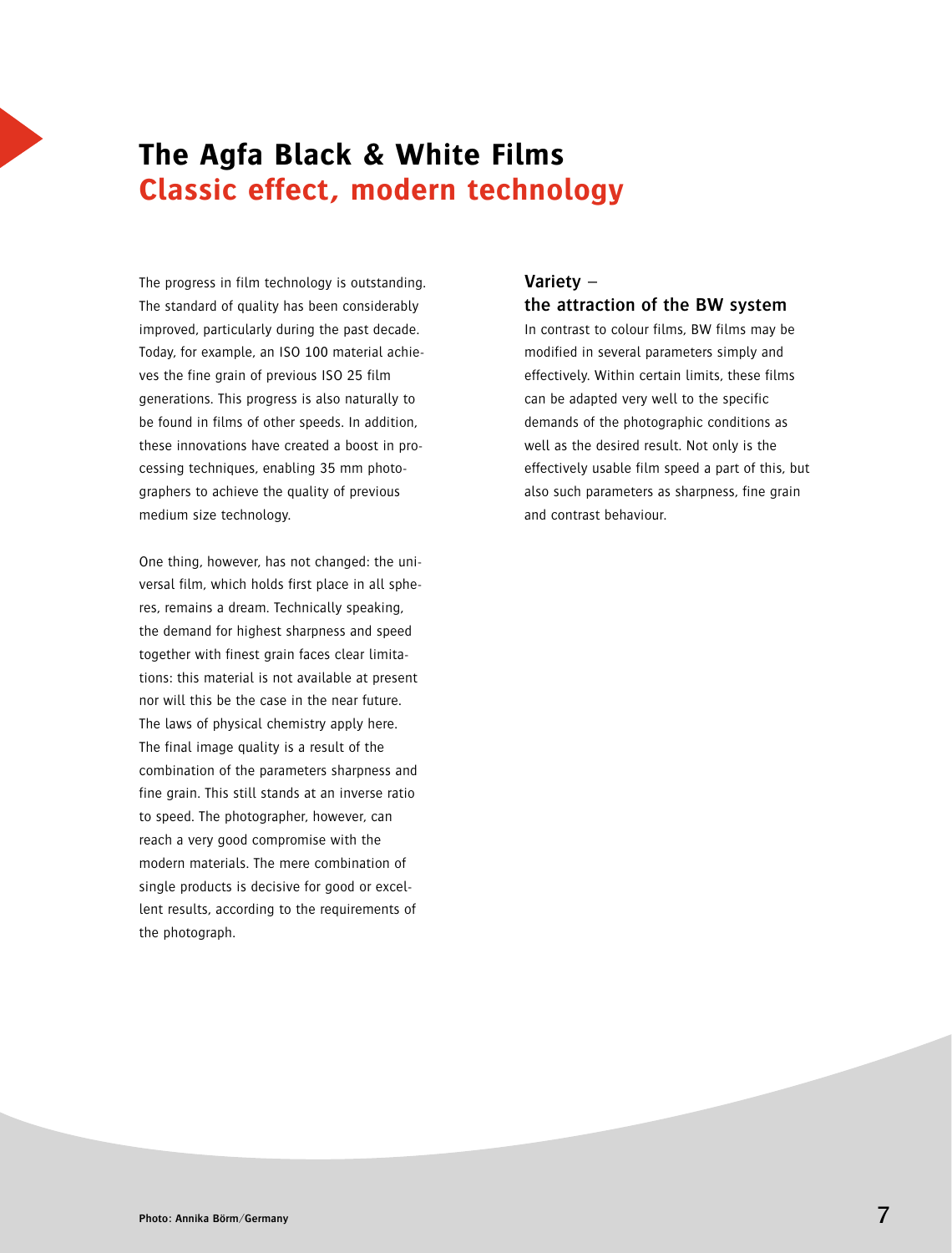## <span id="page-7-0"></span>**Adjustable Parameters**

**Areas of Use**

- 1. Film Speed
- 2. Gradation/Contrast behaviour
- 3. Sharpness
- 4. Fine grain
- 1. Light conditions/Subject movement
- 2. Subject contrast/Lighting contrast
- 3. Reproduction of detail/ Large print formats
- 4. Homogeneous areas/ Large print formats

Specially formulated developing variations (see Processing section) are available for individual adjustment.

## **The Agfa BW film range**

The assortment and selection of the Agfa film range is defined by its clear aim: no complexity in the sense of innumerable products, but rather absolute concentration on a compact, concise range. A demand from photographic practice is carried out that greatly simplifies the use of the products and their combination.

#### **The products**

All Agfapan Professional films are panchromatic BW negative films. Their quality characteristics have been geared to the requirements of professional use. Each single product possesses an excellent performance ratio between image quality (sharpness/fine grain) and speed. The straight, long drawn out gradation curves guarantee an abundant transmittal of the richness in the tonal quality of the print. A finely differentiated scale in grey tones, the clean tracing of both highlight and shadow lead to an authentic print transmittal.

The instant hardening technology during production ensures a high constancy of the sensitometric characteristics speed, gradation and latent image behaviour. Agfa provides an excellent anti-halo protection in the particularly effective AHU layer (Anti Halo Casting Layer). Blurredness and light diffusion in the emulsion can hereby be effectively suppressed. Added to this we have the reliability of the production, based on long experience. Only in this way can the preconditions be created to meet the demands of professional photography for absolutely even emulsions.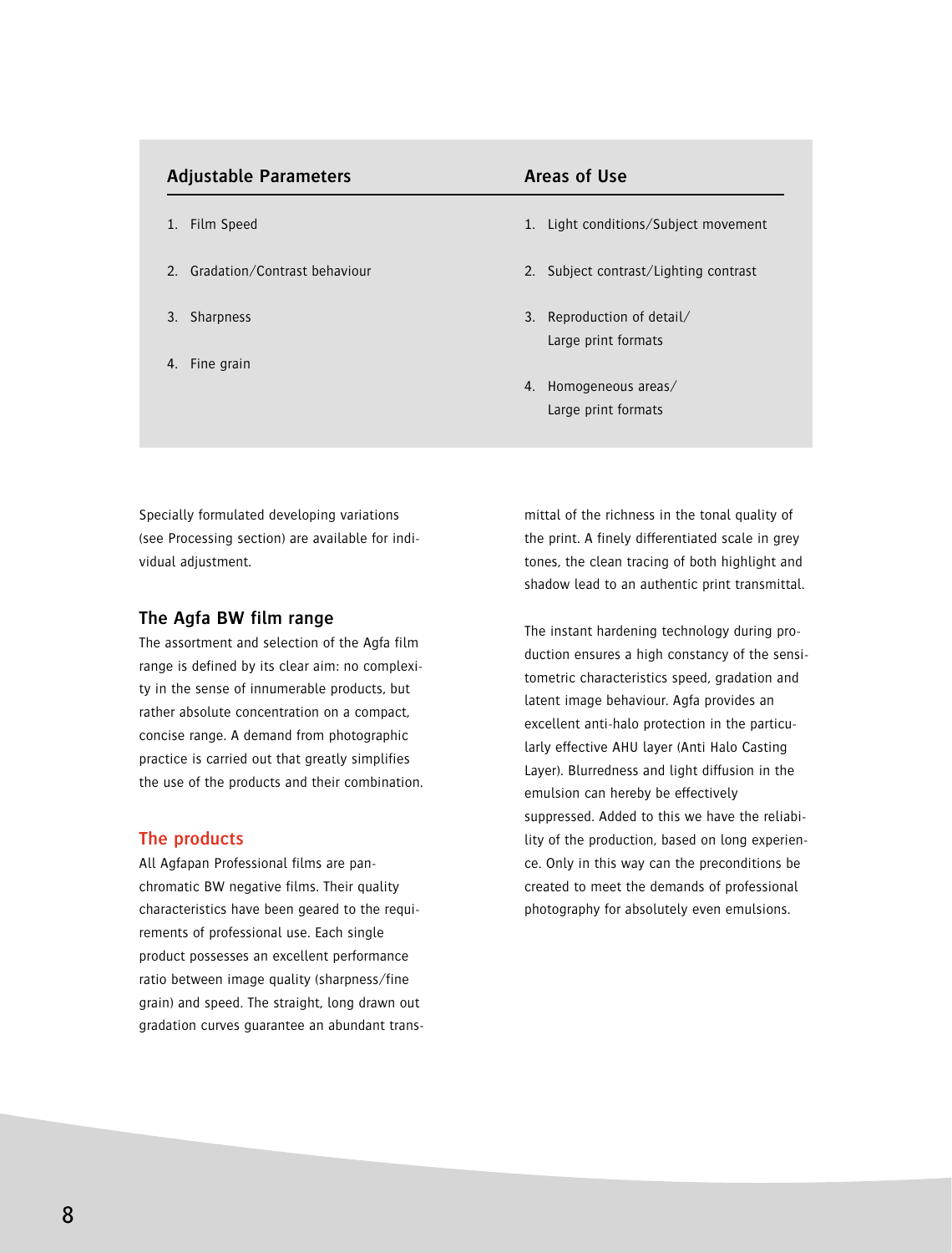## **Agfapan APX 100 Professional**

This universal film combines excellent image quality with speed for universal application. It is suitable for a very wide photographic spectrum, including, for example, portrait, landscape as well as abstract photography. Push processing makes its use up to ISO 200/24° possible.

## **Agfapan APX 400 Professional**

The APX 400 is considered as an absolutely reliable partner for changing light conditions, where speed reserves are necessary. It is not limited to its basis of ISO 400/27°, but can be used, by means of a speed-increasing processing (pushing), up to ISO 800/30°. The APX 400, thereby, offers a wide sphere of applications. It may be used both as an all-round film as well as providing help in fringe areas, such as available-light photography with low light intensity. If fast movement or tele shots without tripod are planned, this film achieves exceptional results. Despite its high speed, the APX 400 permits high quality enlargements with fine grain distribution and good reproduction of detail.

## **Agfa Scala 200x Professional**

The BW film for the direct way from photo to positive image. The transparency can be projected without prints, it serves directly as a printing or scanner original for digital posttreatment (posttreatment of prints, layout). Exceptional image quality data (sharpness, fine grain) in combination with a basic speed of ISO 200/24° make this film exceedingly interesting for many areas of application. The gradation has been adjusted to meet that of the Agfachrome RSX II 100 Professional. Professionals need not change when assessing the contrast of a subject. The speed can be increased further by pushing:

Push 1: ISO 400/27° Push 2: ISO 800/30° Push 3: ISO 1600/33°

Push processing causes a slight reduction of the maximum density and a steepening of gradation. This effect can be used to improve the image (increase in image contrasts), as the film produces balanced contrasts when not pushed. Pull processing reduces speed to ISO 100/21° with a simultaneous increase of the maximum density and a flattening of gradation. The latter effect makes the use of the Scala 200x possible to surmount extremely high subject contrasts. In addition, the pulled film may be used as copy material for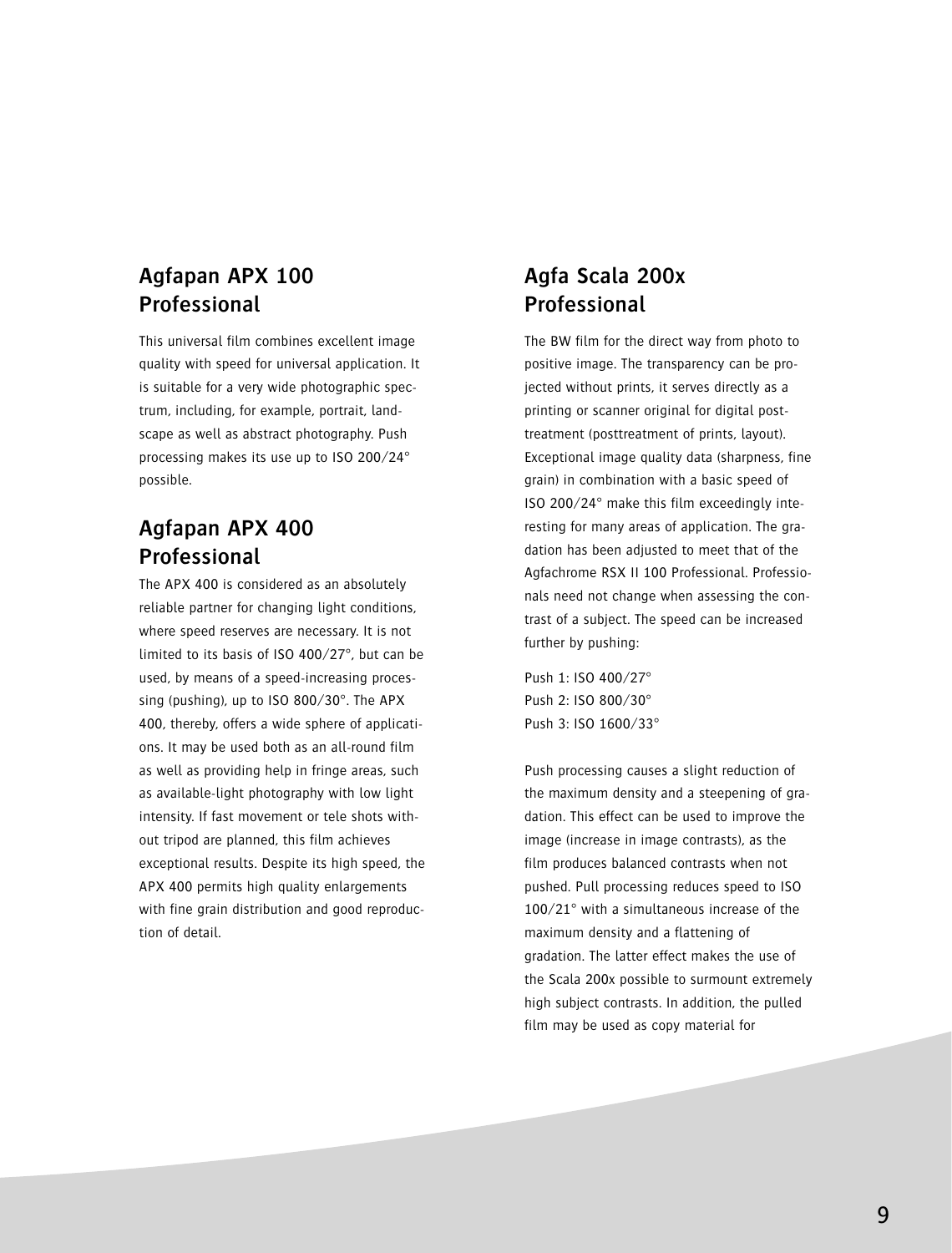<span id="page-9-0"></span>duplicating BW transparencies or negatives. The Scala 200x emulsions have been so designed that, linked with the original Scala process, they lead to a particularly high stability of the printed image.

Processing is carried out solely in the original Agfa Scala process, which is only available in authorized commercial laboratories.

## **Technical data**

The following list makes a quick comparison of technical data possible and also gives assistance when choosing suitable material. A comment on the definition of "sharpness": both resolution and MTF ratings are given. The MTF (modular transfer function) rating incorporates contrast thereby making objective judgement possible. Due to the diffusion of light within the emulsion layer, the contrast reproduction of the lines of a screen lineation exposed onto the film is reduced when the space between these lines decreases. The decrease in contrast measured with a microdensitometer is shown as a graph with the modular transfer function.

## **APX 100**





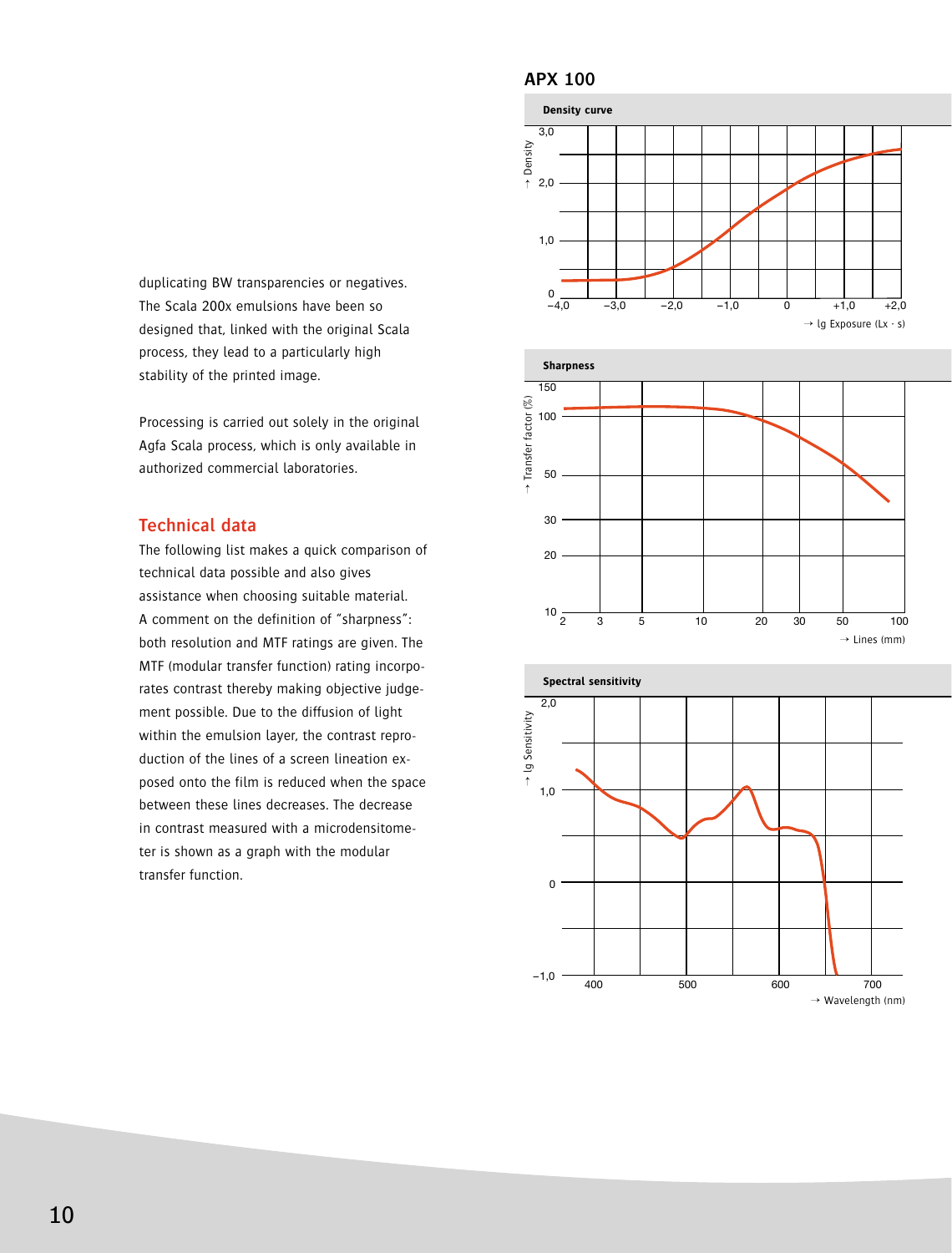**APX 400**







## **Scala 200**





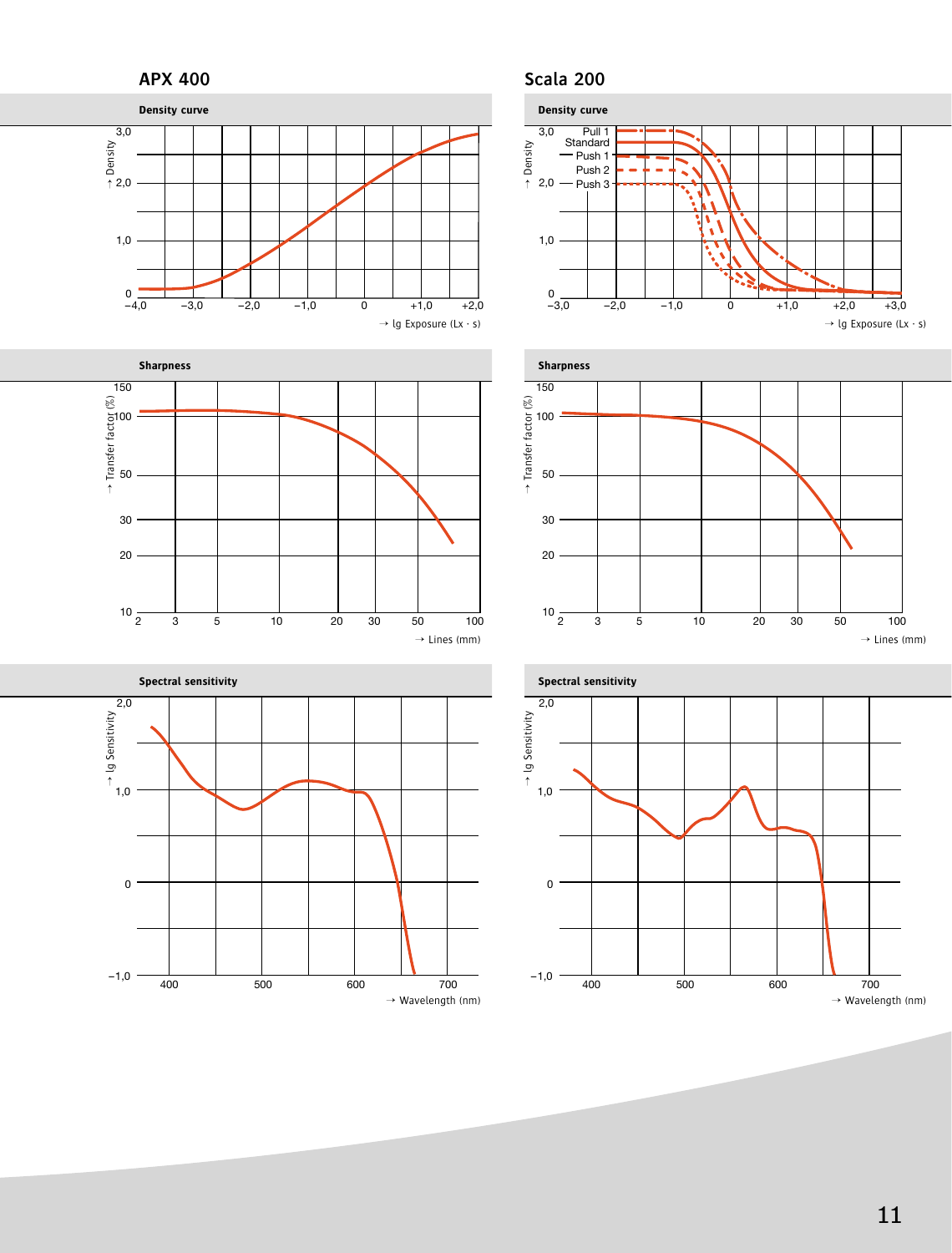<span id="page-11-0"></span>

|                                                   | <b>APX 100</b> | <b>APX 400</b> | Scala 200x          |
|---------------------------------------------------|----------------|----------------|---------------------|
| Speed                                             | ISO 100/21°    | ISO 400/27°    | ISO 200/24°         |
| Granularity (RMS x 1000;<br>Refinal 6 min. 20°C)  | 9.0            | 14.0           | Scala Proc.<br>11.0 |
| Resolving power<br>(Contrast 1000:1/lines per mm) | 150            | 110            | 120                 |

|                  | <b>Reciprocity</b><br>Corrections: Exposure (f-stops)/processing $(\%)$ | <b>APX 100</b> | <b>APX 400</b> | Scala 200x |  |
|------------------|-------------------------------------------------------------------------|----------------|----------------|------------|--|
|                  | $1/10000 - 1/s$                                                         | 0/0            | 0/0            | 0          |  |
| 1 <sub>s</sub>   |                                                                         | $+1/-10%$      | $+1/-10%$      | $+1/2$     |  |
| 10 <sub>s</sub>  |                                                                         | $+2/-25%$      | $+2/-25%$      | $+1$       |  |
| 100 <sub>s</sub> |                                                                         | $+3/-35%$      | $+3/-35%$      | $+2$       |  |

## **General instructions**

## **Filters**

All those correction filters common to BW photography (e.g. UV blocking filters, polarization filters) as well as contrast filters (e.g. yellow, green, orange, red) may be used for Agfapan films.

#### Examples

- Yellow filter for contrast-increasing reproduction of clouds
- **Drange filter for clear distant views**
- **Red filter for dramatizing image impact**

The wide range of creative filters may also be utilized.

The resulting loss in speed is taken into account by the TTL reading in the camera, otherwise the corresponding compensating factors must be included when setting time and stop. The instructions of filter manufacturers contain detailed information on this subject.

#### **Flash exposure**

The high illumination contrast often created by the use of direct flash can be compensated by over-exposure and following under-development (flatter gradation). Despite the exposure latitude of negative materials, a precise exposure reading is necessary for maximum graded grey scale reproduction. If the camera does not enable a TTL flashlight reading, or if the equipment is placed independently, the necessary working aperture can be calculated by means of the following formula:

$$
f\text{-stop} = \frac{\text{guide number}}{\text{distance flash to subject}}
$$
  
(in m)

The guide number is determined by the speed used and the power of the flash unit (refer to the specifications of the manufacturer). The luminous efficacy of the flash unit depends not only on the flash range but also on the degree of reflection of the area surrounding the subject and on the subject itself.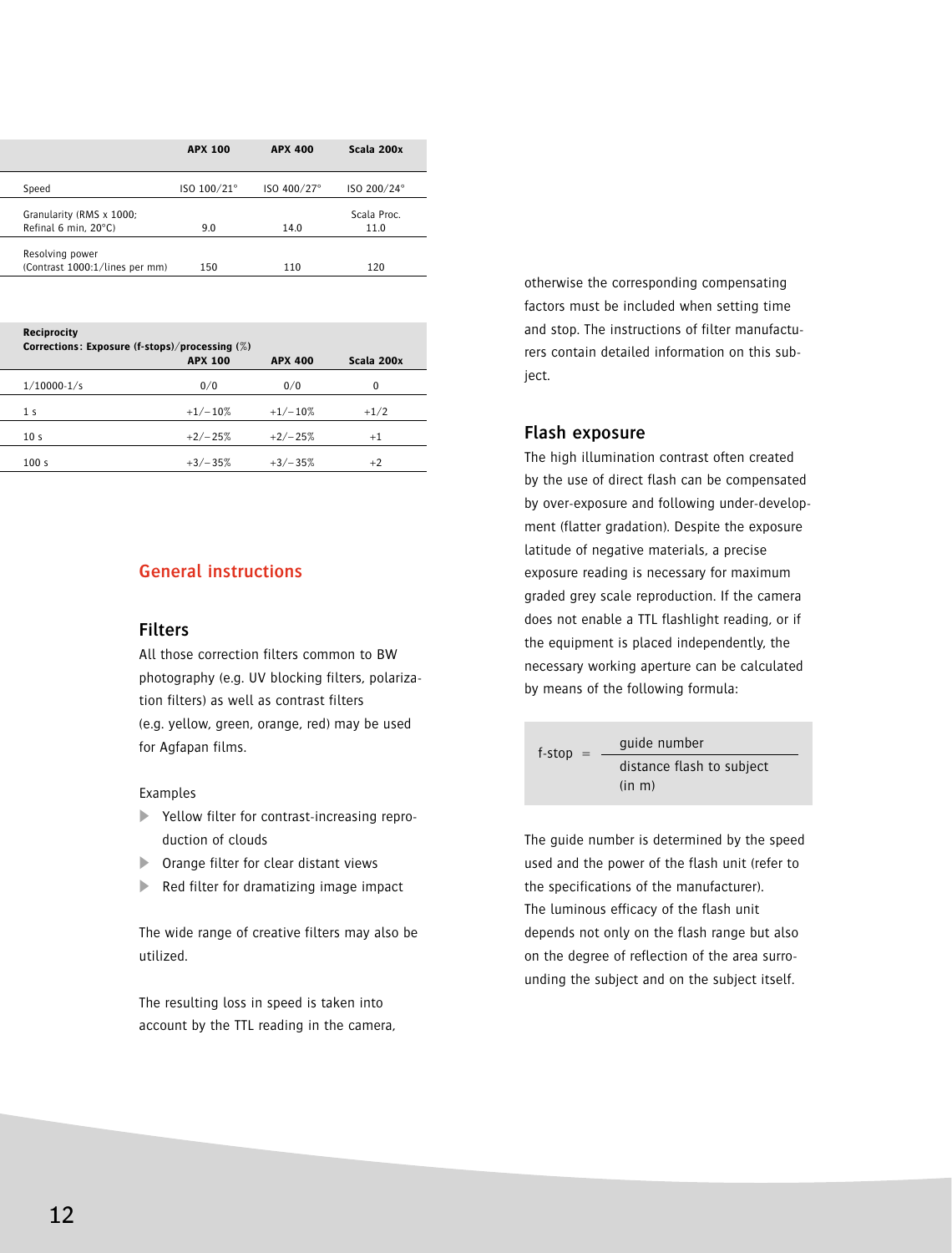

**Photo: Helmut Hirler/Germany**

## **Storage**

Unexposed films should be stored in the original packaging in a cool, dry place (temperature below + 20°C). The photographic characteristics can be kept stable over a longer period of time if the material is stored under deep-freeze conditions (below  $-10^{\circ}$ C). Refrigerated films should be acclimatized to room temperature for approx. 2 hours and deep-frozen films for approx. 8 hours before opening the original packaging. Otherwise, condensation may form on the film. Exposed films should be processed as soon as possible. If films are stored for a great length of time, a slight loss in sensitivity may occur through the diminishing of the latent image (in particular under the influence of unfavourable climatic conditions).

| <b>Assortment</b> |                |                |                 |
|-------------------|----------------|----------------|-----------------|
| <b>Formats</b>    | <b>APX 100</b> | <b>APX 400</b> | Scala 200x      |
| 135-24            |                |                |                 |
| 135-36            |                |                | MP <sub>5</sub> |
| 135-36 MP 50      |                |                |                 |
| 120               |                |                | MP <sub>5</sub> |
| 35 mm x 17 m DP   |                |                |                 |
| 35 mm x 30.5 m DP |                |                |                 |
|                   |                |                |                 |

## **Processing Agfapan Films**

Processing data for all films are to be found under the "Processing" section (Page 34–48 and 56–63).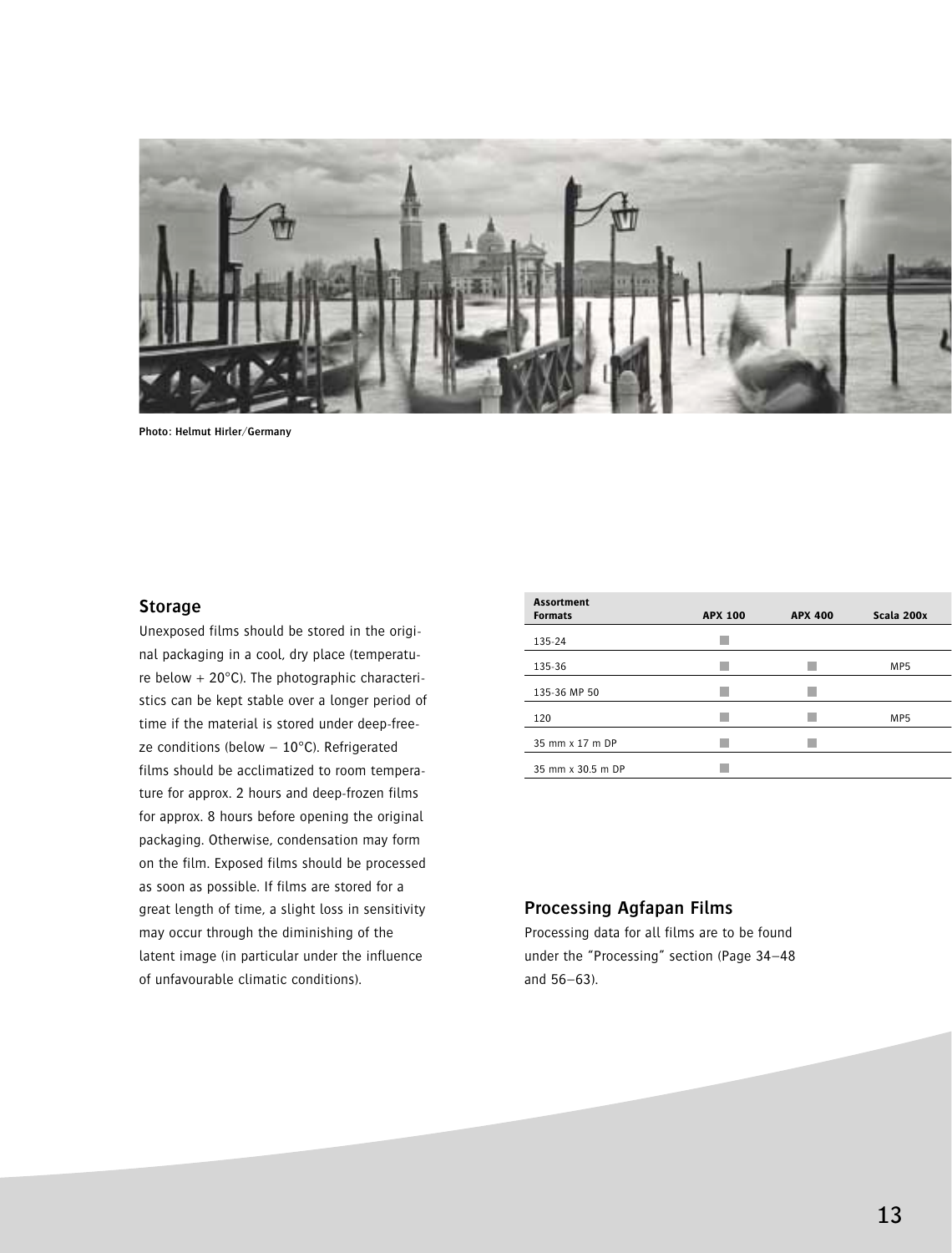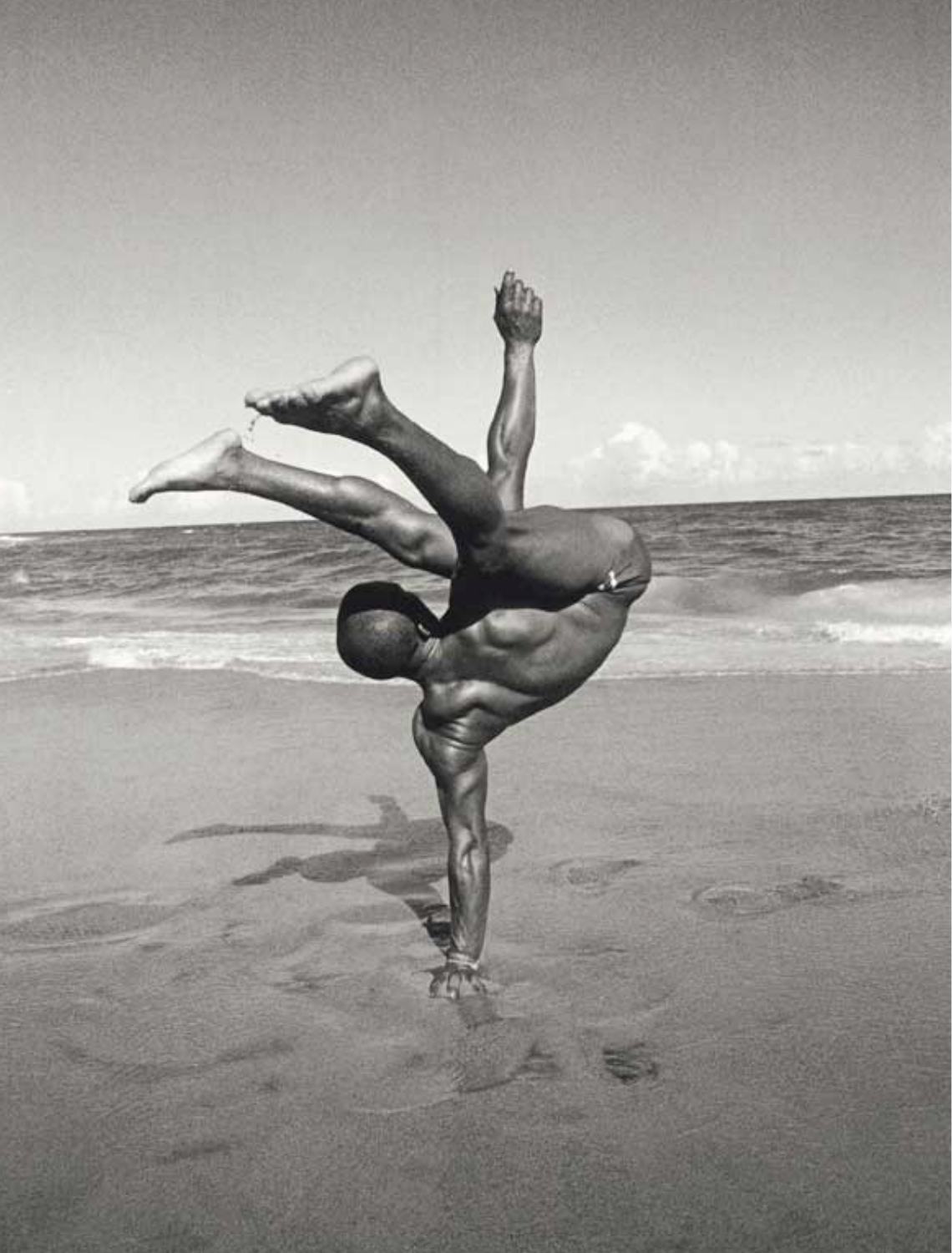## <span id="page-14-0"></span>**The Black & White Photo Papers A multitude of possibilities**

The impact of a black & white photographic print has lost none of its fascination even in present times. The trend of capturing images in black & white still remains strong among ambitious photography. Various surfaces, image tones and bases can be put into use.

The BW papers with variable gradation are today high technology products that achieve a very high product and reproduction quality standard through their complex structure. The multi-layer structure of the papers enables high-class quality print results. The contrast reproduction can be adjusted in minute steps to the requirements of the negative.

## **Variability – analogue & digital**

Apart from the high degree of manipulation possible in BW film development, the wide range of modern BW papers fulfil all the requirements for the most individual creation of the print subject. Even difficult negative originals can be mastered thanks to the infinitely variable contrast control, the specific exposure of certain motif areas with different contrasts makes them individually "malleable". A completely new world of manipulation alternatives and processes is opened by processing digital image data or exposing this data in laser printers on Agfa's variable contrast RC/PE paper MULTICONTRAST PREMIUM.

Scanners currently provide a higher density of information from transparencies, negatives or prints than direct digital photography. The amount of data attained by scanners (file size) makes even extra large formats in good quality possible.

Image files can be evaluated on the computer's monitor, corresponding programmes for image processing make later alteration possible for both technical (contrasts, brightness, sharpness) and creative (effects, setting of light, mounting) manipulation. Prints of such image files on original Agfa Multicontrast Premium resin-coated paper can be made on a laser printer. Even giant formats are possible when using a printer such as the Durst Lambda as, due to the high precision, separate exposures over two or more roll widths are possible. Large prints in small quantities thereby become affordable and transmit the original feeling and quality of a photograph, despite the most modern technology.

## **The products**

The Agfa BW photo paper range includes the RC/PE paper MULTICONTRAST PREMIUM as well as the fibre base paper MULTICONTRAST CLASSIC. Both papers are offered with two different surfaces and are available in all common sizes (sheet and roll paper) and quantities.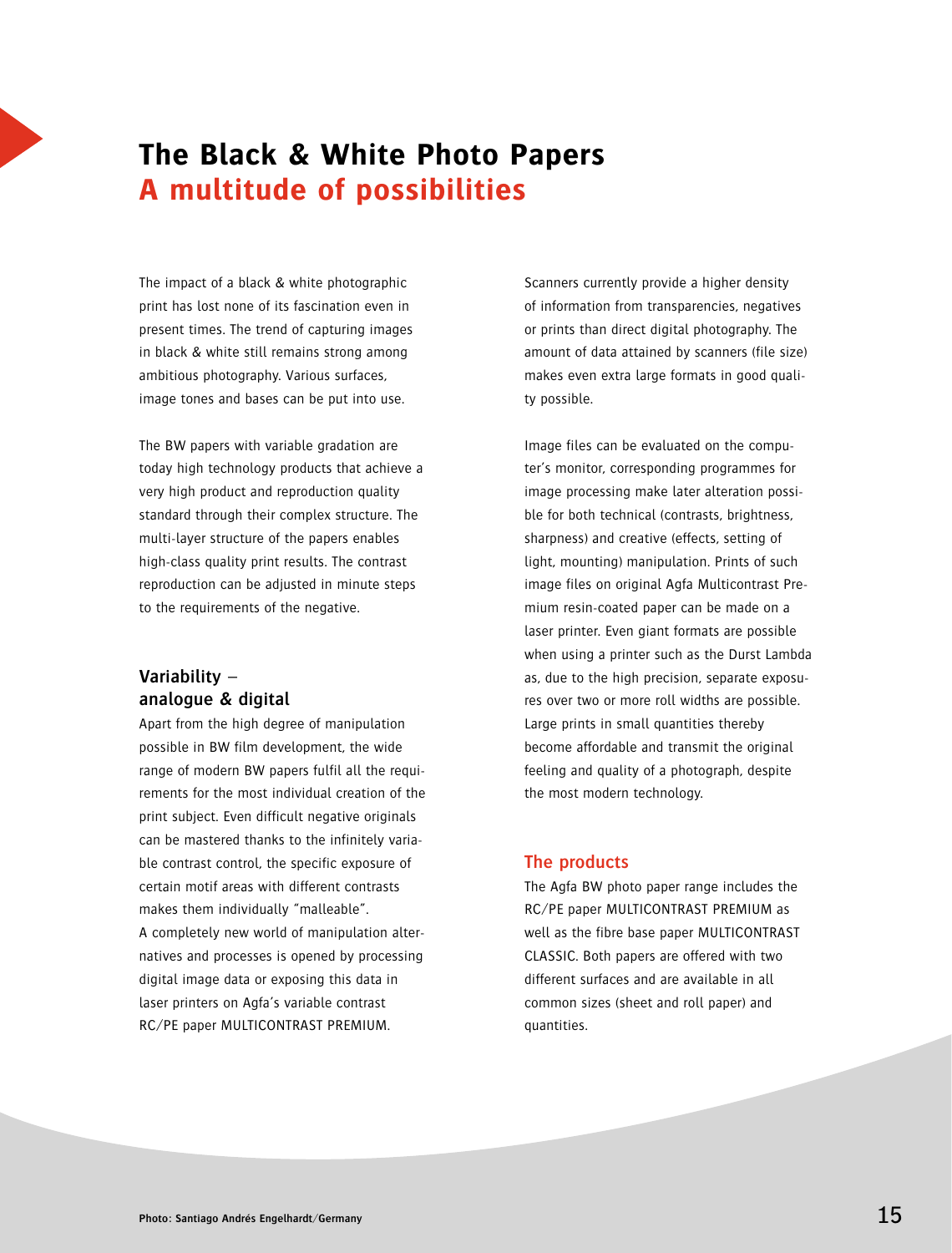All Agfa BW papers stand for detail reproduction close to the original, high richness in tonal quality with outstanding highlight and shadow definition, together with pure whites and deep blacks. The wide range of contrast (from extra soft to extra hard) found in the papers with variable gradation is most suitable for daily use. The RC/PE version of these papers is ideally suited even for ultrashort laser exposure times. The user achieves a very good overall flatness. A high image stability is achieved in the face of changes in the image silver due to environmental factors. The very high constancy in production together with very good stability as regards processing deviations may be considered as standards.

The multi-layered structure of Agfa Multicontrast papers, in particular, reflect Agfa's decades of experience in the manufacture of photographic materials. The addition of a protective layer guarantees the first-class quality of these products.

**AGFA MULTICONTRAST PREMIUM (MCP)** is a universal black & white paper with variable

gradation on a RC/PE base. The print quality of this paper corresponds to the quality of the best papers with fixed gradation and even surpasses these in certain areas. MULTICONTRAST PREMIUM can be exposed in all enlargers and printers, just like traditional BW papers and can be processed in trays or developing machines.

#### **AGFA MULTICONTRAST CLASSIC (MCC)** is

the classic, variable graded black & white photo paper on a fibre base. MULTICONTRAST CLASSIC combines the quality of fibre base papers with fixed gradation with the advantages of variable contrast control. Processing is carried out in trays, as with traditional fibre base paper.

It is especially suitable for exhibition prints. This paper is also distinguished by its very good retouching and post-print treatment features. In addition, Multicontrast Classic offers a high archival stability. **(1)**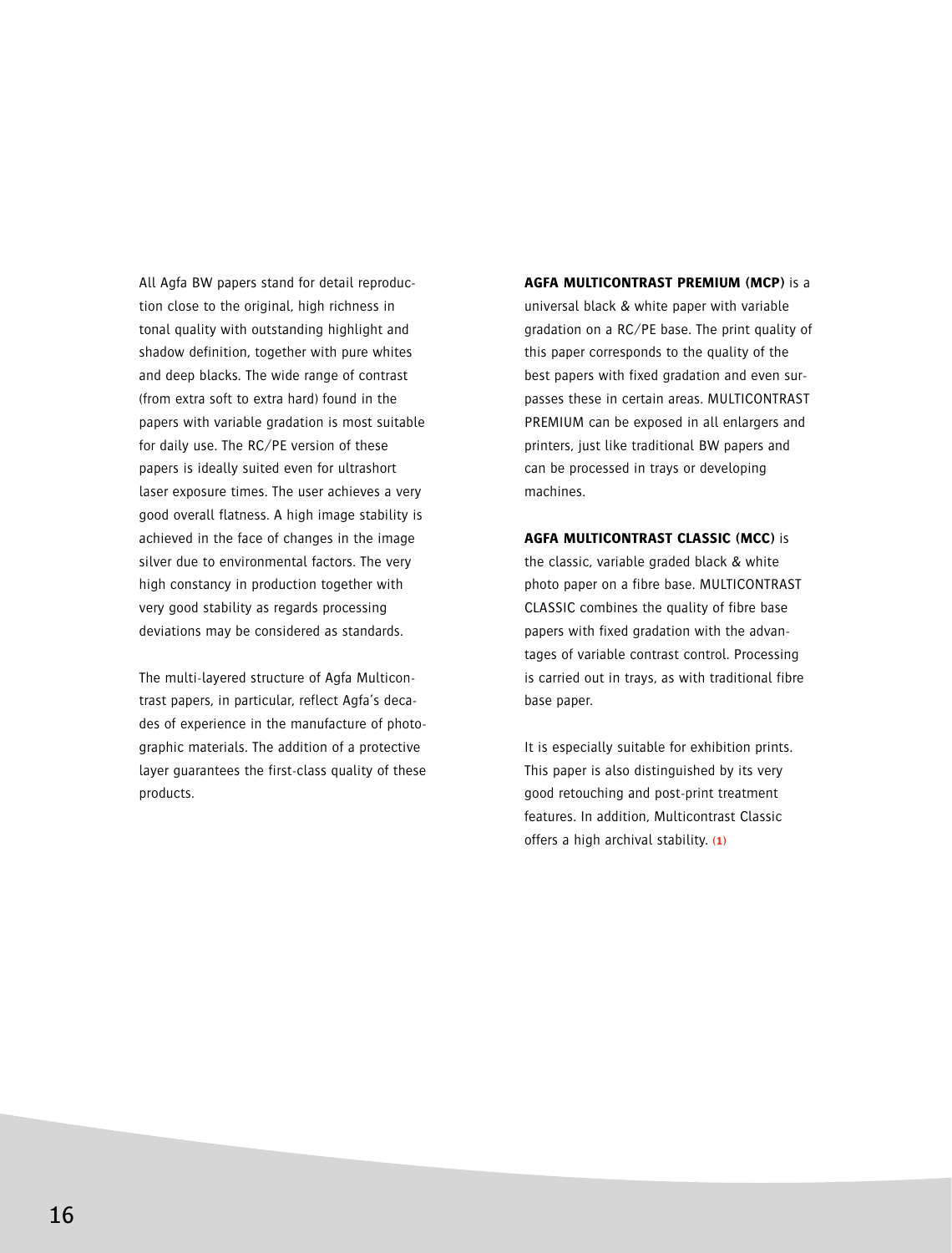

**Photo: Luciano Monti/Italy · www.montiluciano.com**

## **The Range**

| (1) | Variable graded<br>papers | <b>Surface</b>                 | <b>Product</b><br>code |
|-----|---------------------------|--------------------------------|------------------------|
|     | MULTICONTRAST PREMIUM     |                                | <b>MCP</b>             |
|     | MULTICONTRAST PREMIUM 310 | glossy                         |                        |
|     | MULTICONTRAST PREMIUM 312 | semi-matt                      |                        |
|     | MULTICONTRAST CLASSIC     |                                | <b>MCC</b>             |
|     | MULTICONTRAST CLASSIC 111 | double weight, glossy          |                        |
|     | MULTICONTRAST CLASSIC 118 | double weight, fine-grain matt |                        |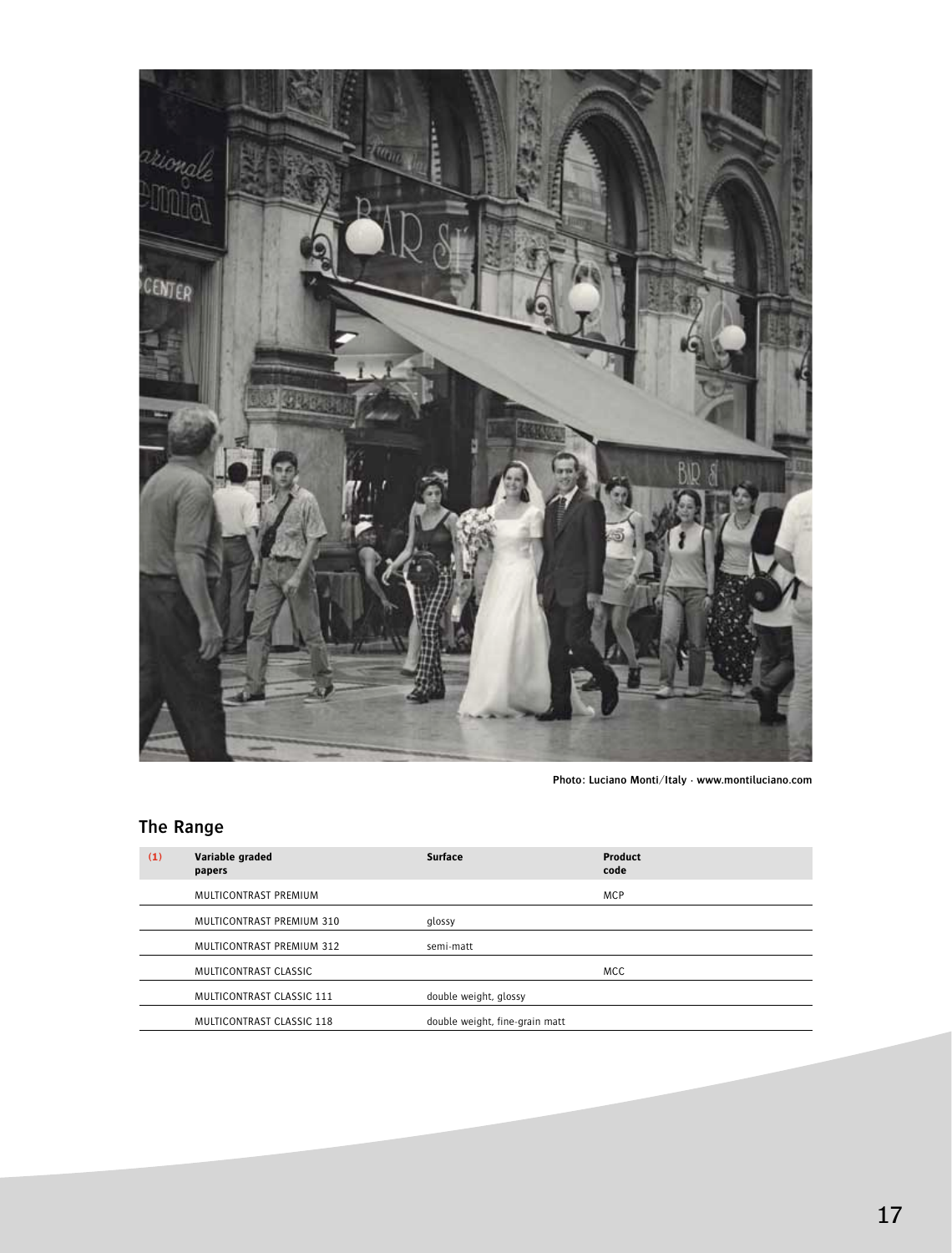<span id="page-17-0"></span>



## **Technical data**

## **Density curves**

## **MULTICONTRAST PREMIUM (MCP) MULTICONTRAST CLASSIC (MCC)**

| Exposure:     | tungsten light 3000 K      |
|---------------|----------------------------|
|               | time: $10 s$               |
| Filter:       | contrast control filter    |
|               | $0.1.2.3.4.5$ and          |
|               | UV blocking filter         |
| Development:  | AGFA MULTICONTRAST         |
|               | DEVELOPER                  |
| Densitometry: | Reading with visual filter |
|               |                            |

The given exposure in lux seconds refers to the combination of paper and filter. **(2) (3)**

## **Maximum blacks**

Depending on type of paper and surface – assuming that exposure and development are correct – the following maximum blacks can at the least be achieved:

| MCP 310 RC:          | $D_{max} = 2.25$        |
|----------------------|-------------------------|
| MCP 312 RC:          | $D_{\text{max}} = 2.25$ |
| With laser exposure: | $D_{\text{max}} = 2.20$ |

| MCC 111: | $D_{\text{max}} = 2.30$ |
|----------|-------------------------|
| MCC 118: | $D_{\text{max}} = 1.60$ |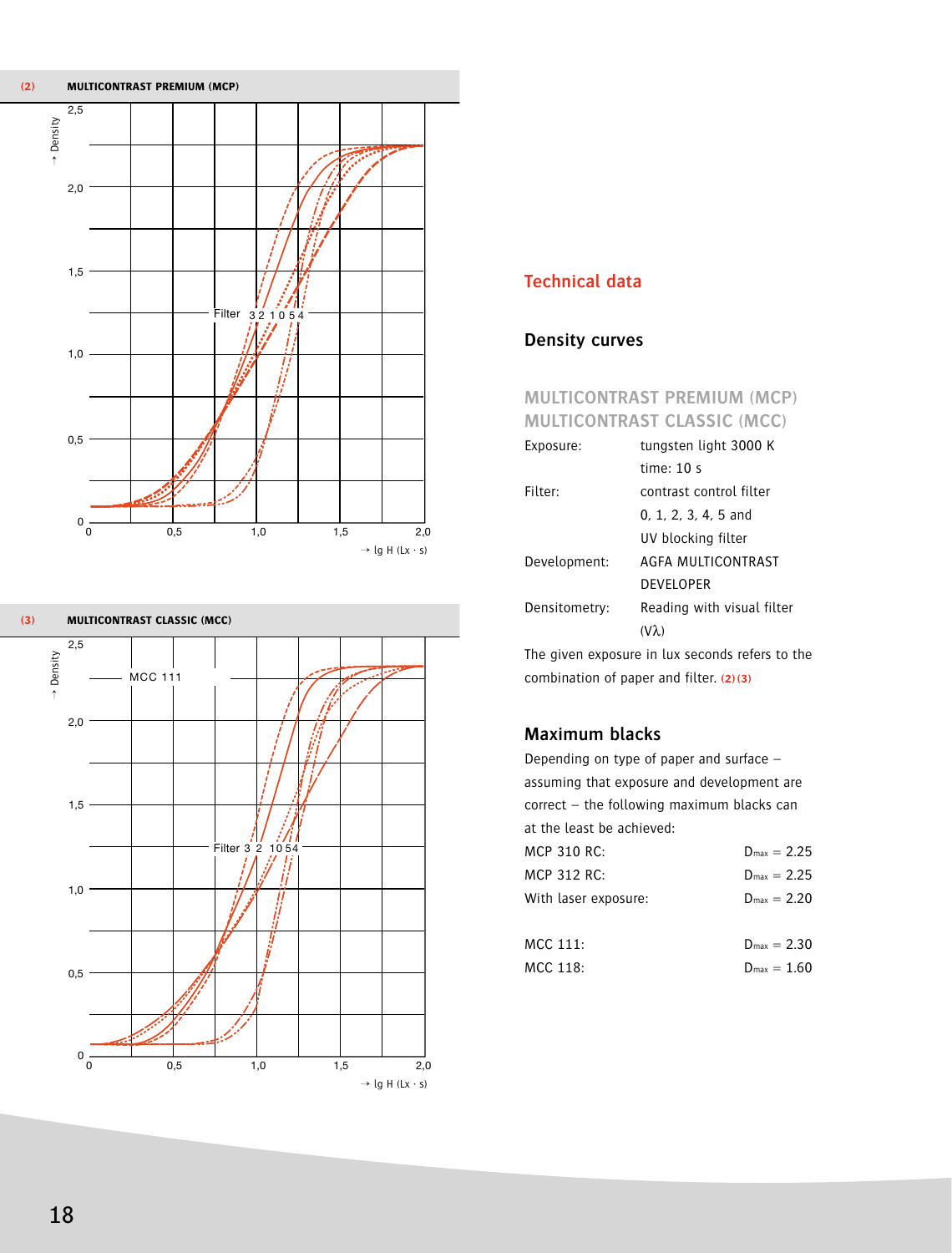## **Spectral sensitivity (related to equal energy spectrum)**

## **MULTICONTRAST PREMIUM MULTICONTRAST CLASSIC**

The values stated show the densities of 0.5 (I), 1.0 (II) and 1.5 (III) measured in reflection. The sensitivity is the reciprocal of the exposure in (mJ/m2 ) needed to produce the relevant densities. **(4) (5)**

## **Speed**

Parallel to the speed specification of films, there also exists a speed rating standard for black & white photo papers. This international standard (ISO 6846) is an arithmetic indication of the speed: doubling or halving the number means that the speed is doubled or halved. This corresponds to the pattern of ISO speeds in camera films. In contrast to this, a shift of 1 f-stop represents an interval of 3 DIN in the DIN standards.

During production of Agfa black & white papers, great care is taken to ensure uniform speed from emulsion number to emulsion number and from grade to grade, within the production tolerances which can be achieved. It should however be noted that slight variations in speed, caused by ageing and storage, are inevitable.

AGFA MULTICONTRAST PREMIUM and AGFA MULTICONTRAST CLASSIC both have a speed of ISO P 400 when exposed to white light (without filter). The gradation thus achieved is about equivalent to the gradation with filter "2".



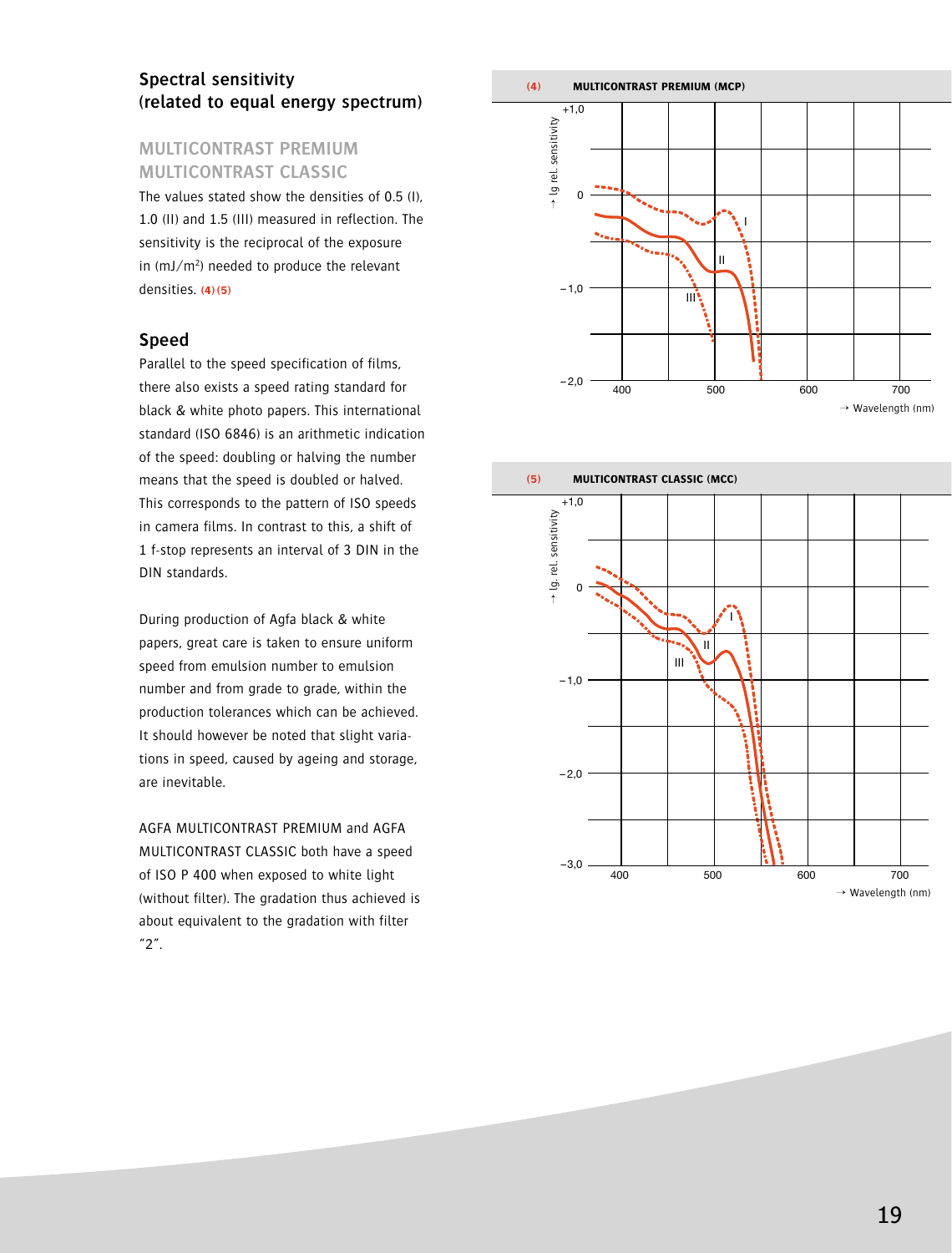If contrast filters are used, the speed is:

- for filters "0" to "31/2" = ISO P 160
- for filters "4" to "5" = ISO P 80



0,1 0,2 0,5 1 2 5 10 20 50 100

**(9) MULTICONTRAST CLASSIC Contrast range**

0,1 0,2 0,5 1 2 5 10 20 50 100

 $\rightarrow$  Exposure time (s)

 $\rightarrow$  Exposure time (s)

## **Reciprocity**

The reciprocity characteristics indicate the actual reduction in sensitivity during very long or very short exposures. The former occur in very dense negatives or large format sizes, the latter in laser exposures. This effect is virtually independent of filtering (adjustment of contrast) in the AGFA MULTICONTRAST PREMI-UM and CLASSIC. There is only a minimal reduction in sensitivity for longer exposure times. The contrast remains almost constant. Even ultrashort laser exposure times produce rich image blacks (only MCP). **(6) (7) (8) (9)**

#### **Paper design**

In RC/PE papers, the raw paper is coated on both sides with polyethylene. The light-sensitive emulsion is applied directly to the smooth plastic layer, without an intercoat.

In fibre base papers, there is a layer of barium sulphate (baryta) between base and emulsion. The fibre base layer prevents the emulsion from sinking into the paper fibres, and so improves definition and print blacks. The fibre base coating, depending of surface, is between 20 and 45 g/m2 . **(10)**

 $\triangle$  lgER = 0,2  $\Delta$  lgER = 0,2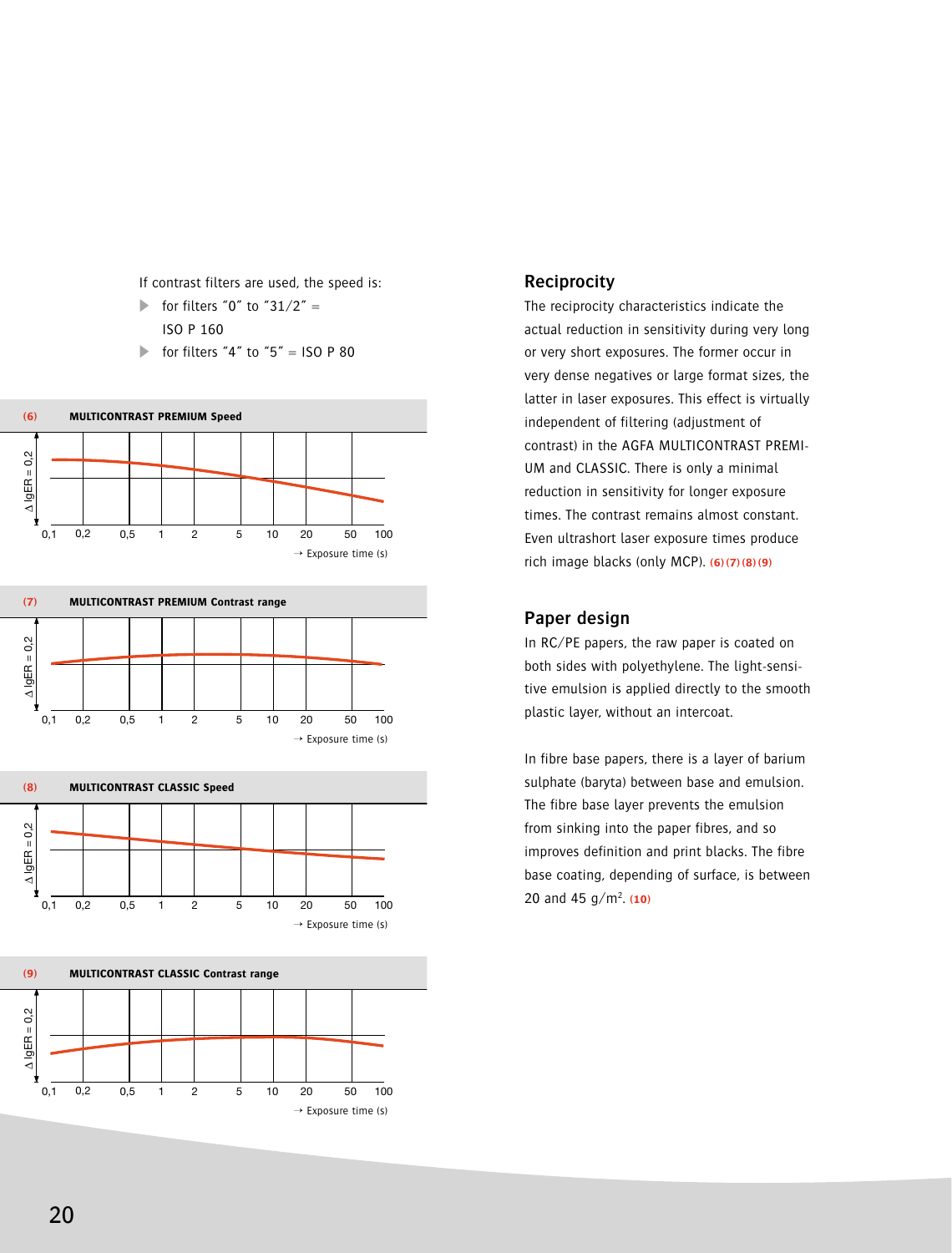

## **Emulsion**

The light-sensitive emulsion consists of silver halide crystals filled in gelatine (silver bromide or silver chlorobromide mixed crystals). The emulsion on RC/PE papers contains developing substances which permit fast mechanical processing.

The silver coating is approx.  $1.5$  g/m<sup>2</sup>. The protection layer protects the paper from friction fog and mechanical damage.

## **Exposure and contrast grading in variable graded papers**

AGFA MULTICONTRAST PREMIUM and CLASSIC can be exposed in all customary enlargers, AGFA MULTICONTRAST in laser printers as well. BW tungsten or machine heads with opal lamps are just as suitable as colour mixing heads.

The use of special enlarging modules for variable contrast papers is particularly practical. These offer automatic density balance between the continuously adjustable grades.

As can be seen on the diagram for spectral sensitivity (see page 19), MULTICONTRAST PREMIUM and CLASSIC have been sensitized for both blue and green spectral ranges.

The contrast grading is set through exposure with colour-filtered light:

- Magenta filtration affects the green spectral range and produces steep contrast
- Yellow filtration affects the blue spectral range. The resulting contrast is flatter.

The contrast grading can be varied virtually continuously, from extra hard to extra soft, depending on the blue and green light content of the exposure.

The following methods are suitable for varying contrast: Standard filter sets (contrast grading filters) for variable contrast black & white papers are on offer. They are available as:

- filter foils (in several formats) for use in the filter drawer of the enlarger
- filter set (framed filter) with an adapter for mounting directly under the enlarger lens.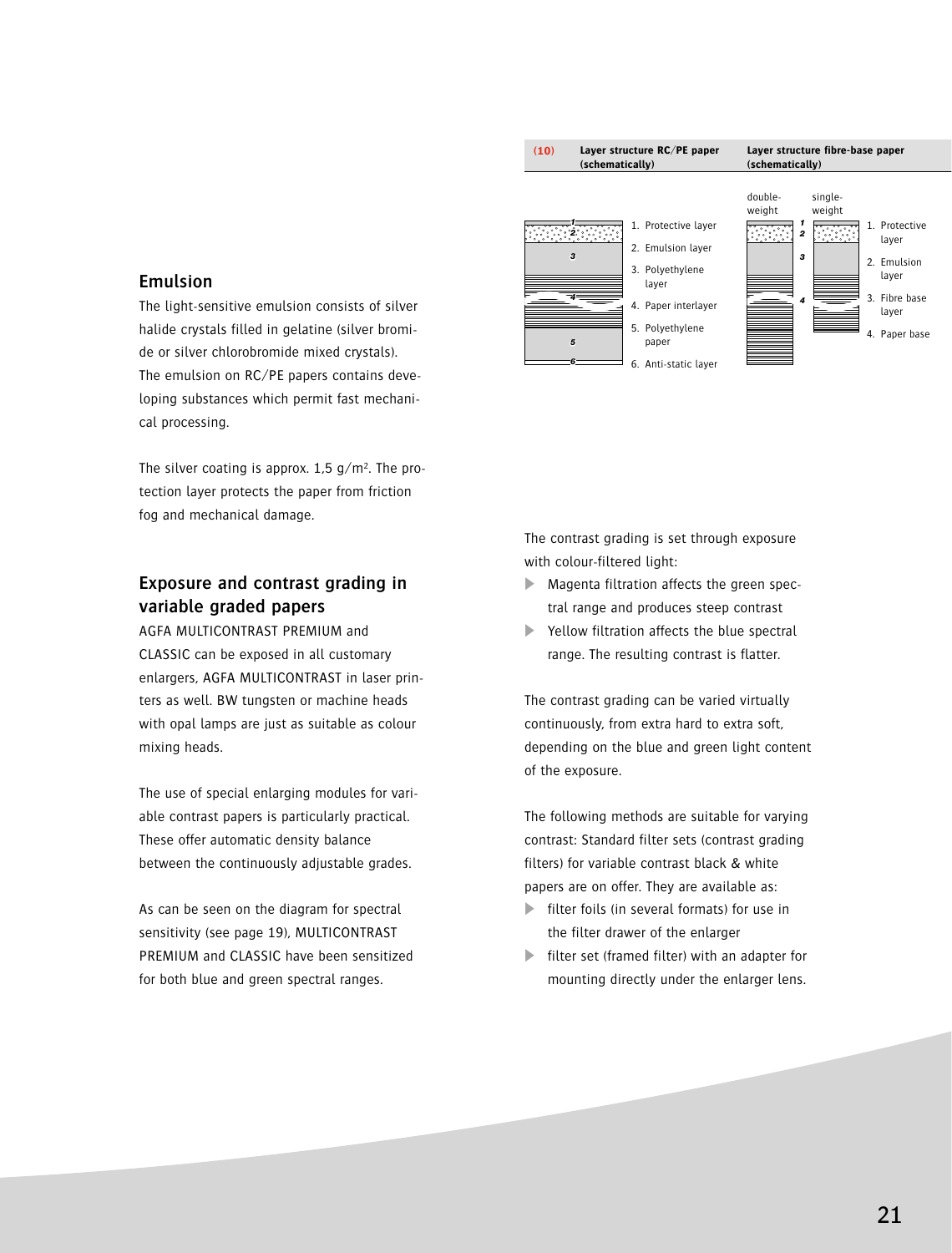The filter designations "0" to "5" correspond to the grade numbers of conventional black & white photo papers. Each filter set additionally includes filters with intermediate values, for fine contrast correction.

The desired contrast is found by varying the filters:

- for high-contrast negatives, filters "0" to "1"
- for negatives with normal contrast range, filters "2" to "3"
- for low-contrast negatives, filters "4" to "5"

The density of the filters has been designed so that the exposure time determined when testing remains the same, when the filters "0" to "31 /2" are used. The time should be doubled when the filters "4", "4 $\frac{1}{2}$ " and "5" are used. If the exposure time is determined using the filters "4", "4 $\frac{1}{2}$ " or "5", then this exposure time should be halved for a flatter contrast (that is filters "31 /2" to "0"). **(11)**

## **Partial filtering**

MULTICONTRAST PREMIUM and CLASSIC both have the advantage that individual areas of negatives, which are difficult to copy, can be exposed using different contrast control filters. When photographing landscapes, for example, a better definition of the sky area is achieved with the use of filter "1". A brilliant total impact of the rest of the print is achieved, for example, with the use of filter "4". Partial dodging and shading with filter foils within a single print can not only balance the differences in brightness, but can also create different contrasts.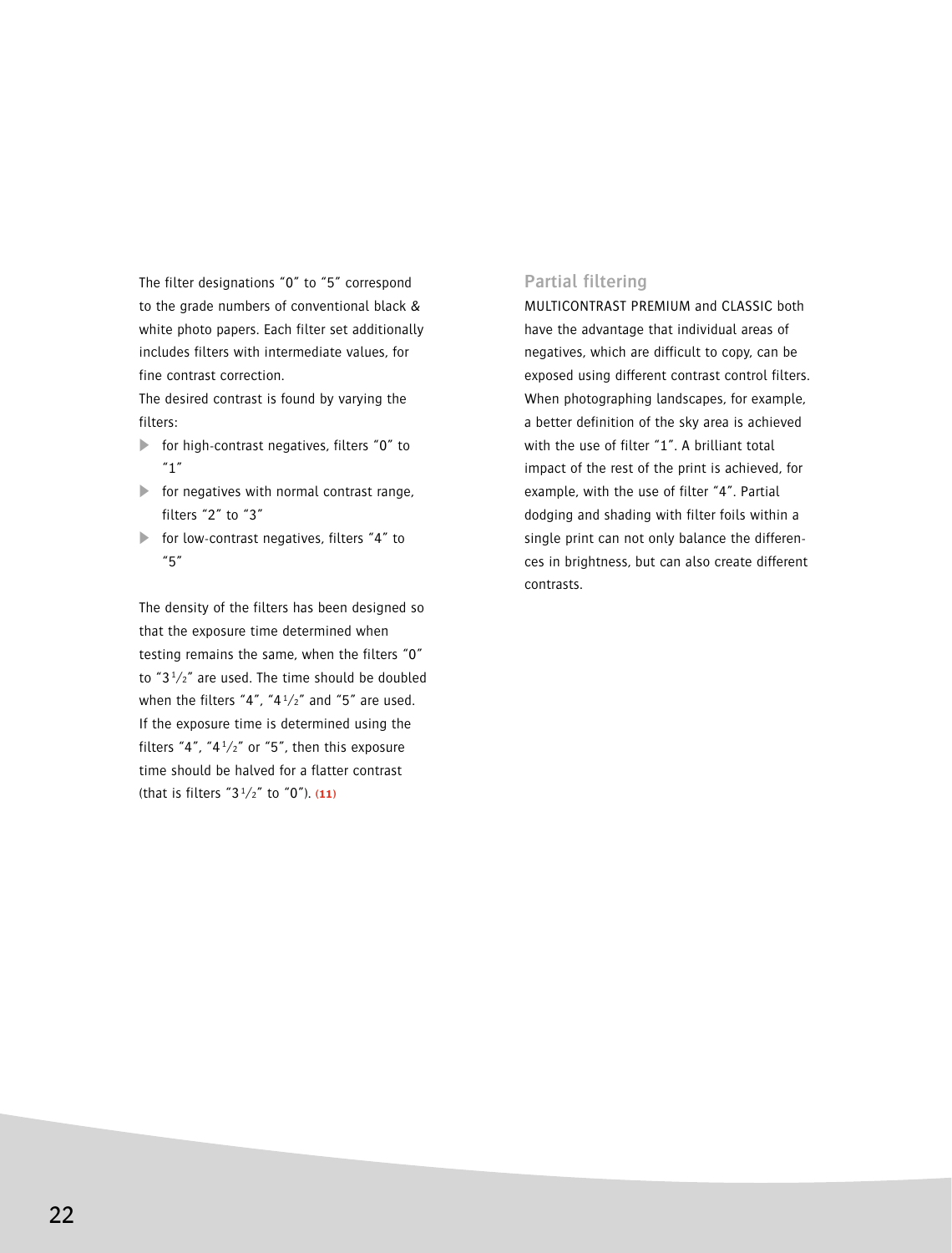**Photo: Oliver Rolf/Germany · www.platinumoliverrolf.de**



**Optimized image dodging through of the light image parts with an aperture plate and shading of the dark parts.**



**Adequate definition but an overall "flatter" print effect due to use of a softer gradation.**



**Brilliant reproduction (hard gradation) but inadequale definition both in light and dark print parts.**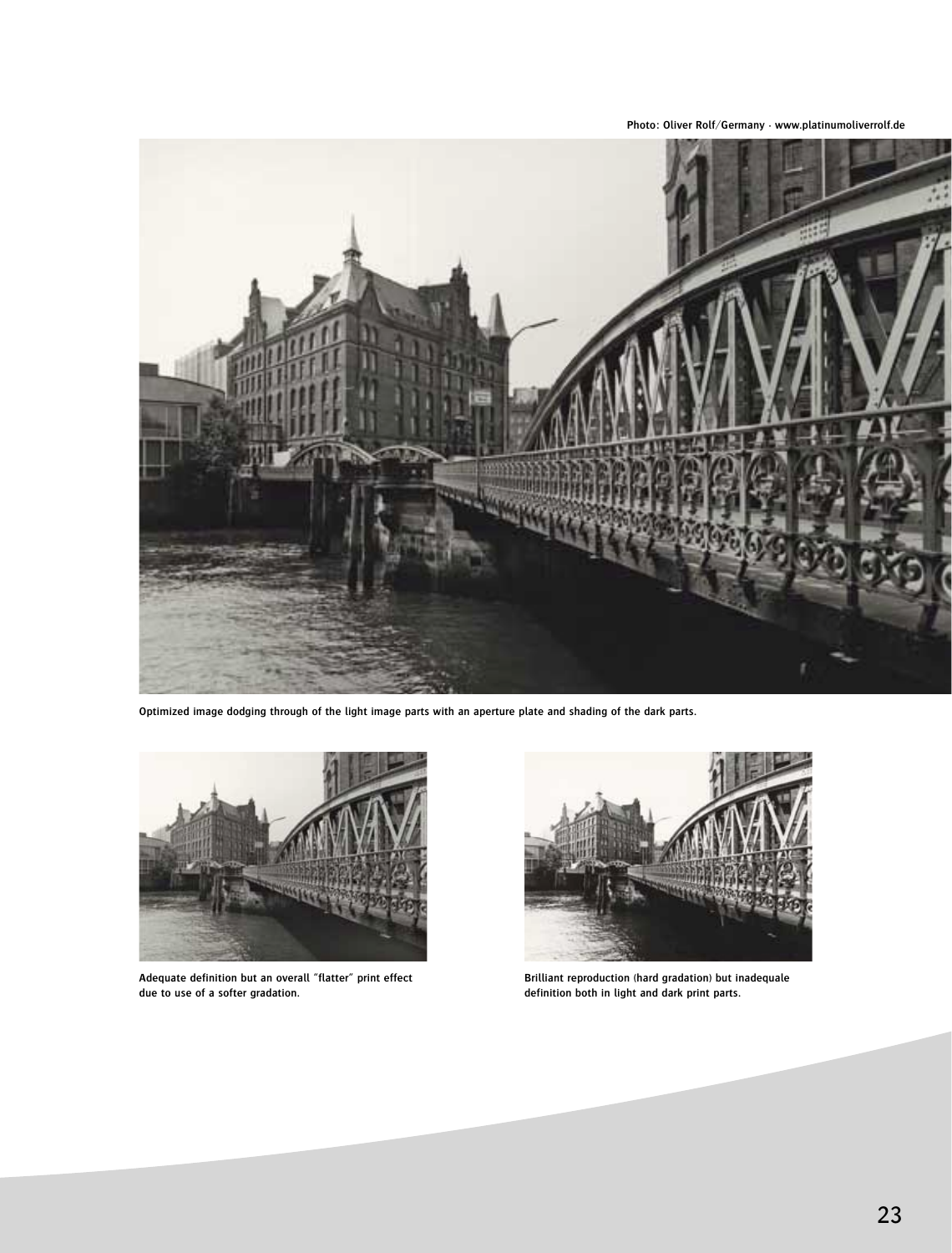## **Exposing and filtering MULTICONTRAST PREMIUM and CLASSIC (ISO 6846)**

**(11) Gradation and Real Contrast Effective gradation numbers speed control speed for graded papers filters** without filters with filters EW 0 1SO P 400 0 1SO P 160 ISO P 400  $1/2$ ISO P 160 W 1 1 ISO P 400 1 ISO P 160 ISO P 400  $1^{1/2}$ /2 ISO P 160 S<sup>\*</sup> 2 ISO P 400 2 ISO P 160 ISO P 400  $2^{1/2}$ /2 ISO P 160 N 3 ISO P 400 3 ISO P 160 ISO P 400  $3^{1/2}$ ISO P 160 H 4 ISO P 400 4 ISO P 80 ISO P 400  $4^{1/2}$ /2 ISO P 80 EH 5 ISO P 400 5 ISO P 80

> \* Basic gradation which can also be achieved without filtering. The effective speed is then ISO P 400.

## **Exposure without filters**

MULTICONTRAST PREMIUM and CLASSIC can also be exposed without filters. In this case, the resulting contrast grade is "2" and the speed is either more than doubled or the exposure time shortened by more than half. **(11)**

## **Vario-Contrast modules**

The use of special modules with a continuous contrast control of the values from "0" to "5" makes working very simple and easy. It is not necessary to change the exposure times by changing the density of the filters.

## **Colour mixing heads**

Each single contrast grade can be attained just as precisely by setting the magenta and yellow values on the colour mixing head. The manufacturers' filter density ratings vary. The exposure time has to be converted or found for each type of filter. In addition, high filter values lead to a physical loss of light, which must be taken into consideration. If using combination filterings, the second filter could act as a density balance, thereby making constant exposure times possible. Moreover, some colour heads do not cover the total contrast range, above all in the area of hard to extra hard contrast grades.

All filter specifications are merely recommendations. They are relative to the filter characteristics, the condition of the filter and the condition of the enlarger lamp (age) as well as on the technology of the enlarger (plus colour mixing head) as a whole.

Further filter characteristics should be obtained from the respective manufacturers. **(12) (13)**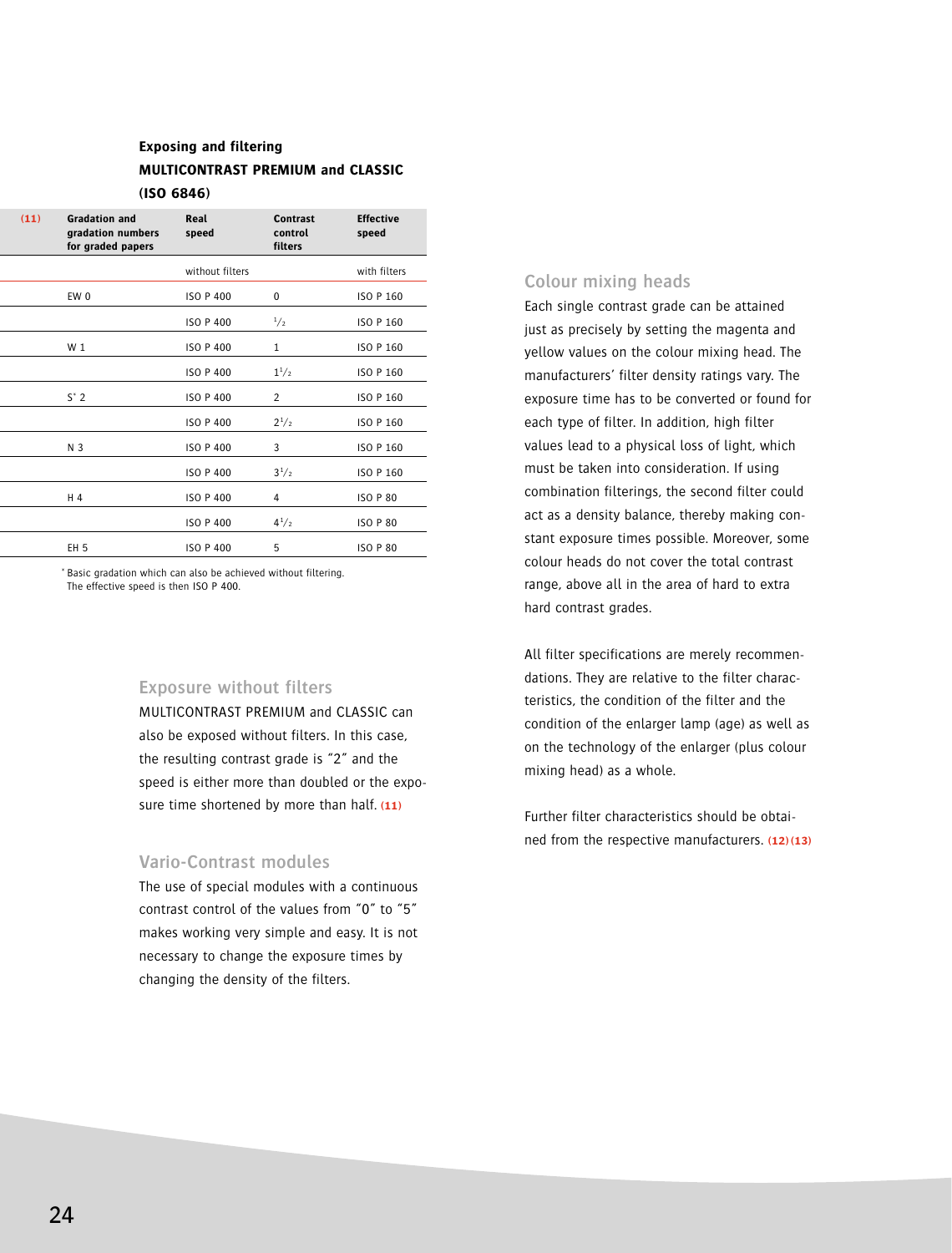#### **Filtration with colour printing filters**

**or colour mixing heads**

| (12) | <b>Contrast control</b><br>filter | <b>Filtering with Kodak</b><br>CP- or CC-filters* | <b>Filtering with Durst</b><br>colour mixing head*/** |
|------|-----------------------------------|---------------------------------------------------|-------------------------------------------------------|
|      | 0                                 | 80Y                                               | 60 Y                                                  |
|      | $\frac{1}{2}$                     | 55 Y                                              | 45 Y                                                  |
|      | 1                                 | 30 Y                                              | 30 Y                                                  |
|      | $1^{1/2}$                         | 15 Y                                              | 10 Y                                                  |
|      | $\overline{2}$                    | -                                                 |                                                       |
|      | $2^{1/2}$                         | 25 M                                              | 20 M                                                  |
|      | 3                                 | 40 M                                              | 30 M                                                  |
|      | $3^{1/2}$                         | 65 M                                              | 50 M                                                  |
|      | 4                                 | 100 M                                             | 70 M                                                  |
|      | $4^{1/2}$                         | 150 M                                             | 100 M                                                 |
|      | 5                                 | 200 M                                             | 130 M                                                 |
|      |                                   |                                                   |                                                       |

\* Exposure factors must be individually found by test exposures.

\*\* Our tests were carried out with Durst CLS 501.

## **Constant exposure times for gradations from 0 to 5 (The second filter serves to balance the density)**

| (13) | <b>Contrast control</b><br>filter | <b>Filtering with</b><br>Durst colour mixing head* |       |  |
|------|-----------------------------------|----------------------------------------------------|-------|--|
|      | 0                                 | 80 Y                                               | 10 M  |  |
|      | 1                                 | 48 Y                                               | 20 M  |  |
|      | $\overline{2}$                    | 32 Y                                               | 40 M  |  |
|      | 3                                 | 16 Y                                               | 45 M  |  |
|      | 4                                 | 5 Y                                                | 88 M  |  |
|      | 5                                 |                                                    | 130 M |  |
|      |                                   |                                                    |       |  |

\* Our tests were carried out with Durst CLS 501.

These figures are guides only, and may vary with the mixing head used.

## **Laser exposure (only MCP)**

The following basic set values are valid for the digital exposure of Multicontrast Premium in Durst Lambda laser exposure systems:

attainable Dmax: 2.20

$$
Y = 54.8
$$

 $M = 0.0$ 

 $C = 18.0$ 

 $D = 42.0$ 

## **Useful exposure range**

The exposure range is the term used to describe the ratio of the exposure times needed to achieve a defined maximum or minimum density. This ratio is not normally given arithmetically, but rather logarithmically, i.e. 0.6 –  $1.0 - 1.5$ .

These figures also represent the maximum density difference of a given negative. The exposure range, therefore, is the greatest range in which details can be distinguished both in shadow and in light. It provides information on which negative contrast – utilizing the entire grey scale from white to black – can be achieved on a photo paper. Soft graded papers have a wide exposure range. They are able to reproduce the wide density range of a high-contrast, hard negative. In contrast, hard graded papers have a low exposure range and are therefore suitable for low-contrast, soft negatives with a narrow density range.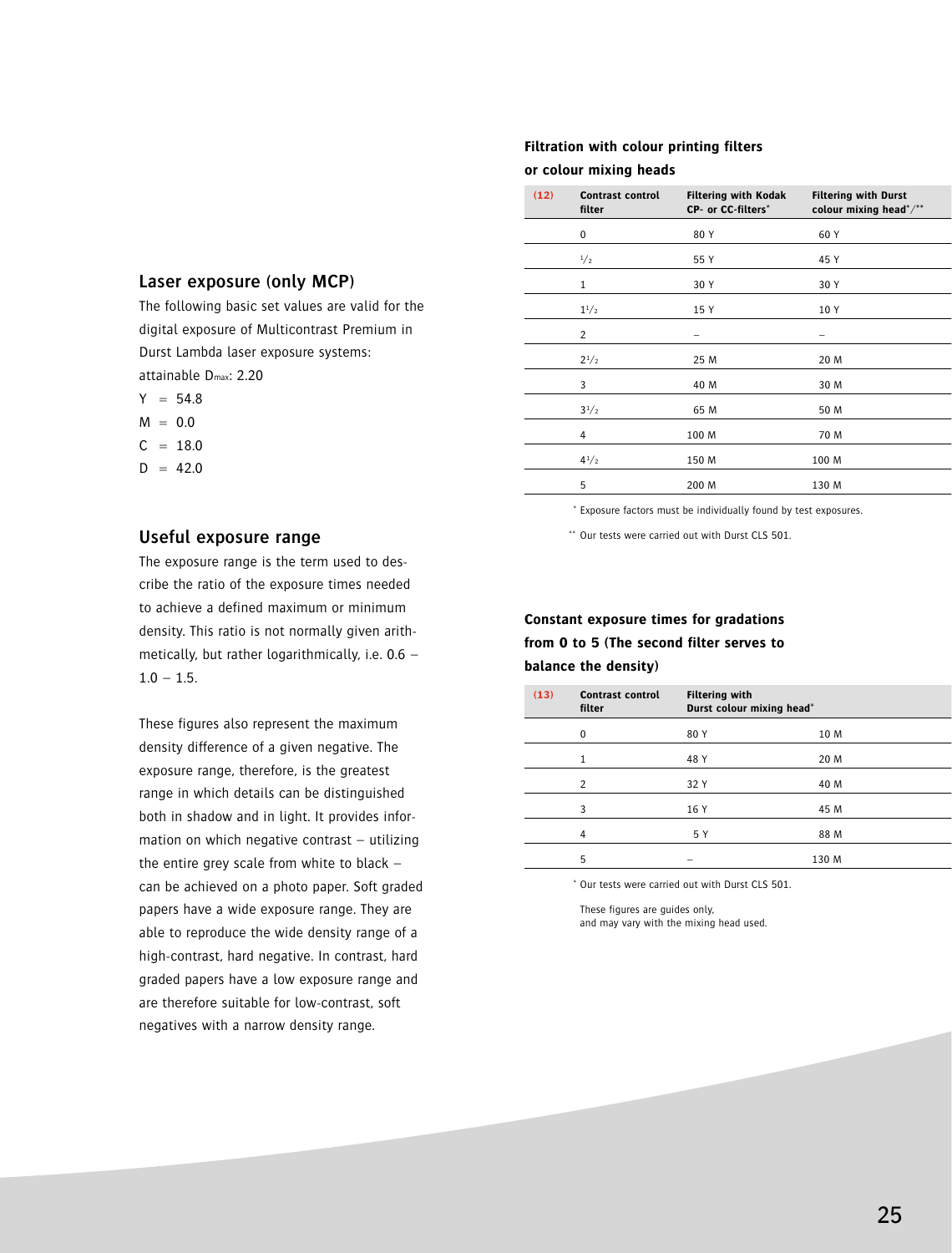<span id="page-25-0"></span>

| (14) | Paper types | Filter/Gradation |       |       |      |      |      |
|------|-------------|------------------|-------|-------|------|------|------|
|      |             | $\Omega$         |       |       | З    |      | 5    |
|      | MC PREMIUM  | R 130            | R 110 | R 90  | R 75 | R 60 | R 50 |
|      | MC CLASSIC  | R 140            | R 120 | R 100 | R 85 | R 70 | R 55 |
|      |             |                  |       |       |      |      |      |

**Useful exposure range (ISO range)** 

These figures represent average values in used state, which depend on age, storage and processing.

> So that the exposure range data can be provided without a comma, the logarithmic figures according to the ISO standard 6846 have been multiplied by 100 and signified by an "R" (= Range) before the number. The exposure ranges of the examples given above according to the standard are therefore: R 60 – R 100 – R 150. **(14)**

## **The print tone**

The print tone is above all a feature of the emulsion. It is dependent on the size and structure of the processed image silver. Larger silver grains produce a colder, and finer grains produce a warmer print tone. Development and post-treatment can influence the grain size and thereby the print tone of black & white photo papers. For the influence of corresponding developers on print tone: see page 51

The print tone of black & white photo papers can furthermore be influenced by the following factors:

- **Papers harden during lengthy storage, and** the print tone generally becomes colder.
- As the developer is exhausted, changes in the print tone may occur.
- Slight contamination of the developer with thiosulpahte makes print tone initially somewhat warmer. Stronger contamination produces a change to a cold tone, and also an increased tendency to fog can be observed.
- An inadequate intermediate wash or an almost completely exhausted stop bath can lead to a change in the print tone in the high density areas (to blue).
- $\blacktriangleright$  Too long fixing times, changes in concentration and contamination of the fixer will also affect the original print tone.
- Papers treated for either far too long or too short in the final wash may also be subject to a change in print tone.
- Air and hot drying result in varying print tones: hot drying produces a considerably warmer print effect.

## **General instructions**

## **Darkroom safelights**

The following protection filters or lamps can be recommended as possible sources of direct lighting for the working place in the darkroom:

- Lamp with AGFA / METEOR darkroom filter "G 7" and 15 watt bulb, minimum distance 1 m, maximum working time 3 min.
- Lamp with KODAK protection filter "OC" and 15 watt bulb, minimum distance 1 m, maximum working time 4 min.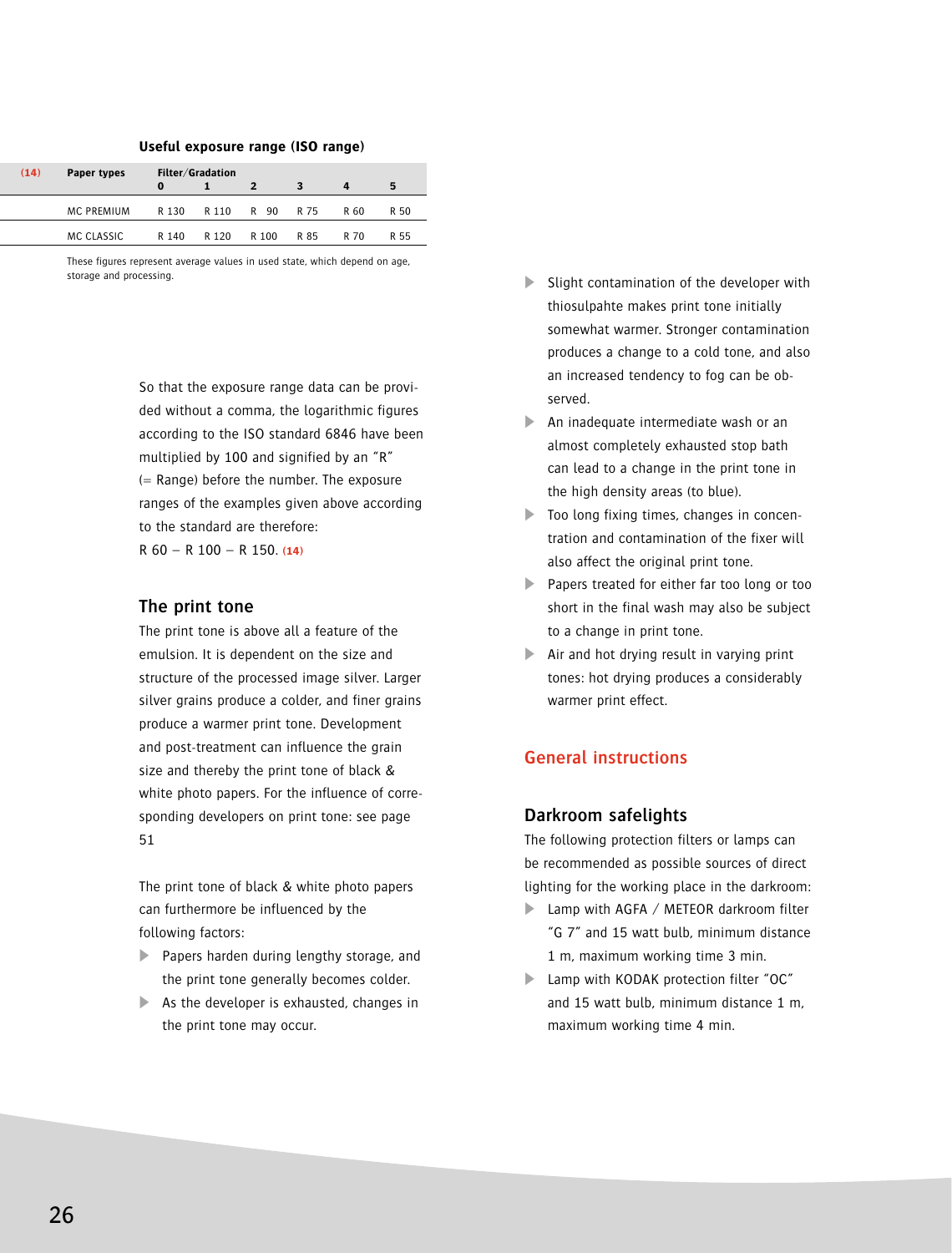- Lamp with ILFORD protection filter "902" and 15 watt bulb, minimum distance 1.2 m, max. working time 2 min.
- OSRAM "Duka 50" with red filter, minimum distance 1 m, max. working time 4 min.
- KINDERMANN "Dukalux Electronic", minimum distance 1 m, max. working time 4 min.
- ILFORD SL 1-Lamp, minimum distance 1.2 m, max. working time 2 min.

Other lamps may also be used. It is, however, advisable to run a test before working with these lamps. As the contrast grade tends to become "softer" before fog occurs, the test should be carried out in the following way: Two prints with the same exposure time should be produced from a negative with medium contrast or from a neutral step wedge. The one print should be developed immediately, the second according to the working time recommended for the darkroom lamp. If both prints show the same contrast, then the darkroom lamp is safe to use. If the second print is softer, this should be remedied through a reduction in lamp power, greater distance between lamp and working surface or indirect lighting.

Shortening the exposure time or changing the darkroom filter also naturally solve the

problem. Due to the fact that the AGFA MULTI-CONTRAST papers are orthochromatically sensitized photo papers (sensitive to blue or green light), the choice of darkroom lighting must be made with great care.

## **Processing**

The processing data for all papers are to be found in the Black & White Chemicals section of this brochure from page 49.

## **Drying the papers**

## **RC/PE papers**

The following drying methods are possible for MULTICONTRAST PREMIUM:

- Drying in special infrared dryers. This type of drying produces a particularly good gloss on high gloss papers.
- **Drying in RC/PE dryers which blow warm** air on the prints passing through.
- Hot air drying in cabinets.
- Air drying on racks (first wipe the print surfaces with a damp cloth to prevent drying stains).

## **Fibre base papers**

The papers MULTICONTRAST CLASSIC 111 and 118 with their hardened emulsions are especially suitable for hot drying on drums and in glazing presses. Drying on heated dry presses,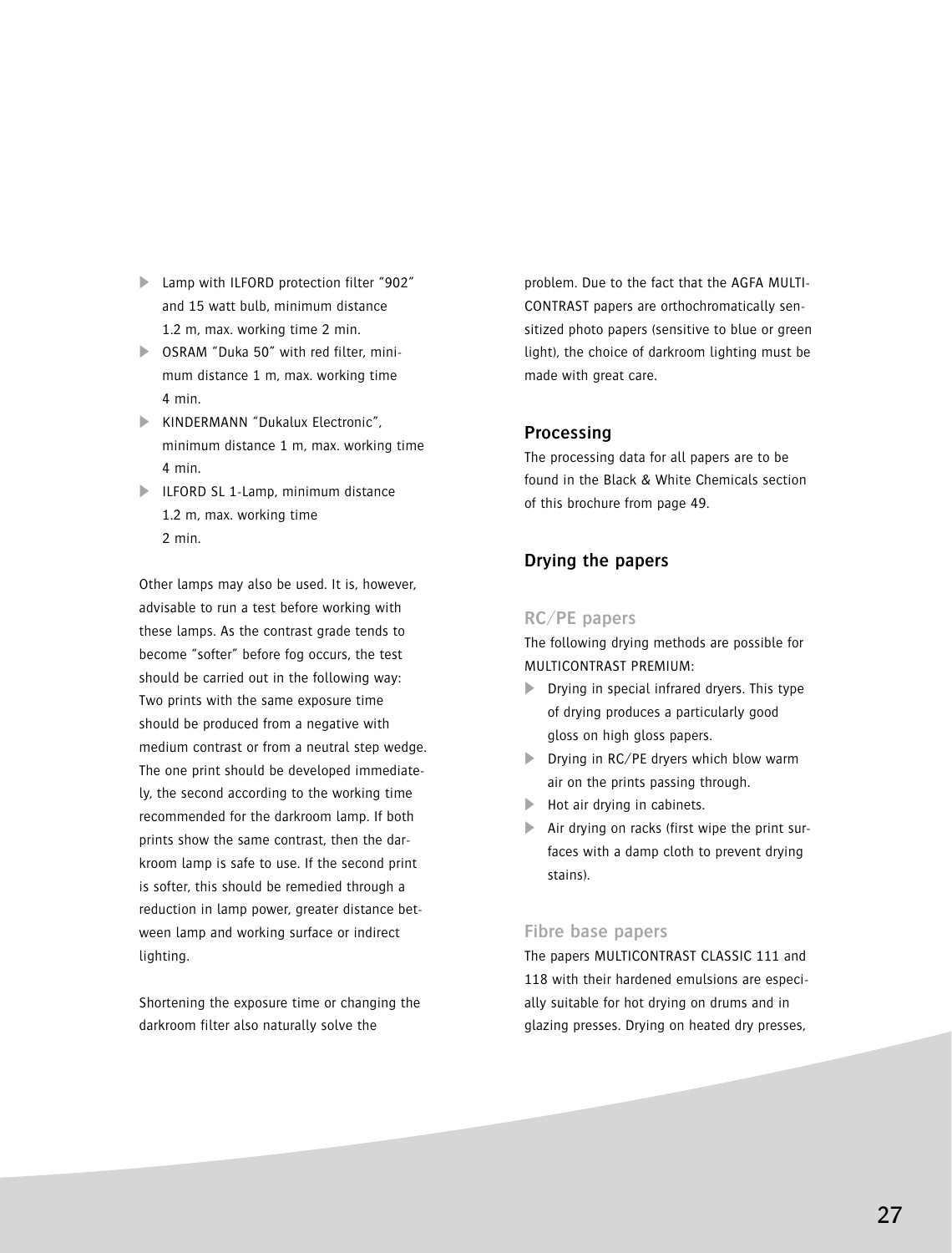with the emulsion side facing the fabric, is also possible. In this way, a semi-matt print surface is created.

The following should be observed if using this method of drying:

- The temperature of the dry press should not exceed 70°C.
- The drying fabric should not be stretched too tight.
- The drying fabric should let water vapour through and should not be not clogged with gelatine residues.

If the drying fabric is very soiled, it can be cleaned with an enzyme, e.g. Papain made by E. Merck, Darmstadt/Germany.

If fibre base papers are air dried at room temperature, the gloss may vary between different types and grades. The degree of variation depends on the age of the paper and also on the processing and drying conditions in the lab.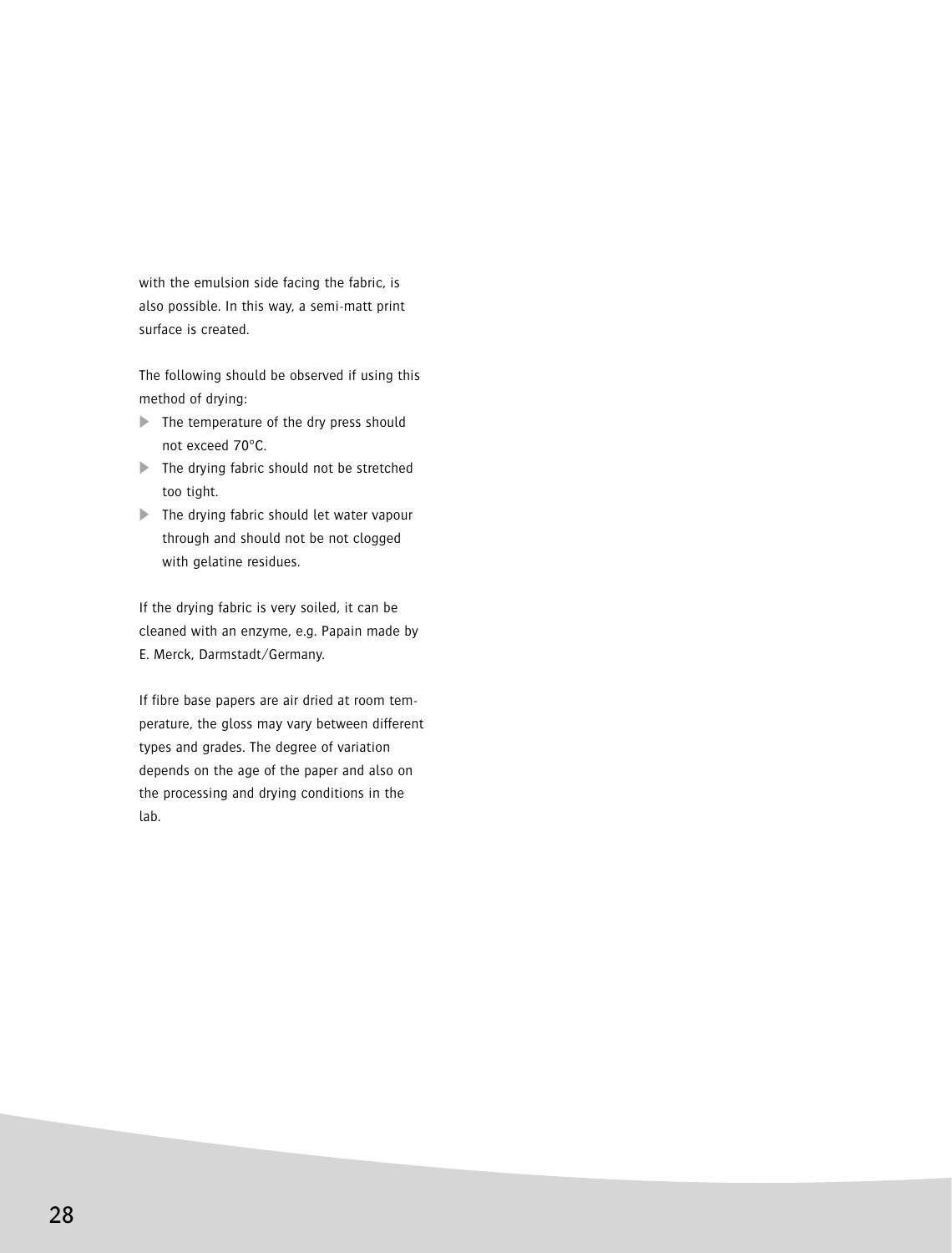## **Stabilization and Improvement in Durability of Black and White Prints**

The durability of black and white prints can be negatively affected by incorrect processing, unsuitable glue, framing materials and environmental influences. Oxidating pollutants in the surrounding air, in particular, can impair image stability. The accumulation of such negative influences mostly leads to a reddish to yellowish-brown discoloration of the print silver. The formation of a metallic silver mirror is also possible.

#### **Sistan NEW**

Prints which are exhibited over a longer period of time are at particular risk, especially if they are framed behind glass. Prints intended for exhibition or archival purposes therefore require corresponding stabilization against oxidation of the print silver. Posttreatment with the Agfa print silver stabilizer SISTAN NEW offers prevention against such effects. The prints are bathed for 1 minute in a SISTAN NEW solution after the final wash and subsequently dried.

SISTAN NEW brings about a precipitation of the soluble silver salts which have formed (in the case of oxidation) into an insoluble colourless silver thiocyanate. This wraps the silver grain in a protective coating. Silver thiocyanate is light-insensitive and extremely stable.

The data of an independent test document the efficiency of SISTAN NEW. This test has been carried aout by the Image Permanence Institute (IPI), a department of the Rochester Institute of Technology (RIT).

The common toning processes such as sulphur (AGFA VIRADON NEW), selenium or gold toning also offer effective protection. However if a selenium or gold toner is used, the process must be continued until a visible change in the image tone appears in order to achieve optimal protection.

One of the advantages of SISTAN NEW is that the natural image tone is maintained. SISTAN NEW is odourless and free of toxic heavy metals.

However, chemical reactions in the print silver of posttreated prints cannot be completely ruled out should they be exposed to unfavourable conditions over a longer period of time.

#### **Toning**

The toning process gives the black-grey print a new colour - the extent depends on the paper type used. Coloured metal compounds are taken up by the silver grain and so improve stability against pollutants.

We differentiate between direct and indirect toning. During direct toning, the silver image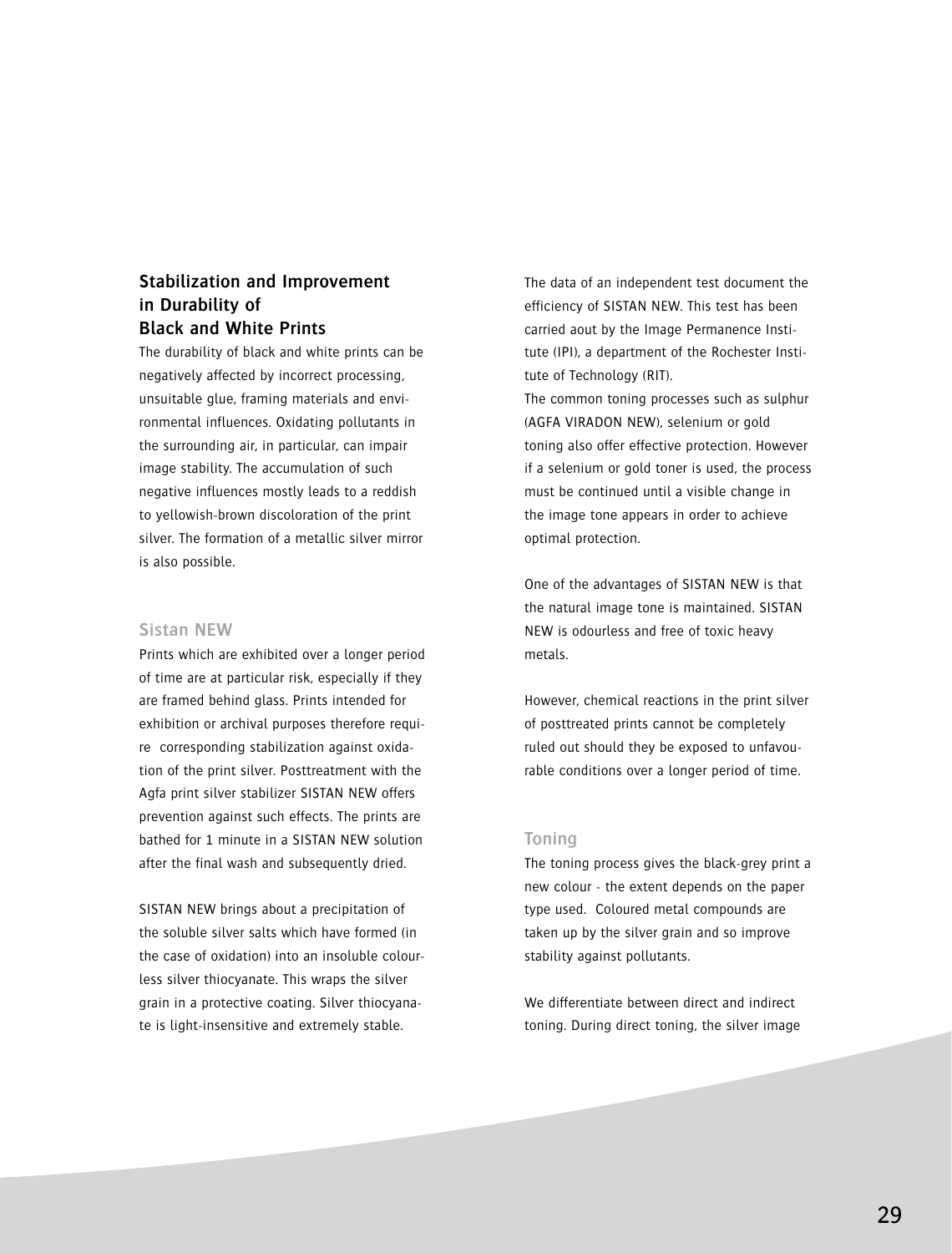is transformed into a different silver compound in one step. During indirect toning, the image is re-constructed in a second bath with a silver compound of a different colour. The use of the direct toning process is beneficial for increased archival stability.

The concrete use of SISTAN NEW and toners such as Agfa VIRADON NEW is described from page 63 of this brochure.

## **Marking and retouching**

The marking (with a pencil), stamping and retouching of fibre base papers is simple due to the absorbent paper carrier. The following are tips for RC/PE papers whose paper fibres have been sealed against fluids:

## **Marking**

The following special pens are suitable for marking back and front:

- **D** "Quickpoint" slide marker, Loersch, D-47639 Straelen
- OH P Plus, Faber-Castell, D-90547 Stein
- **Lumocolor Permanent, Staedtler Mars,** D-90419 Nürnberg
- Edding 400 and 3000 C.W., Edding, D-22926 Ahrensburg

Ball point pens are also suitable for marking the backs of prints.

## **Stamping**

Special stamping inks are available in black for stamping the backs of RC/PE papers:

- e.g. Universal Stamping Ink S from the Gutenberg Werk mbH, D-55122 Mainz

#### **Retouching**

Retouching is possible with standard retouching paints. Use a moderately moist brush. If possible, the prints should be retouched when they are wet, to avoid matt marks. It is more difficult to scrape RC/PE than fibre base papers. The standard transparent and opaque retouching paints are suitable for spraying all paper types.

## **Mounting of prints**

Standard liquid glues or double-sided cold or hot adhesive foils can be used. It is advisable to test these glues before use.

## **Packaging and storage**

The original packaging protects the papers from light and brief exposure to humidity and fumes. The inside packaging for sheet and roll material is made out of light-proof PE bags or foils. The outer packaging is either a red cardboard wallet or a box with tongued lid for sheets and a corrugated cardboard tongued box for rolls.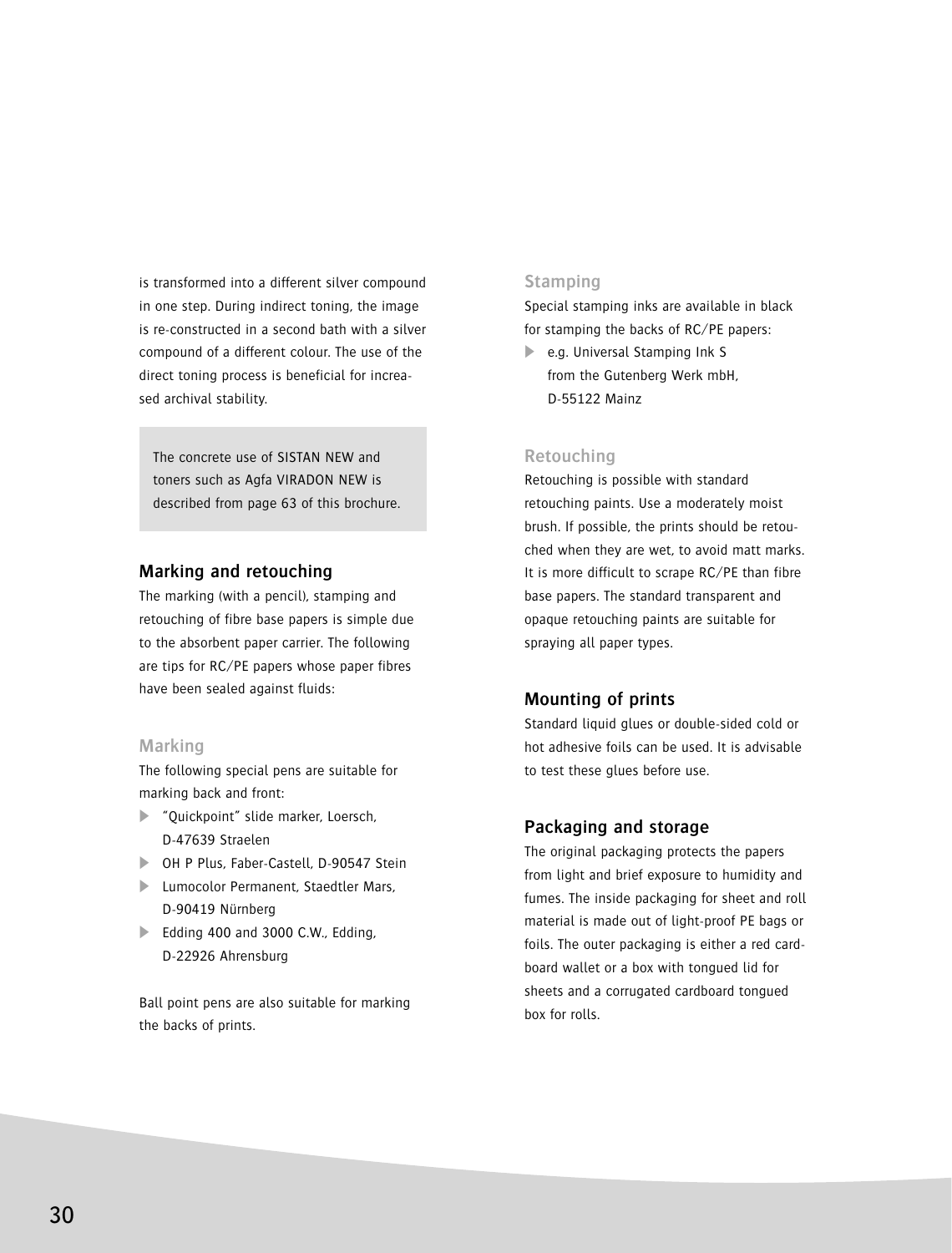**The outer packaging alone does not provide adequate protection from light.** Both the inner and outer packaging should be used for storing papers in already opened packs.

Black & white photo papers should be stored in a cool, dry place away from harmful fumes. Temperatures below 20°C and a relative humidity of 50% to 60% guarantee good stability over a very long period of time. Open packs should be re-closed after use (both inner and outer packaging) and should, if possible, not be kept in the darkroom, but rather in a cool, dry place or in the refrigerator.

The natural ageing process of photo papers is greatly retarded by refrigeration or storage in the deep freezer. However, the papers should be taken out of the cold store several hours before use and brought to room temperature.

## **The storage of finished prints**

Photos with and without passe-partouts (from acid-free cardboard) should be stored in special archive boxes also made from acid-free material. Special enamel metal cupboards are suitable for storing larger quantities.



**Photo: Marco Zanoni/Switzerland**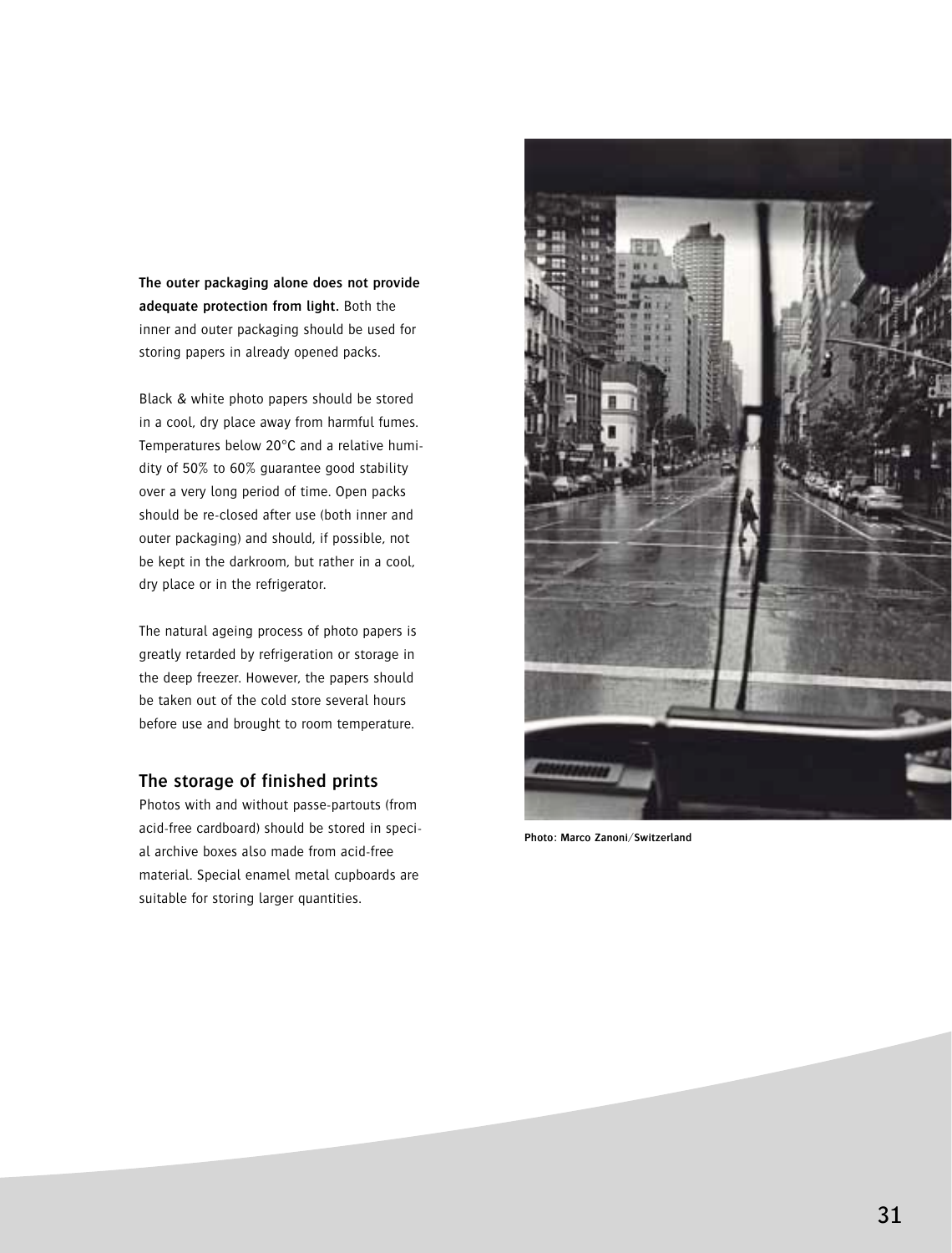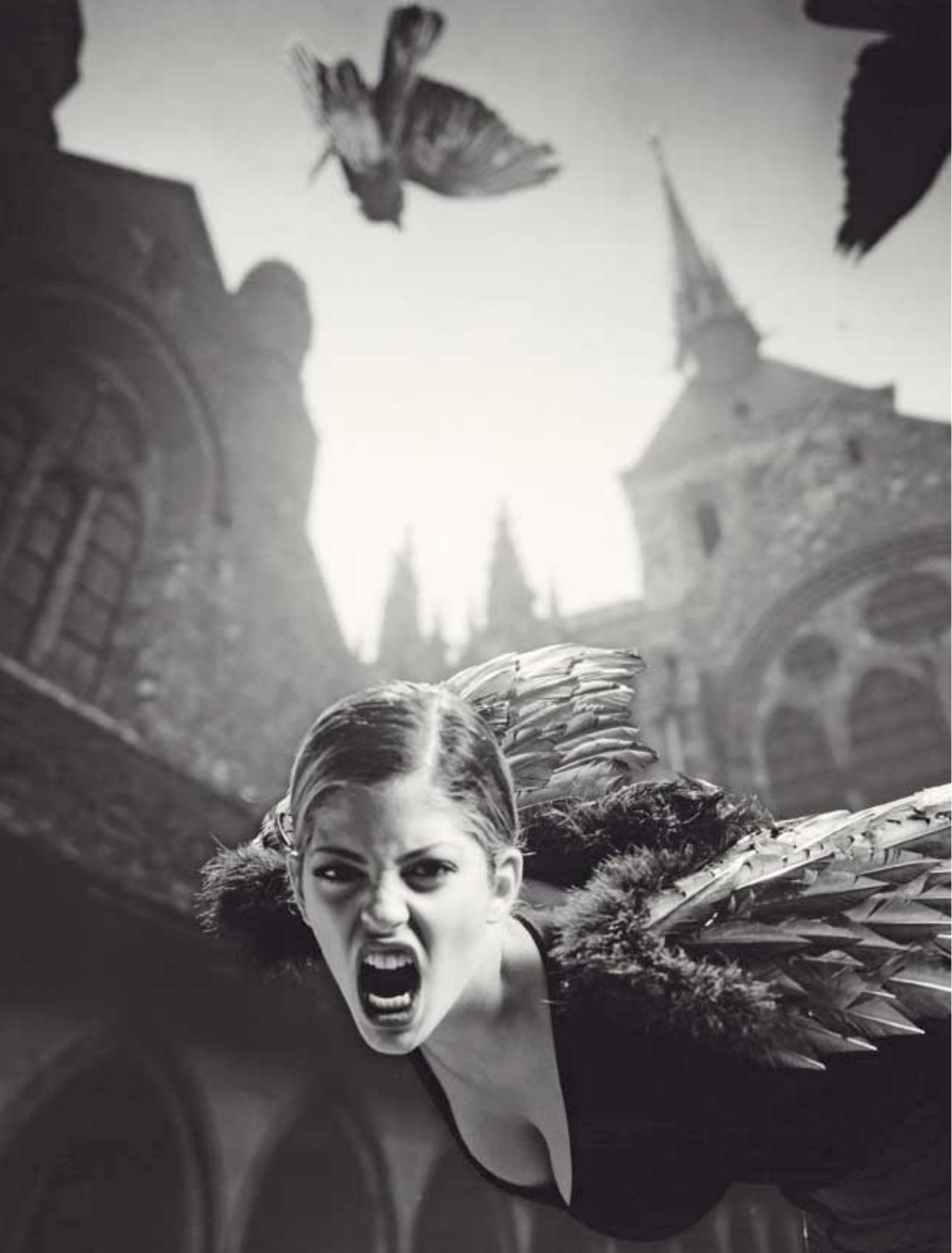## <span id="page-32-0"></span>**The Black & White Chemicals From the film development to the finished image**

Along with lab equipment and the photo materials in use, modern photo chemicals are a decisive factor for the quality standard of the image achieved. The image is only made visible by means of the photo chemicals, irrespective of whether it is a negative or a paper print. Photo chemicals make it possible to form the image according to personal preferences, e.g. the film can be processed so that the result is steeper, flatter, finer or coarser grained. Incorrect exposures can be corrected. The image tone can be influenced depending on the paper developer used.

A selection of fixers enable processing both with and without stop baths. A range of auxiliaries simplify lab work and prevent subsequent incorrect image results. All of these various photo chemicals give the user a wide scope for his personal creativity and imagination.

This part of the brochure describes the different photo chemicals and their use.

Apart from its renowned and established film and paper developers – in 2000 RODINAL has been included in the Guinness Book of World Records due to the extraordinary length of production – Agfa also offers modern developments. The NEUTOL plus BW paper developer is completely free of hydroquinone and is also distinguished by further advantages.

The fixers enable fast, safe fixing of photo materials. Archival stability can be guaranteed with SISTAN NEW and with certain toners, and the image tone can also be changed by toning to correspond with personal ideas.

## **The Products**

## **The correct film developer**

The range of black and white technology is very varied. The special composition of each developer has been optimized for specific areas of use. Here, along with the photographic characteristics, yield, storage life and also replenishment of the ready solution are decisive factors. A suitable, product-orientated packaging which ensures good storage stability of the packed photo chemicals is also of importance.

The processing of all common film materials is done manually in small tanks and trays (preferred for sheet films of larger format). Machine development with easy dosage is to be found in drum developers. Continuous processing machines complete the range of common technologies used. The criteria of development with particularly fine grain and, at the same time, a good use of speed are naturally of greatest importance.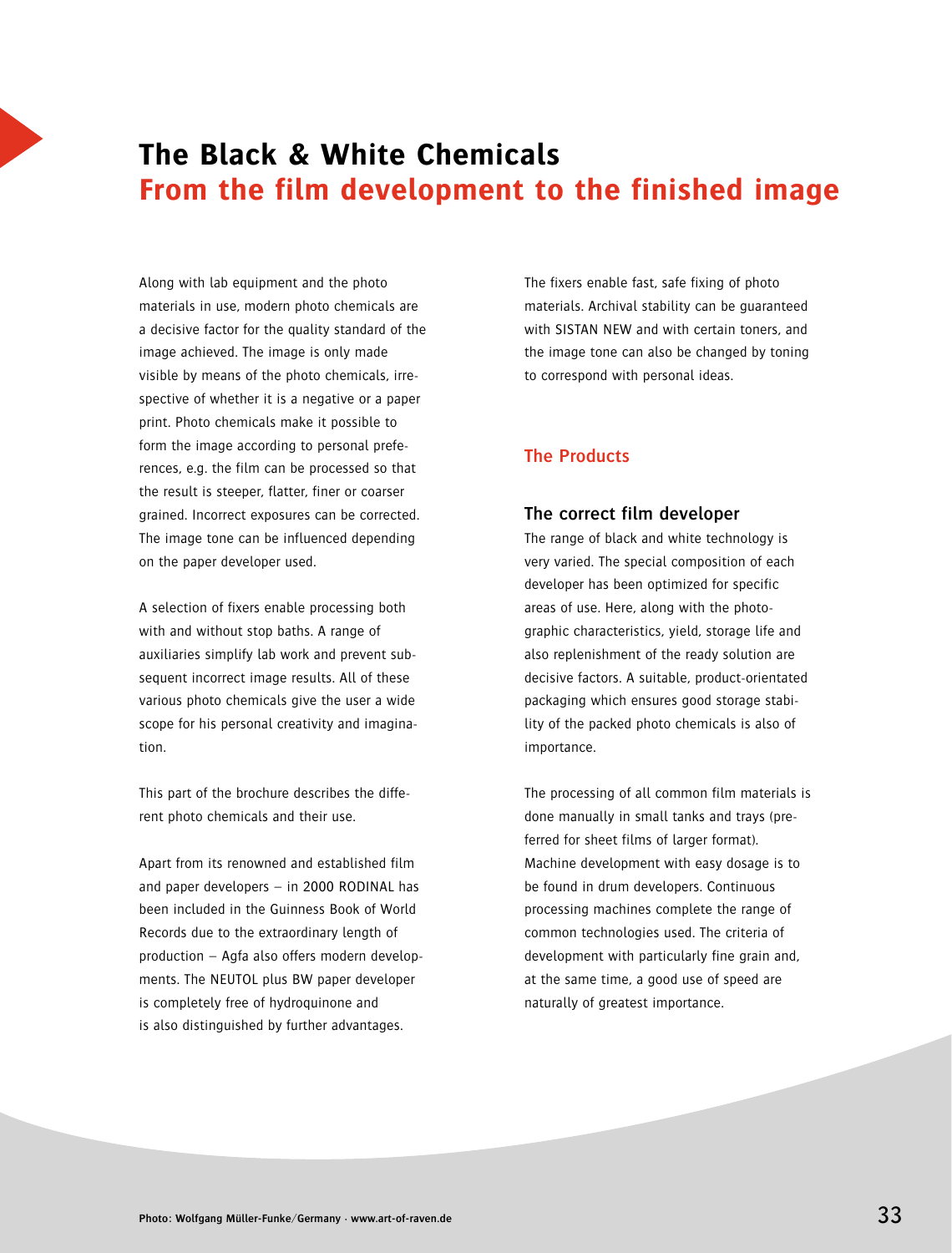<span id="page-33-0"></span>The following criteria are relevant when choosing the developer suitable for the film used:

- good use of speed
- $\blacktriangleright$  fine grain
- I sharp contours
- **Exercise 2** resolving power

## **The correct paper developer**

The positive developer should have a wide developing range. Only in this way can underor over-exposure of the paper be balanced through a longer or shorter development, without loss of quality. A stability in print tone, even with greater utilization, can hereby be achieved. Contrast grading can also be minimally controlled by different processing times.

The following criteria should be considered when choosing the paper developer:

- **Lette developing latitude**
- $\blacktriangleright$  achievable print tone
- **IF** print tone consistency
- processing stability through high yield

When choosing both film and paper developers, further factors always play an important role:

- speed of development (activity)
- contrast characteristics (gradation)
- In yield of the concentrates
- durability of opened concentrates and working solutions

**EXECO EXECO 12** economy through simple mixes, partial quantity mixes, handling (liquid concentrates, one-shot developers and so on)

## **The AGFA film developers**

## **Short product descriptions**

## **RODINAL**

The traditional one-shot developer with very good contour sharpness and high utilization of speed. The concentrate can be matched to any subject contrast by diluting as required.

## **RODINAL SPECIAL**

The fine-grain developer for individual negative development. It balances contrast, and produces sharp and fine-grain negatives. The particularly short processing times should be noted.

## **STUDIONAL LIQUID**

The liquid negative developer with exceptional sharpness and fine grain, good utilization of speed and constant contrast. These parameters can be held stable over a long period of time, due to the optimum oxidization protection.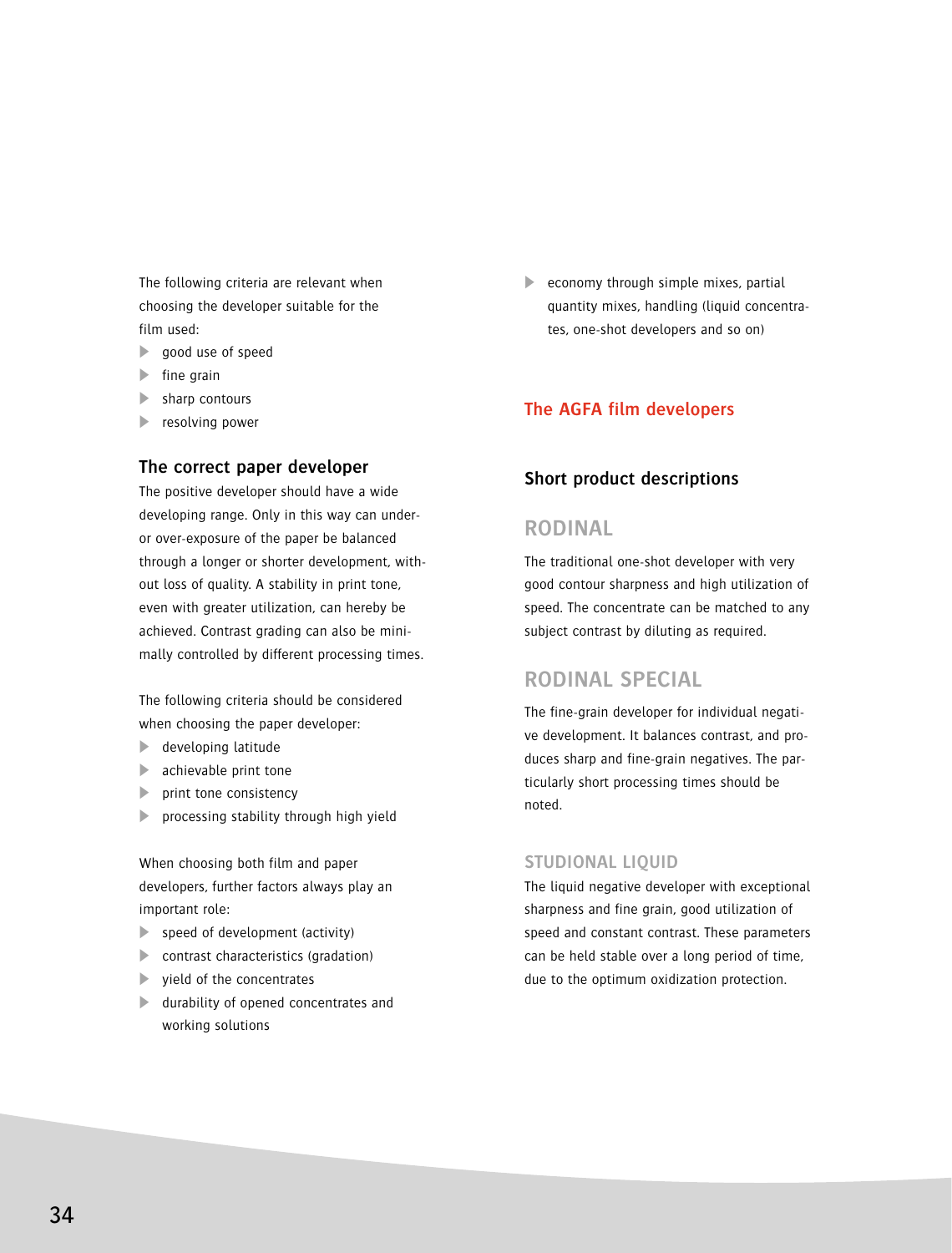## <span id="page-34-0"></span>**REFINAL**

REFINAL is the universal, extremely high yield balancing developer which, as drum, small tank or tray developer, will ensure a consistently high speed yield and uniform gradation over particularly long periods. REFINAL produces fine grain and sharp contours.

## **Technical Data and Processing Instructions**

## **General instructions**

It is well-known that development results not only depend on time, temperature and type of developer, but also on the processing method used (tray, small tank, drum, large tank).

The following instructions should be followed to gain reproducible results:

- For processing in small tanks, agitate (tilt) the tank continuously for the first minute, and then tilt every thirty seconds. Developing times under three minutes should be avoided!
- **For processing in drums (rotary process),** the rotating speed should be higher than 30 rpm (changing the direction of rotation). Developing times under three minutes should be avoided!

In both cases the mixed developer solution is put into the processor at the required temperature (in general 20°C).

Do not use the total amount of water stated for mixing. Use part of the mixing water to rinse out the chemical containers. This removes residues in the tanks, making it easier to re-use the containers.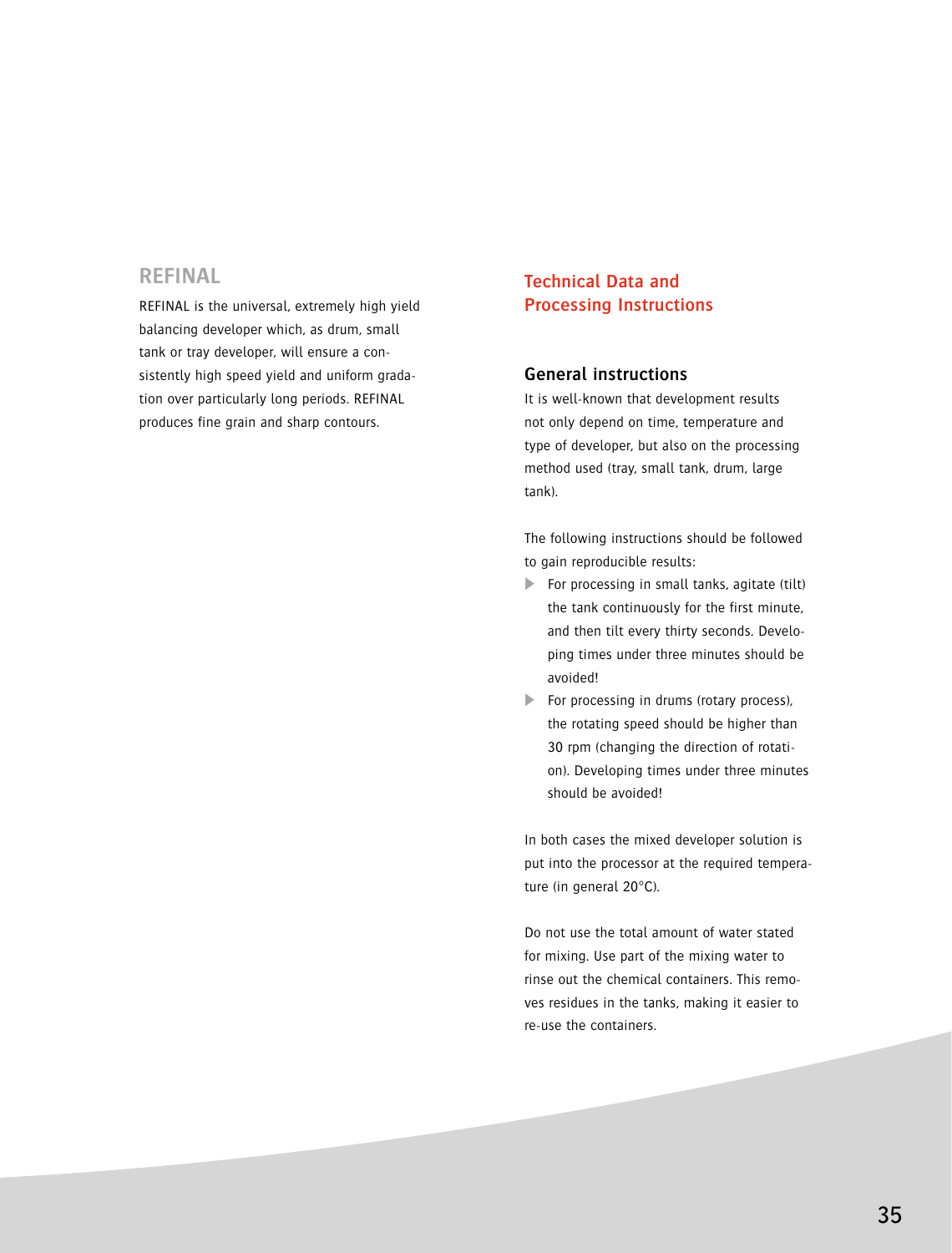#### **Agitation:**

| Tray:           | Continuous agitation     |
|-----------------|--------------------------|
| Small/big tank: | Continuous for the first |
|                 | minute, then tilt every  |
|                 | 30 seconds               |
| Drum:           | Continuous, changing the |
|                 | direction of rotation    |

#### **Storage life**

Liquid concentrates will keep for at least two years in the original packaging. The concentrate can be kept for some months in the opened, tightly screwed bottle. Developer mixed ready for use can be kept in brimful, tightly screwed bottles for three months. Apart from RODINAL where the ready solution cannot be re-used.

Powder Developers can be kept dry in the original packaging at room temperature for at least two years. Unused fresh solution will keep in brimful, tightly screwed bottles up to six months. Used developer should be stored separately to fresh mixes. The life of used developer is reduced to about three months. The life in tanks with floating lids (continuously replenished) is at least 12 months.

## **Processing temperatures**

If the specified developer temperature of 20°C is not maintained, then the developing time should be shortened accordingly (higher temperatures) or lengthened (lower temperatures). The developing times at different temperatures (18°C to 24°C) can be found in the relevant time-temperature graphs (see instructions with products).

#### **Speed yield**

The film speed given is the effective speed for the film developer system used (with a medium contrast of gamma 0.65).

If mistakes are made in exposure, these guides still make it possible to produce standard negatives. For instance, a slightly overexposed AGFAPAN film can be developed in RODINAL with the corresponding dilution, achieving suitable results, despite the wrong exposure.

#### **Contrast**

The developing times given are guides. The negative contrast (gradation of the negative) can be influenced by the developing time, depending on the subject contrast: Films are developed to a lower or higher contrast (gamma value). If the subject contrast is very high, then the negatives are developed flatter (γ = 0.55). With low subject contrast, the negatives are developed to higher contrast (γ = 0.75).

It should be taken into consideration that the utilization of speed can either increase or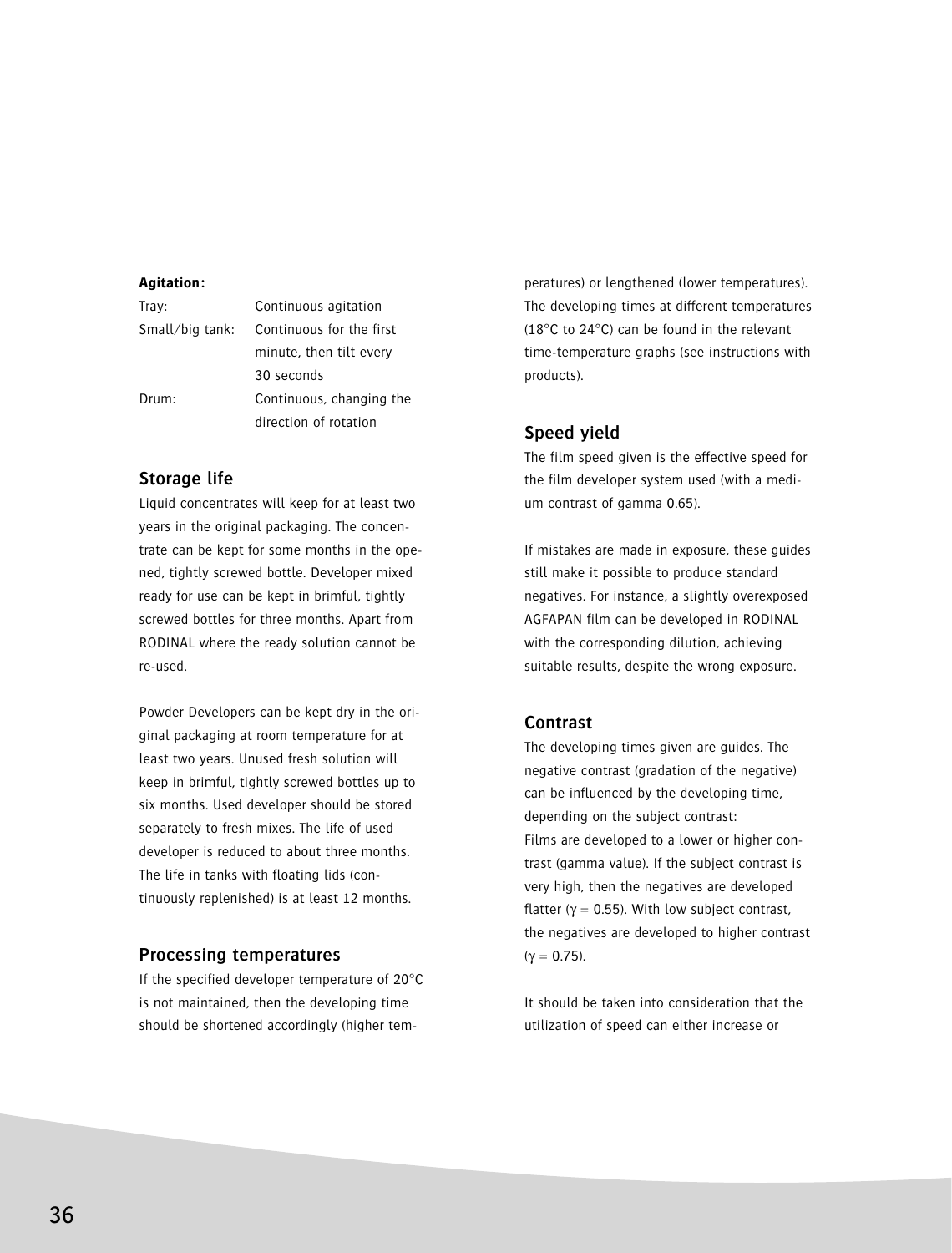decrease. A development-induced lower or higher speed than that specified by the manufacturer must be compensated by a longer or shorter exposure. In general, overexposure with a subsequently shorter development produces softer negatives, whereas harder results are produced by lengthening the developing time with a shorter exposure. This should be individually tested for each film/developer combination.

Development generally aims at a medium negative contrast ( $γ = 0.65$ ). It should however be taken into consideration that condenser enlargers with colour mixing heads sometimes require steeper negatives.

## **Lengthening time for multiple batches (small tank, tray, drum)**

To ensure consistent and reproducible utilization of speed and contrast, the developing time should be lengthened for each second and subsequent batch). It is not possible to give exact times, as these are determined by the idle time between two batches as well as the method of storing the developer (glass or plastic bottle, full or partly full, bottle cap). If used developer is stored between each mix in brimful, tightly closed bottles, the figures given in the table should be used in addition.

The following is a guide: after processing one film in 500 ml developer, the developing time should be lengthened by approx. 10%. With a 5 litre tank volume, the time should be lengthened after ten films. **(1)**

| (1) | <b>Idle time</b><br>between batches           | Development lengthened by<br>(compared to previous batch) |
|-----|-----------------------------------------------|-----------------------------------------------------------|
|     | few hours<br>(but development<br>on same day) | none                                                      |
|     | $1-3$ days                                    | $+5%$                                                     |
|     | $4-8$ days                                    | $+10%$                                                    |
|     | 1-2 weeks                                     | $+15%$                                                    |
|     | over two weeks                                | $+20%$                                                    |
|     |                                               |                                                           |

The extra times given above do not change if several films are simultaneously processed in one batch.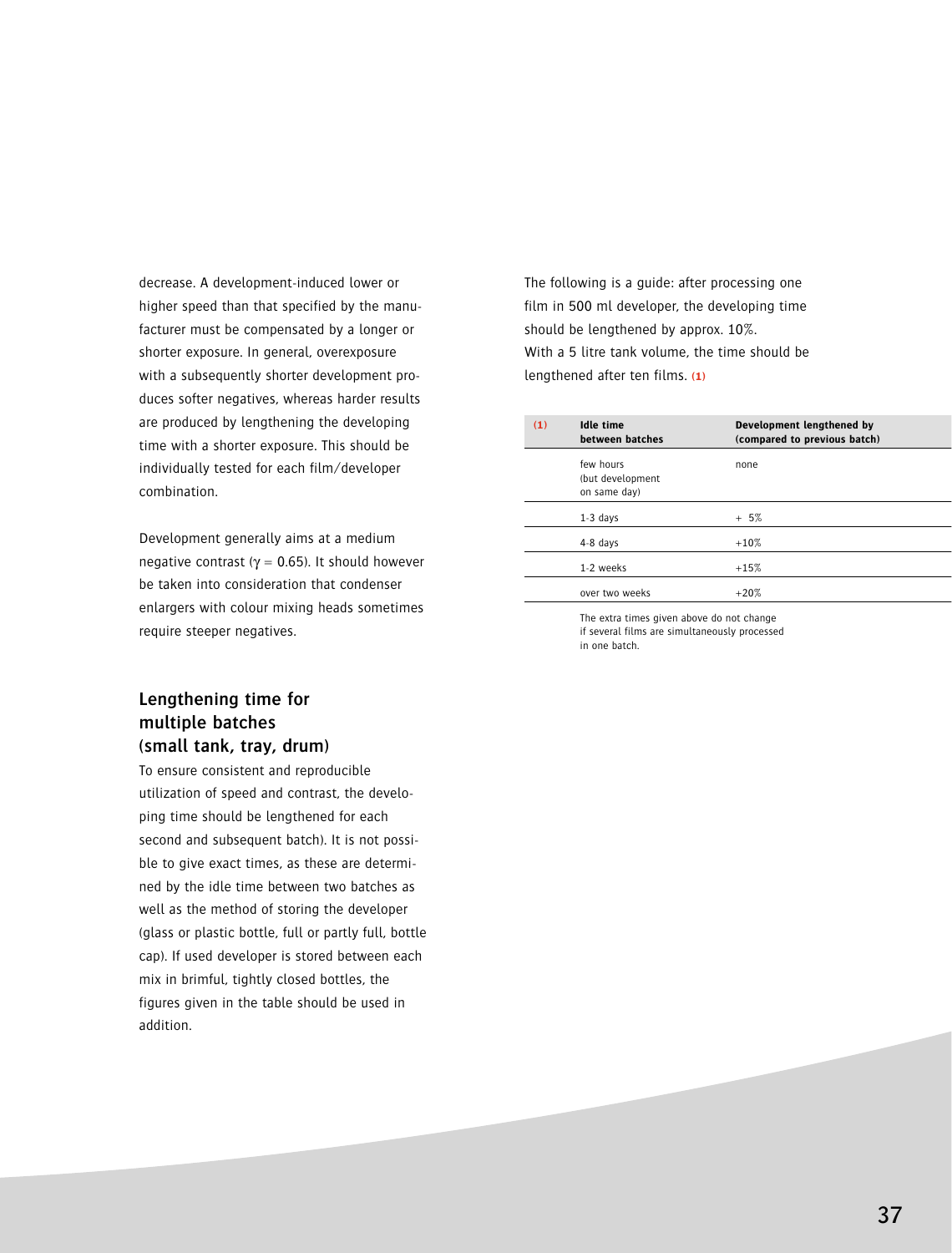## **Dilution and developing times\* (at 20°C) for AGFAPAN films (with different speed ratings)**

| (2) | <b>Developer</b> | Temperature    | <b>APX 100</b><br>ISO 100/21° | <b>APX 100</b><br>ISO 200/24° | <b>APX 400</b><br>ISO 320/26° | <b>APX 400</b><br>ISO 400/27° |
|-----|------------------|----------------|-------------------------------|-------------------------------|-------------------------------|-------------------------------|
|     | RODINAL 1+25     | $20^{\circ}$ C | 8 min                         | $11$ min                      | $12 \text{ min}$              | -                             |
|     | RODINAL 1+25     | $24^{\circ}$ C | $\overline{\phantom{0}}$      | 8 min                         | $10$ min                      | $\overline{\phantom{0}}$      |
|     | RODINAL special  | $20^{\circ}$ C | 4 min                         | 6 min                         | 4 min                         | $6.5$ min                     |
|     | RODINAL special  | $24^{\circ}$ C | $\overline{\phantom{0}}$      | 3.5 min                       | -                             | $6.5$ min                     |
|     | STUDIONAL liquid | $20^{\circ}$ C | 4 min                         | 6 min                         | 4 min                         | $6.5$ min                     |
|     | STUDIONAL liquid | $24^{\circ}$ C | $\overline{\phantom{0}}$      | $3.5$ min                     | -                             | $6.5$ min                     |
|     | REFINAL          | $20^{\circ}$ C | 6 min                         | 9 min                         | $4.5$ min                     | $6.5$ min                     |
|     | REFINAL          | $24^{\circ}$ C | $\qquad \qquad -$             | 5 min                         | -                             | $\overline{\phantom{a}}$      |
|     |                  |                |                               |                               |                               |                               |

\* Development in small tanks and trays

Extensive information on the individual negative developers is given in the corresponding product descriptions. Different speed settings (see table) and negative contrasts may result from the different developing times, depending on the film/developer combination used. **(2)**

A higher negative contrast can be compensated by a flatter paper gradation.



**Photo: Simon Menner/Germany**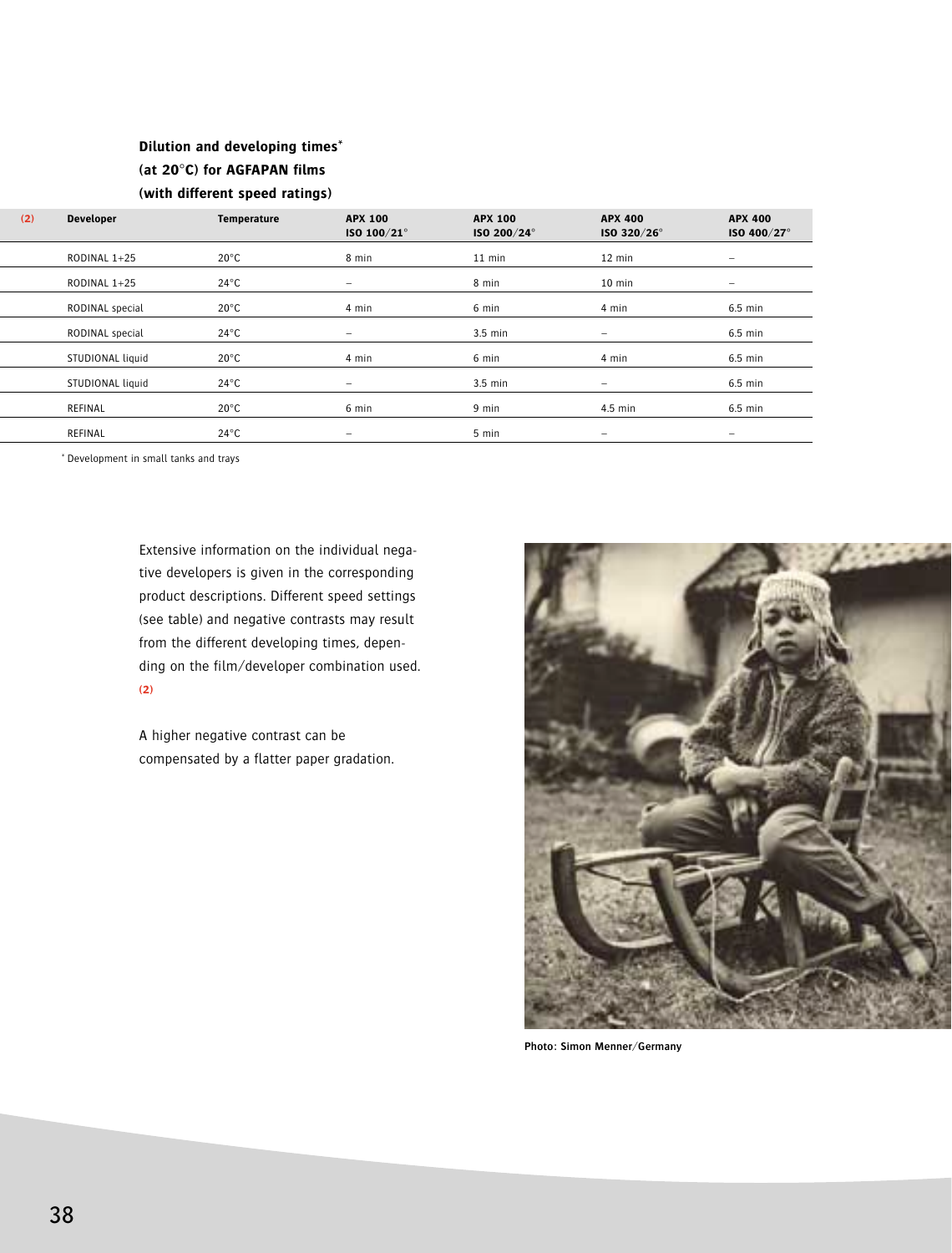## **Dilution and developing times (at 20°C) for AGFAPAN films (with different types of processing)**

| (3) | <b>Film</b><br>type | Dilu-<br>tion | $\gamma = 0.55$ | Rotary processing (drum)<br>$\gamma = 0.65$ | $\gamma = 0.75$  | Small tank/tray<br>$\gamma = 0.65$ |
|-----|---------------------|---------------|-----------------|---------------------------------------------|------------------|------------------------------------|
|     | APX 100             | $1+25$        | 4 min           | 7 min                                       | $10 \text{ min}$ | 8 min                              |
|     | APX 100             | $1 + 50$      | 8 min           | $14 \text{ min}$                            | $19$ min         | $17$ min                           |
|     | APX 400             | $1+25$        | 6 min           | $11.5$ min                                  | 24 min           | $15 \text{ min}$                   |
|     | APX 400             | $1 + 50$      | $10.5$ min      | $15 \text{ min}$                            | -                | 30 min                             |

#### **Film speed (exposure index) (** $\gamma = 0.65$ **)**

| (4) | Film<br>type              | <b>Dilution</b>      | Time <sup>*</sup>             | Speed                               |
|-----|---------------------------|----------------------|-------------------------------|-------------------------------------|
|     | AGFAPAN<br>APX 100        | $1 + 25$<br>$1 + 50$ | 8 min<br>17 min               | ISO 125/22°<br>ISO 160/23°          |
|     | AGFAPAN<br>APX 400        | $1 + 25$<br>$1 + 50$ | 15 min<br>30 min              | ISO 320/26°<br>ISO 400/27°          |
|     | Fuji Neopan<br>400 Prof.  | $1+25$<br>$1 + 50$   | $4.5$ min<br>8 min            | ISO 250/25°<br>ISO 250/25°          |
|     | Fuji Neopan<br>1600 Prof. | $1 + 25$<br>$1 + 50$ | $3.5$ min<br>8 min            | ISO 400/27°<br>ISO 400/27°          |
|     | <b>Ilford PAN-F Plus</b>  | $1 + 25$<br>$1 + 50$ | 6 min<br>12 min               | ISO 50/18°<br>ISO 64/19 $^{\circ}$  |
|     | Ilford FP 4 Plus          | $1+25$<br>$1 + 50$   | 8 min<br>18 min               | ISO 100/21°<br>ISO 125/22°          |
|     | Ilford HP 5 Plus          | $1+25$<br>$1+50**$   | 8 min                         | ISO 400/27°                         |
|     | Ilford Delta 100          | $1 + 25$<br>$1 + 50$ | 9 min<br>16 min               | ISO 100/21°<br>ISO 125/22°          |
|     | Ilford Delta 400          | $1 + 25$<br>$1 + 50$ | 8 min<br>18 min               | ISO 400/27°<br>ISO 400/27°          |
|     | Ilford Delta 3200         | $1 + 25$<br>$1+50**$ | 11 min                        | ISO 1250/32°                        |
|     | <b>Ilford SFX</b>         | $1+25$<br>$1 + 50$   | 6 min<br>$15$ min             | ISO 100/21°<br>ISO 125/22°          |
|     | Kodak Plus-X              | $1 + 25$<br>$1 + 50$ | 6 min<br>13 min               | ISO 125/22°<br>ISO 125/22°          |
|     | Kodak Tri-X               | $1 + 25$<br>$1 + 50$ | 7 min<br>14 min               | ISO 500/28°<br>ISO 500/28°          |
|     | Kodak<br><b>T-MAX 100</b> | $1+25$<br>$1 + 50$   | 5.5 min<br>$15$ min           | ISO 64/19 $^{\circ}$<br>ISO 80/20°  |
|     | Kodak<br><b>T-MAX 400</b> | $1 + 25$<br>$1 + 50$ | 6 min<br>$11$ min             | ISO 400/27°<br>ISO 400/27°          |
|     | Kodak<br>T-MAX p3200      | $1 + 25$<br>$1 + 50$ | 8 min<br>16 min               | ISO 1250/32°<br>ISO 1250/32°        |
|     | Kodak<br>Recording 2475   | $1+25$<br>$1 + 50$   | $4.5$ min<br>$10 \text{ min}$ | ISO 640/29 $^{\circ}$<br>150640/29° |

\* Small tank or tray processing at 20°C.

\*\* not recommended

## **The concentration of solutions in use**

## **RODINAL**

## **Mixing Instructions**

RODINAL is diluted with water. (1 part concentrate  $+ 25$  or 50 parts water) at the ratio  $1+25$ or 1+50. The water must have a temperature of 20°C before the concentrate can be added. A finely graduated measure or pipette is needed for exact mixing.

Diluted RODINAL will only keep for a short period of time and should therefore be mixed immediately before use. **(3)**

## **Film speed**

**(exposure index)**

Depending on the film/developer combination used, film speeds may differ in practice from the nominal speed rating. The table shows the effective speed for the various film types (γ = 0.65). **(4)**

## **Yield**

One-shot developing: approx. 50 35 mm films 135-36 or roll films 120 can be developed with 500 ml of concentrate.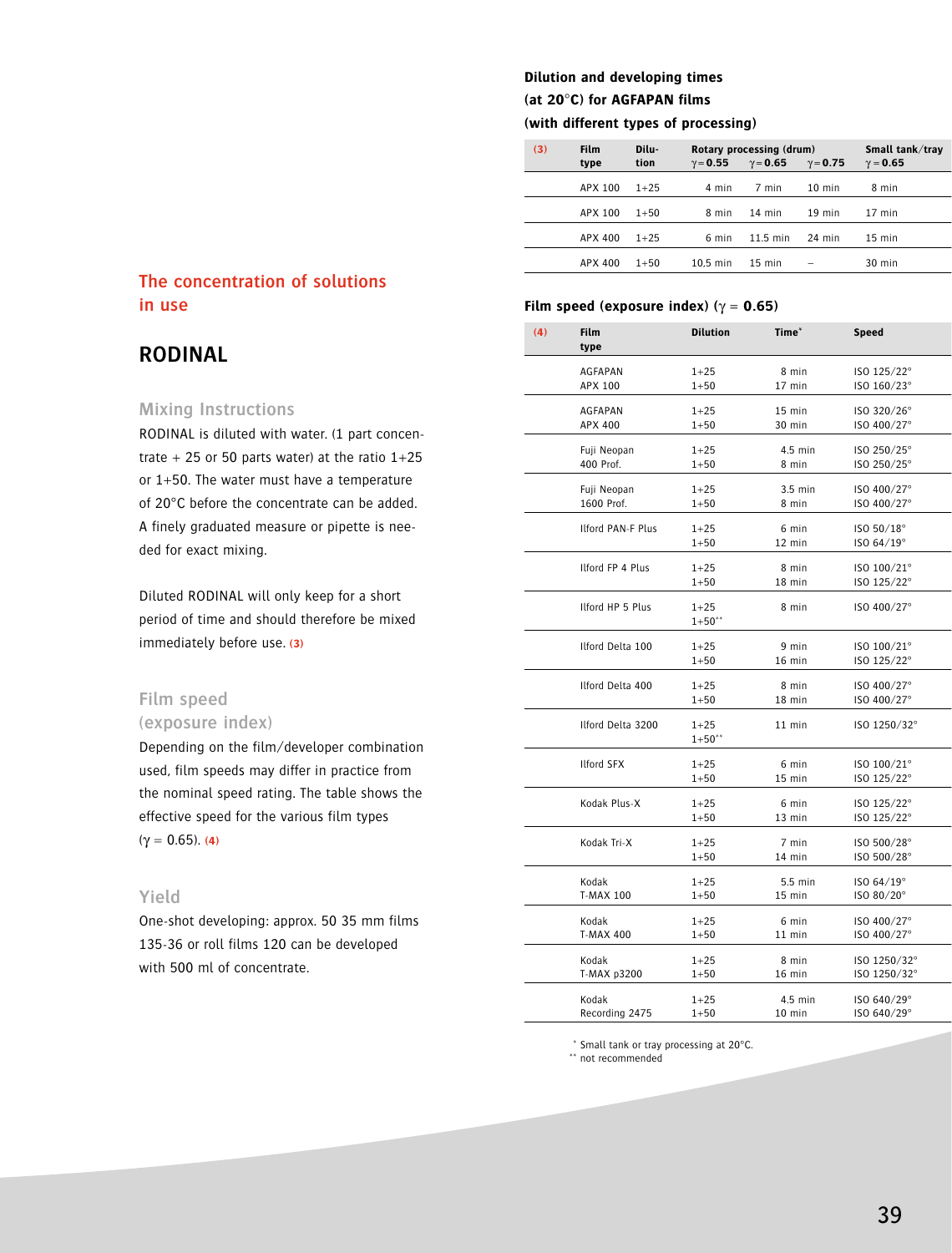**Developing times for AGFAPAN films (with different temperatures) RODINAL 1+25 (small tank)**



## **Developing times for AGFAPAN films (with different temperatures) RODINAL 1+50 (small tank)**

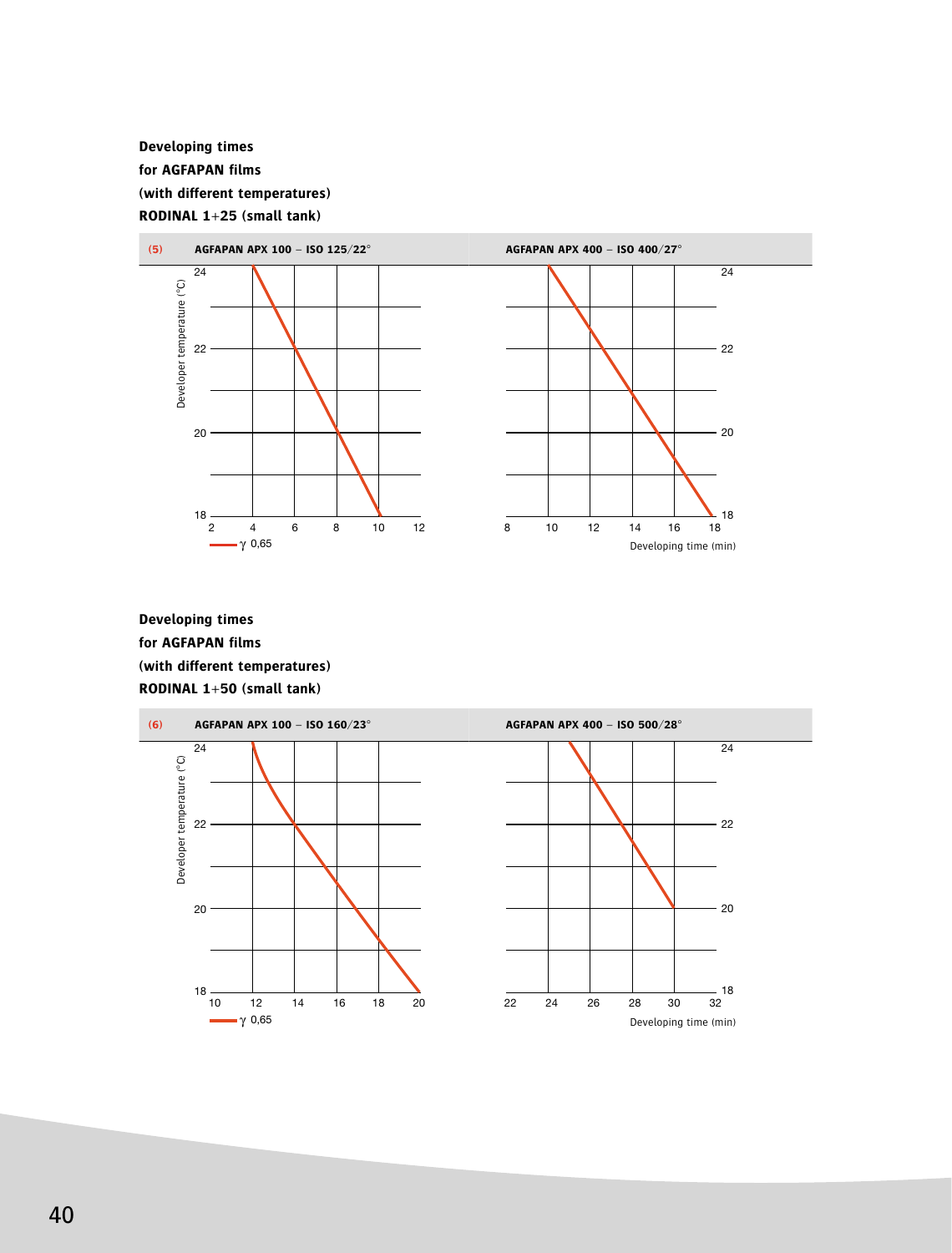## **Developing times (at 20°C)**

## **for AGFAPAN films**

**(with different types of processing)**

| (7) | Film type       | $\gamma = 0.55$          | Rotary processing (drum)<br>$\gamma = 0.65$ | Small tank/tray<br>$\gamma = 0.65$ |       |
|-----|-----------------|--------------------------|---------------------------------------------|------------------------------------|-------|
|     | AGFAPAN APX 100 | $\overline{\phantom{m}}$ | $3.5 \text{ min}$                           | 4 min                              | 4 min |
|     | AGFAPAN APX 400 | 3 min                    | 4 min                                       | 6 min                              | 6 min |
|     |                 |                          |                                             |                                    |       |

## **Speed**

**(exposure index) (**γ **= 0.65)**

| <b>Film type</b>         | Time <sup>*</sup> | <b>Speed</b> |
|--------------------------|-------------------|--------------|
| AGFAPAN APX 100          | 4 min             | ISO 100/21°  |
| AGFAPAN APX 400          | 6 min             | ISO 320/26°  |
| Fuji Neopan 400 Prof.    | 3 min             | ISO 320/26°  |
| Fuji Neopan 1600 Prof.   | 3 min             | ISO 800/30°  |
| <b>Ilford PAN-F Plus</b> | 3 min             | ISO 50/18°   |
| Ilford FP 4 Plus         | $3.5$ min         | ISO 100/21°  |
| Ilford HP 5 Plus         | 4 min             | ISO 400/27°  |
| Ilford Delta 100         | 3.5 min           | ISO 160/23°  |
| Ilford Delta 400         | 4.5 min           | ISO 400/27°  |
| Ilford Delta 3200        | 6 min             | ISO 1250/32° |
| Ilford SFX 200           | 4 min             | ISO 125/22°  |
| Kodak Plus-X             | 5 min             | ISO 125/22°  |
| Kodak Tri-X              | $3.5$ min         | ISO 400/27°  |
| Kodak T-MAX 100          | 5 min             | ISO 80/20°   |
| Kodak T-MAX 400          | 5 min             | ISO 400/27°  |
| Kodak T-MAX p3200        | 6 min             | ISO 1250/32° |
| Kodak Recording 2475     | 6 min             | ISO 640/29°  |
|                          |                   |              |

\*Small tank or tray processing at 20°C.

## **RODINAL SPECIAL**

## **Mixing instructions**

The concentrate is diluted with water at the ratio  $1 + 15 (= 1$  part concentrate  $+ 15$  parts water). **(7) (8)**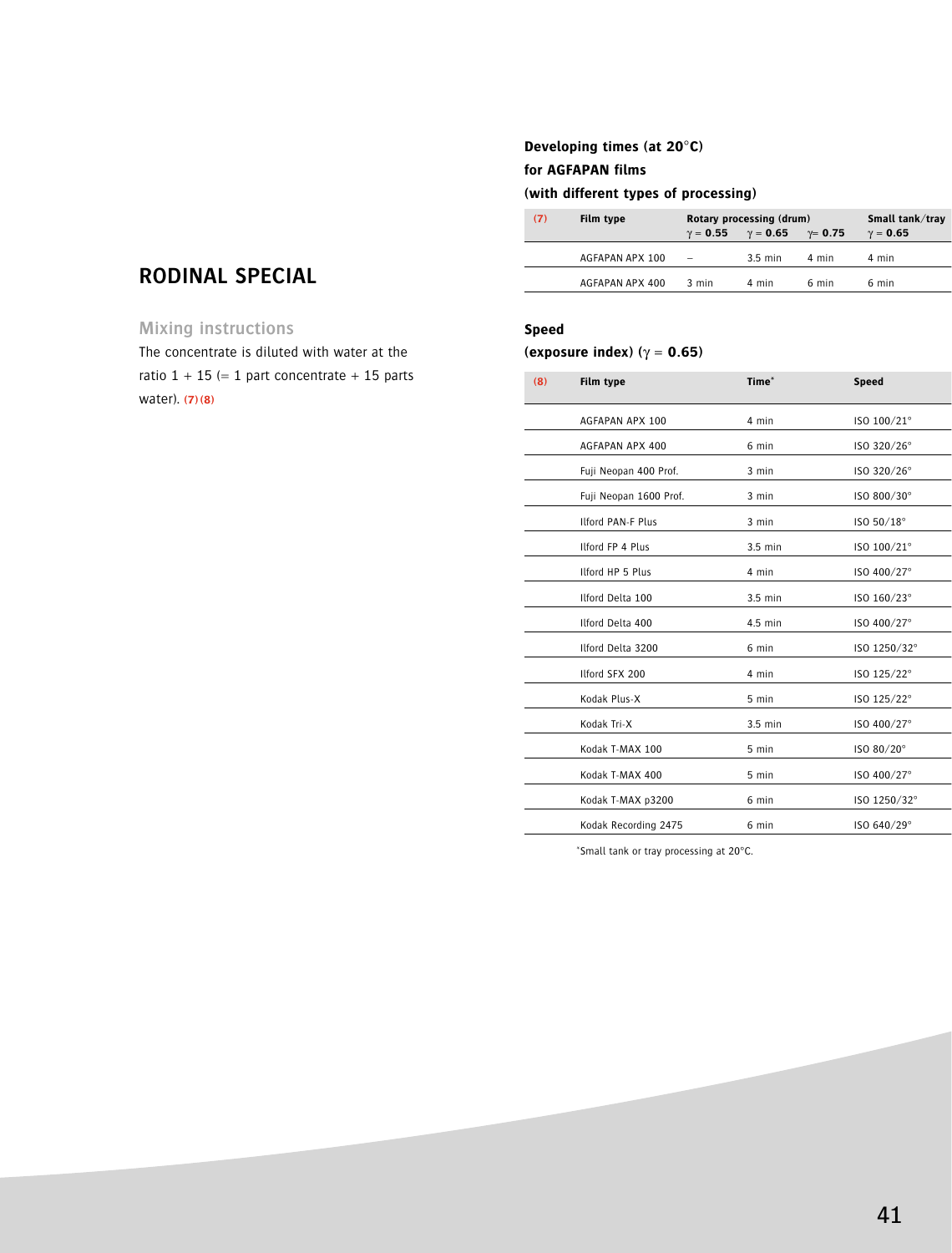**Developing times for AGFAPAN films (with different temperatures) RODINAL SPECIAL (small tank)**





## **Yield**

10 – 12 35 mm films 135-36 or roll film 120 per litre 50 – 70 sheet films 9 x 12 cm per litre  $(= 0.5 - 0.75$  m<sup>2</sup>)

To ensure uniform utilization of speed and gradation, the developing time should be lengthened for the second and each subsequent developing batch. **(9) (10)**



**Photo: Tony Makepeace/Canada www.tonymakepeace.net**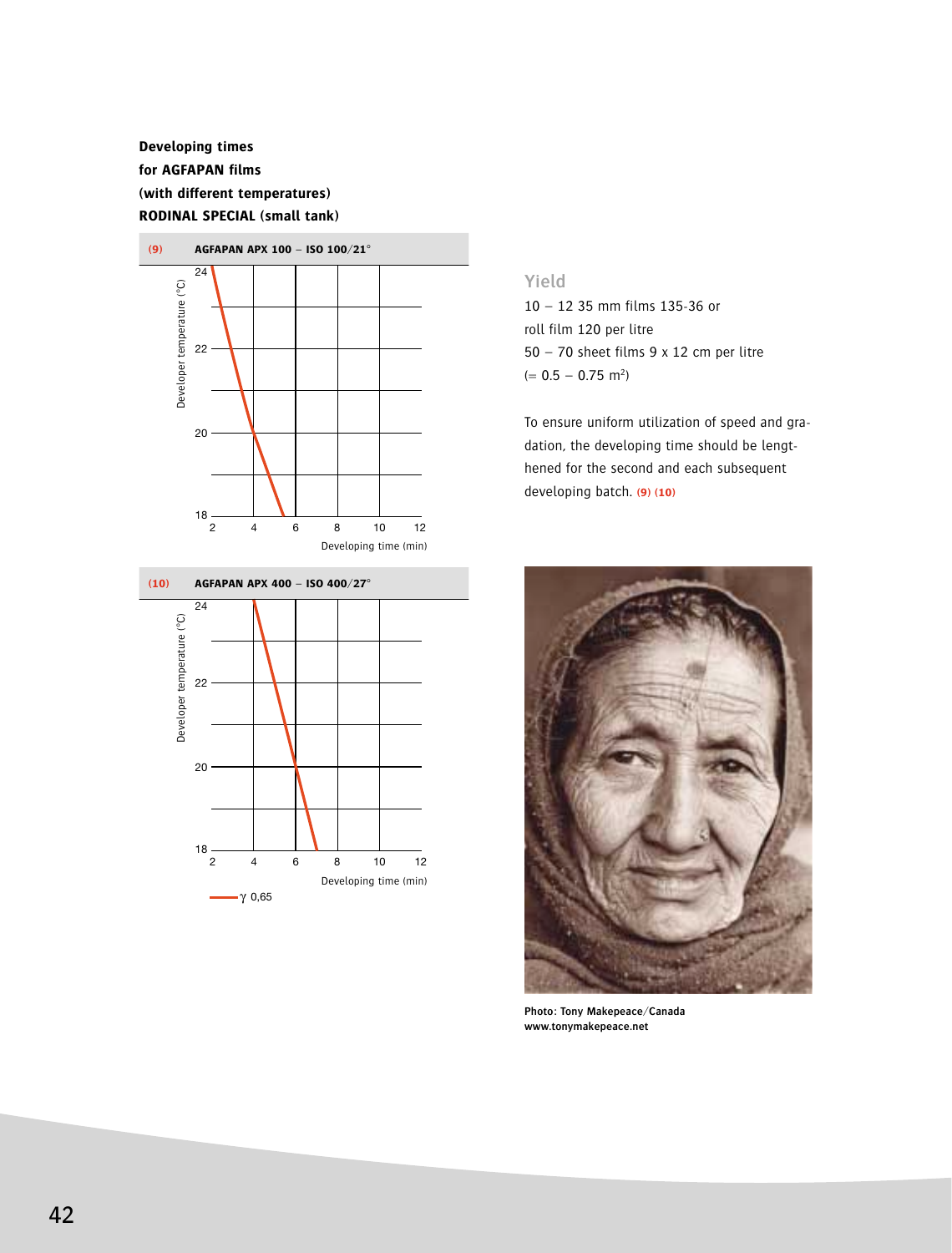#### **Speed**

## **(exposure index) (**γ **= 0.65)**

| (11) | <b>Film type</b>         | Time*     | <b>Speed</b>      |
|------|--------------------------|-----------|-------------------|
|      | AGFAPAN APX 100          | 4 min     | ISO 100/21°       |
|      | AGFAPAN APX 400          | 6 min     | ISO 320/26°       |
|      | Fuji Neopan 400 Prof.    | 3 min     | ISO 320/26°       |
|      | Fuji Neopan 1600 Prof.   | 3 min     | ISO 800/30°       |
|      | <b>Ilford PAN-F Plus</b> | 3 min     | ISO $50/18^\circ$ |
|      | <b>Ilford FP 4 Plus</b>  | $3.5$ min | ISO 100/21°       |
|      | Ilford HP 5 Plus         | 4 min     | ISO 400/27°       |
|      | Ilford Delta 100         | 3.5 min   | ISO 160/23°       |
|      | Ilford Delta 400         | $4.5$ min | ISO 400/27°       |
|      | Ilford Delta 3200        | 6 min     | ISO 1250/32°      |
|      | Ilford SFX 200           | 4 min     | ISO 125/22°       |
|      | Kodak Plus-X             | 5 min     | ISO 125/22°       |
|      | Kodak Tri-X              | $3.5$ min | ISO 400/27°       |
|      | Kodak T-MAX 100          | 5 min     | ISO 80/20°        |
|      | Kodak T-MAX 400          | 5 min     | ISO 400/27°       |
|      | Kodak T-MAX p3200        | 6 min     | ISO 1250/32°      |
|      | Kodak Recording 2475     | 6 min     | ISO 640/29°       |
|      |                          |           |                   |

\* Small tank or tray processing at 20°C.

## **STUDIONAL LIQUID**

## **Mixing instructions**

STUDIONAL LIQUID is diluted with water at the ratio of  $1 + 15 (= 1$  part concentrate + 15 parts water). If the total quantity is not used, the plastic bottle should be squeezed after each use to prevent oxidization. It is, however, best to mix the total quantity and then fill in bottles. **(11)**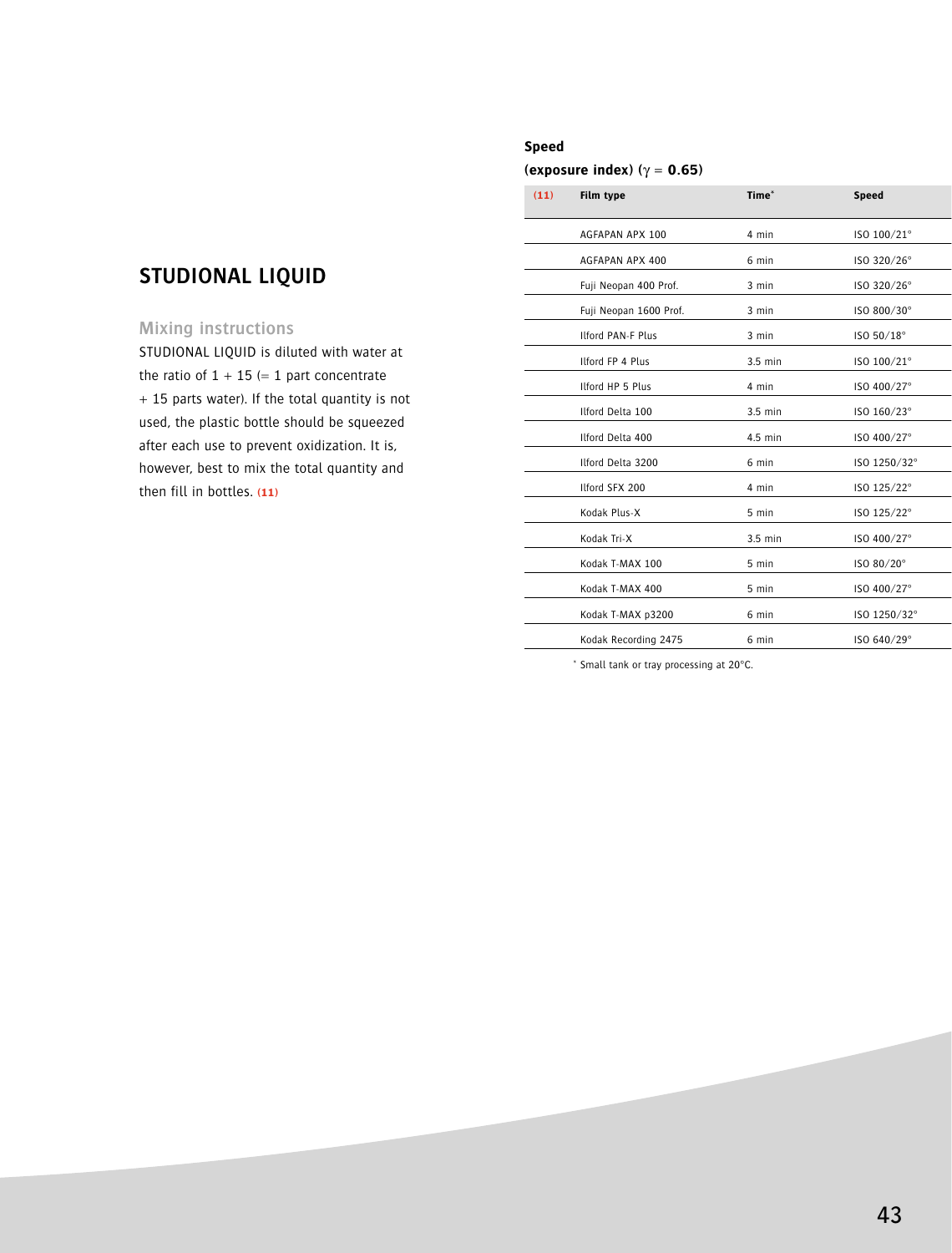**Developing times for AGFAPAN films (with different temperatures) STUDIONAL LIQUID**





## **Yield**

10 – 12 35 mm films 135-36 or roll films 120 per litre 50 – 70 sheet films 9 x 12 cm per litre  $(= 0.5 - 0.75$  m<sup>2</sup>).

To ensure uniform utilization of speed and gradation, the exposing time should be lengthened for the second and each subsequent developing batch. **(12) (13)**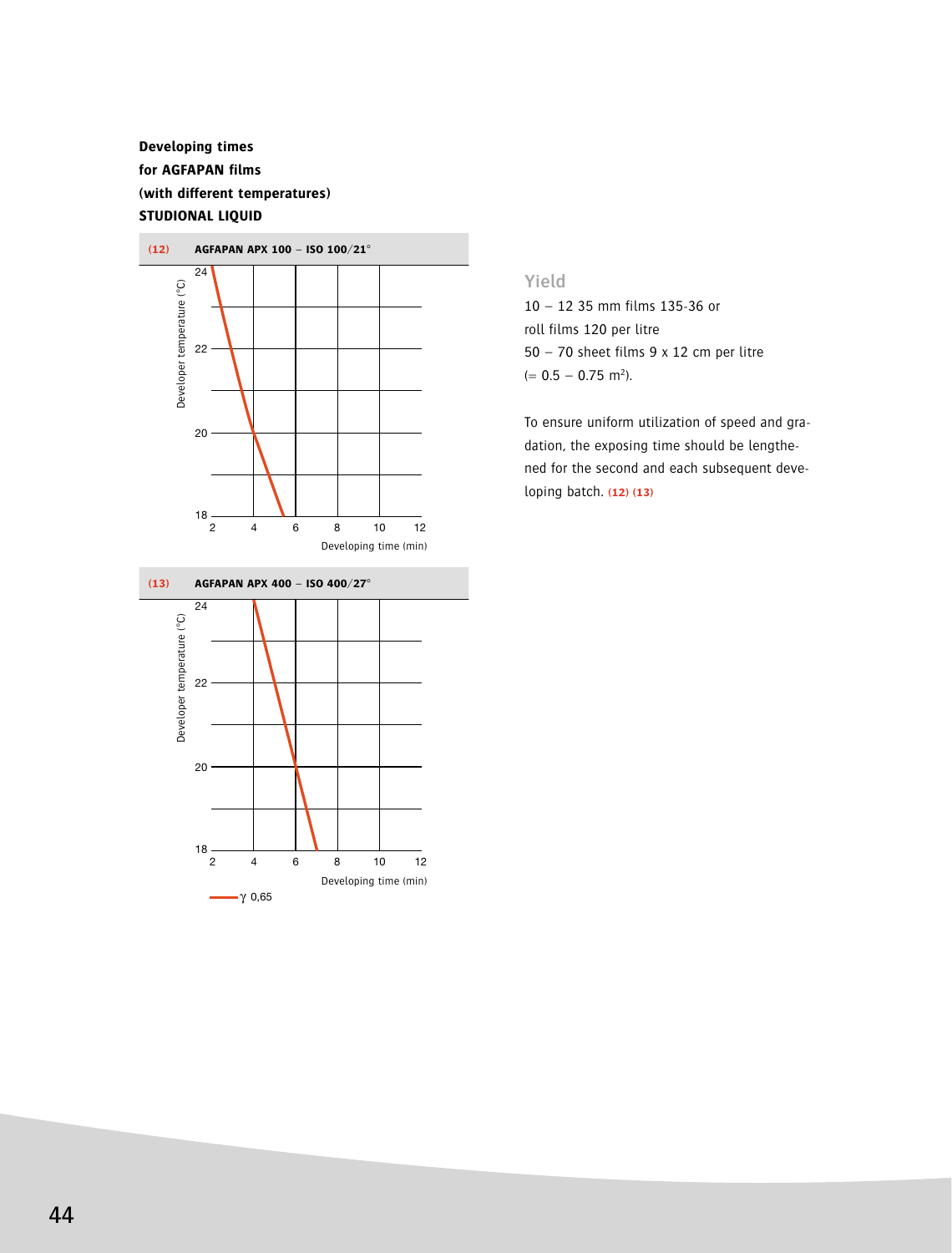## **Developing times (at 20°C) for AGFAPAN films (with different types of processing)**

| (14) | Film type       |                   | Rotary processing (drum) | Small tank/tray |                 |
|------|-----------------|-------------------|--------------------------|-----------------|-----------------|
|      |                 | $\gamma = 0.55$   | $\gamma = 0.65$          | $\gamma = 0.75$ | $\gamma = 0.65$ |
|      | AGFAPAN APX 100 | 3 min             | 5 min                    | 8 min           | 6 min           |
|      | AGFAPAN APX 400 | $3.5 \text{ min}$ | $4.5$ min                | $6.5$ min       | 5 min           |
|      |                 |                   |                          |                 |                 |

## **Speed**

#### **(exposure index) (**γ **= 0.65)**

| (15) | <b>Film type</b>         | Time <sup>*</sup> | <b>Speed</b> |
|------|--------------------------|-------------------|--------------|
|      | AGFAPAN APX 100          | 6 min             | ISO 160/23°  |
|      | AGFAPAN APX 400          | 5 min             | ISO 500/28°  |
|      | Fuji Neopan 400 Prof.    | 3 min             | ISO 320/26°  |
|      | Fuji Neopan 1600 Prof.   | 2 min             | ISO 400/27°  |
|      | <b>Ilford PAN-F Plus</b> | 4 min             | ISO 50/18°   |
|      | Ilford FP 4 Plus         | 7 min             | ISO 160/23°  |
|      | Ilford HP 5 Plus         | 5 min             | ISO 640/29°  |
|      | Ilford Delta 100         | 5 min             | ISO 125/22°  |
|      | Ilford Delta 400         | 4 min             | ISO 400/32°  |
|      | Ilford Delta 3200        | 6 min             | ISO 1250/32° |
|      | Ilford SFX 200           | 4 min             | ISO 125/22°  |
|      | Kodak Plus-X             | 4 min             | ISO 125/22°  |
|      | Kodak Tri-X              | $3.5$ min         | ISO 400/27°  |
|      | Kodak T-MAX 100          | 5 min             | ISO 80/20°   |
|      | Kodak T-MAX 400          | 4 min             | ISO 400/27°  |
|      | Kodak T-MAX p3200        | 6 min             | ISO 1600/33° |
|      | Kodak Recording 2475     | 5 min             | ISO 800/30°  |

\* Small tank or tray processing at 20°C.

## **REFINAL**

## **Mixing instructions**

Stir Part A into at least 75% of the total quantity of water at 40°C until completely dissolved. Then stir in Part B. After it is dissolved, fill up with water to the final volume. **(14) (15)**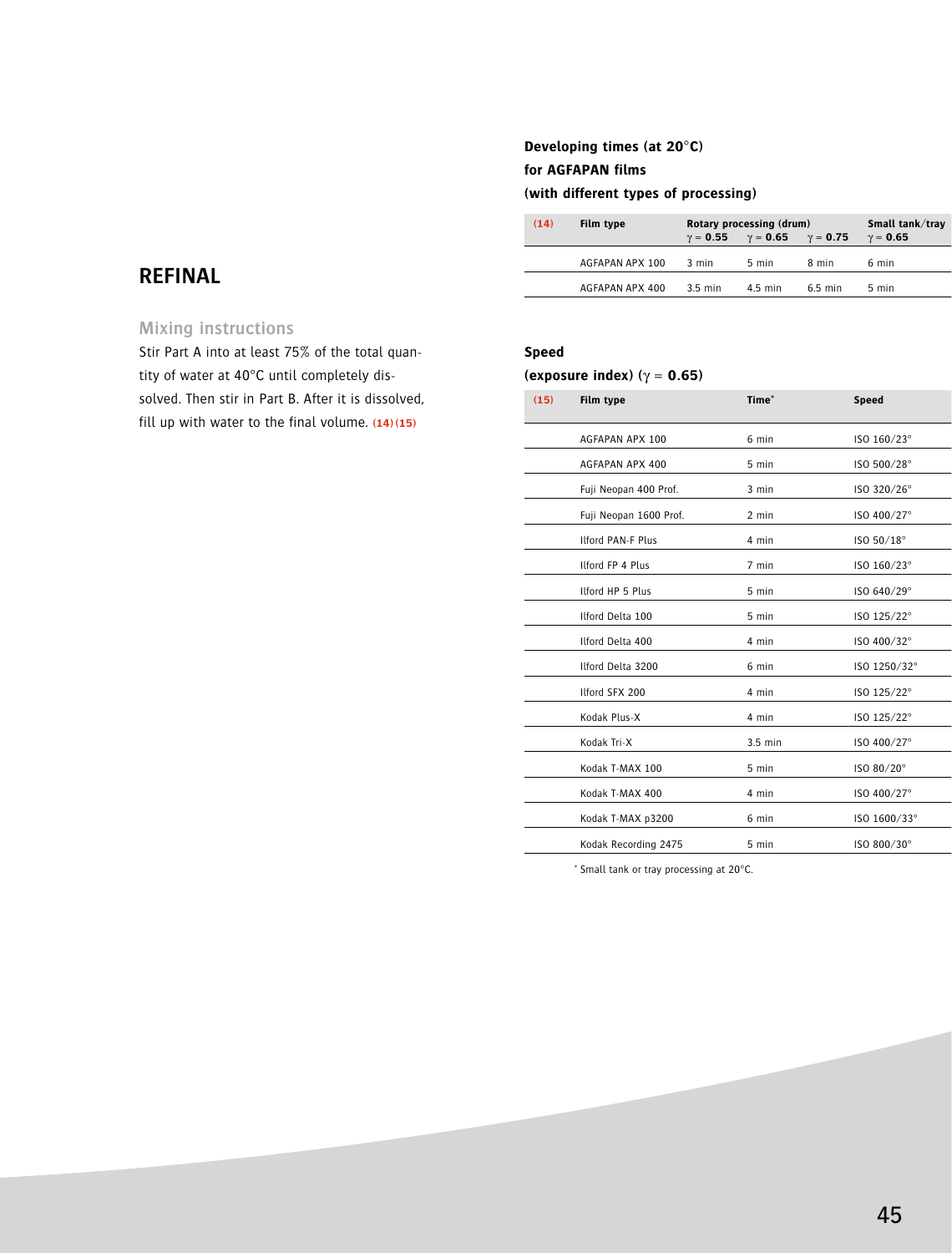**Developing time for AGFAPAN films (with different temperatures) REFINAL (small tank)**





## **Yield**

Processing with replenisher – approx. 14 ml replenisher per 35 mm film (135-36); 71 35 mm films with 1 litre replenisher

Yield without replenisher: 10 – 12 35 mm films 135-36 or roll films 120 per litre. 50 – 69 sheet films 9 x 12 cm per litre  $(= 0.5 - 0.65$  m<sup>2</sup>).

For details on replenishment: see page 47.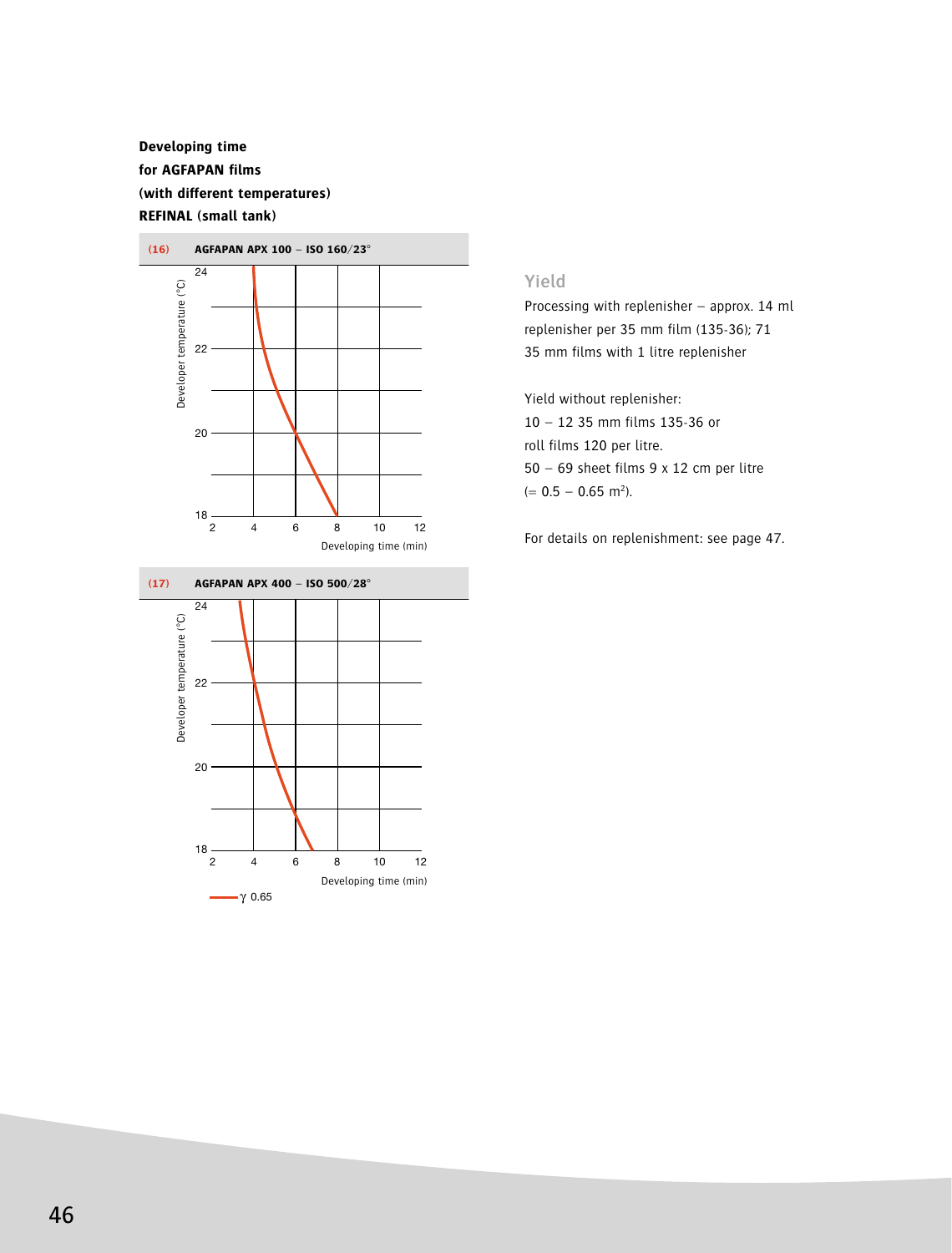## **Developing times at different temperatures**

## **Processing in tanks**

The optimum developing time is dependent on the printing process used, the processing temperature and the desired gradation. The times should be determined individually, depending on the film type and the above criteria. The following developing times are guides. **(18)**

## **General instructions when mixing powder developers:**

The use of partial quantities is not recommended, as the chemicals may have separated due to vibration during transport.

## **Replenishment of BW developers**

Continuous replenishment of REFINAL developer ensures consistent results over long periods of processing. This means a good, reproducible utilization of speed together with consistent gradations. Theoretically, the developers can be replenished indefinitely.

Replacement is practically only necessary if the tank solution has been contaminated by glue residues, gelatine or sludge.

| (18) | <b>Temperature</b> | <b>Time</b> |
|------|--------------------|-------------|
|      | $18^{\circ}$ C     | $7-9$ min   |
|      | $20^{\circ}$ C     | $5-7$ min   |
|      | $22^{\circ}$ C     | $4-5$ min   |
|      | $24^{\circ}$ C     | $3-4$ min   |
|      |                    |             |

## **Level replenishment in tanks**

The replenishment rate corresponds to the amount of solution carried over by the films. The tank solution is filled up with replenisher as required, then stirred. Any suspended particles should be allowed to settle.

## **Automatic replenishment**

The effective replenishment rate depends on the throughput. In comparison, higher throughput has a lower rate of replenishment than small throughput or if there are long idle times between batches.

The following replenishment rates are guides:

- $\triangleright$  per sqm of film = 250 ml
- **•** per 35 mm film  $135-36 = 14$  ml
- $\triangleright$  per roll film 120 = 17 ml
- $\blacktriangleright$ per sheet film  $9 \times 12$  cm = 2.7 ml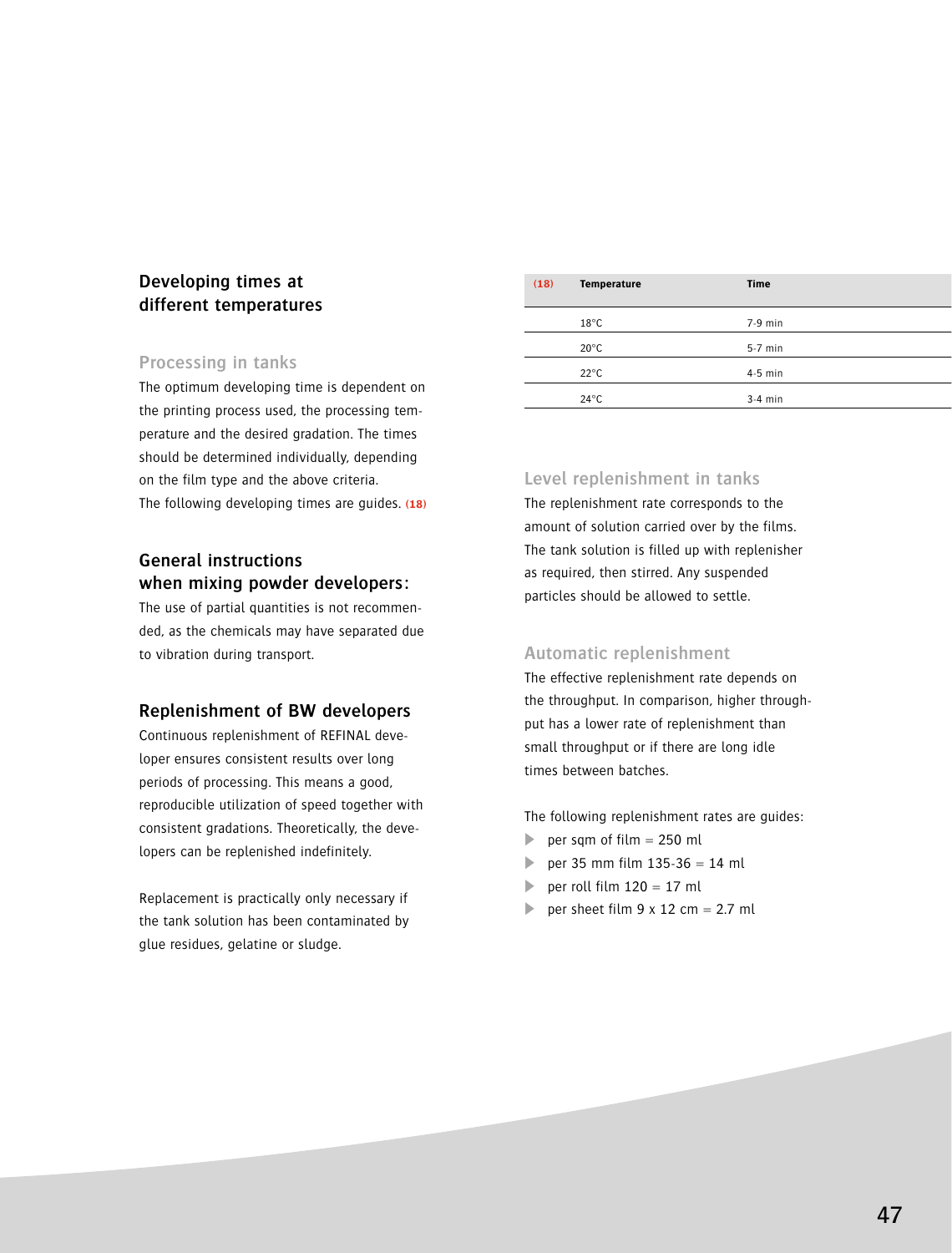

**Photo: Jurgen Schadeberg/South Africa · www.jurgenschadeberg.com**

## **Remedies for over- and under-replenishment**

Incorrect replenishment is indicated by the negatives being too flat or too steep and/or having too low or too high density, despite correct exposure, developing time and temperature. In the case of over-replenishment (developer activity too high), fill up with developer tank solution until the fresh state is reached.

**Please note:** the replenisher should never be diluted with fresh solution or with water! In the case of under-replenishment  $(=$  developer activity too low), a higher replenishment rate is necessary or part of the tank solution should be replaced with replenisher. Corrections of this type can be done several times.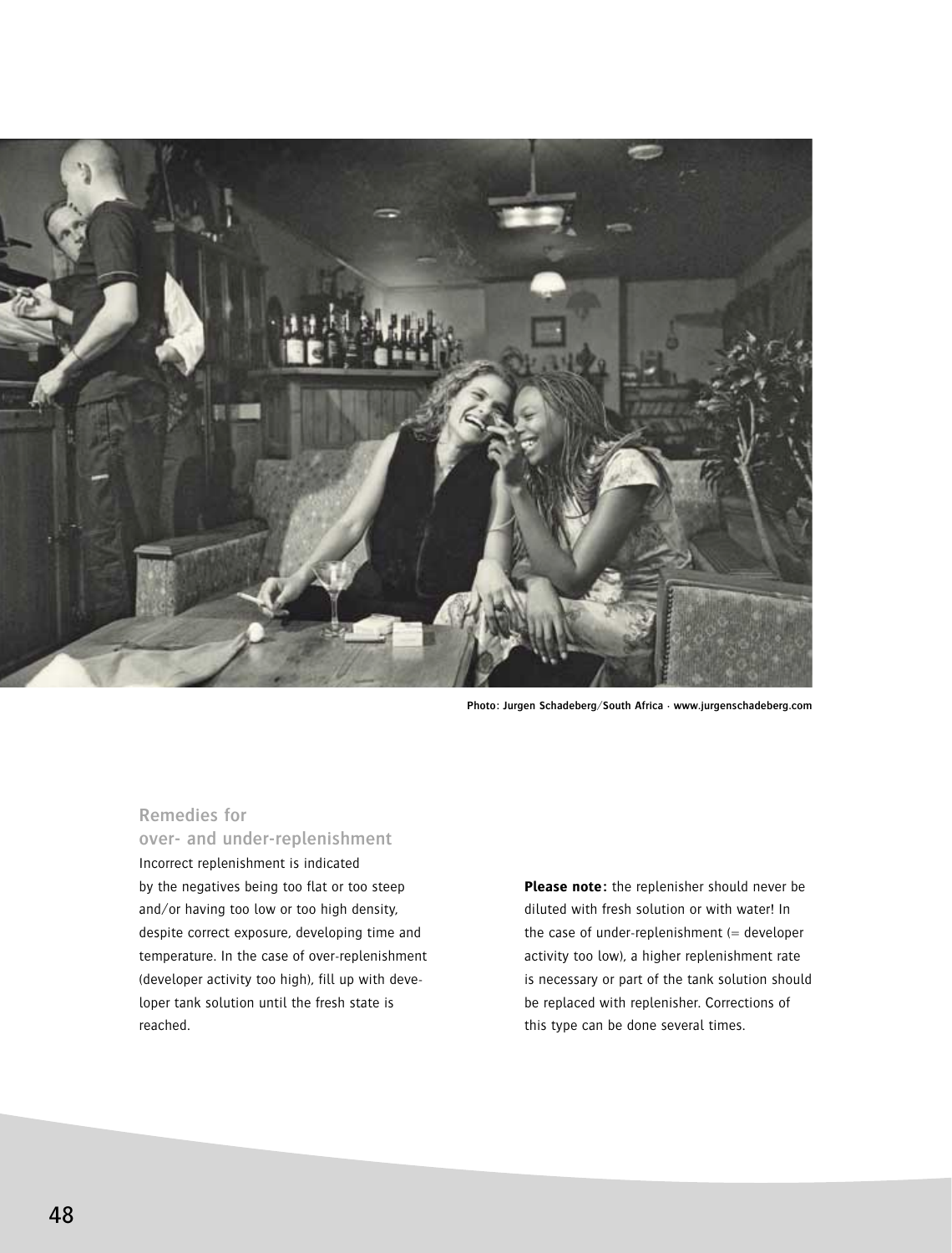## <span id="page-48-0"></span>**The Agfa paper developers**

## **General instructions**

Positive developers have been optimized for the full development of photo papers. They are much faster then negative film developers. The developing times should be set so that the papers are fully developed in the given time.

The draining times should not be forgotten here. Longer developing times are relatively unproblematic and only minimally influence the final result. Slight deviations in the bath temperature do not affect the quality and should be balanced simply by alterations in times.

## **Short product descriptions**

## **AGFA MULTICONTRAST DEVELOPER**

This developer is suitable for the processing of variable contrast black & white papers. Ideally balanced to AGFA MULTICONTRAST PREMIUM or AGFA MULTICONTRAST CLASSIC.

The very good storage life and yield are demonstrated when processing without replenishment. This developer is characterized by the following factors:

- **I** neutral image tone
- **Exceedingly active, thereby ensuring rapid** response and good use of speed and contrast differentiation with variable-contrast papers
- very good maximum density of both Multicontrast papers: MULTICONTRAST PREMIUM and MULTICONTRAST CLASSIC
- above-average storage life, processing stability and yield
- I low replenishment rage, so less waste
- new anti-calcifier system with biodegradable complexing agents, so more environment-friendly

## **NEUTOL plus**

This developer has no hydroquinone. It has been optimized for high-yield processing in trays, drums and roller transport machines without replenishment.

- excellent activity, resulting in rapid response of the density
- signed use of speed ensures short exposure times
- very good maximum blacks offer brilliant reproduction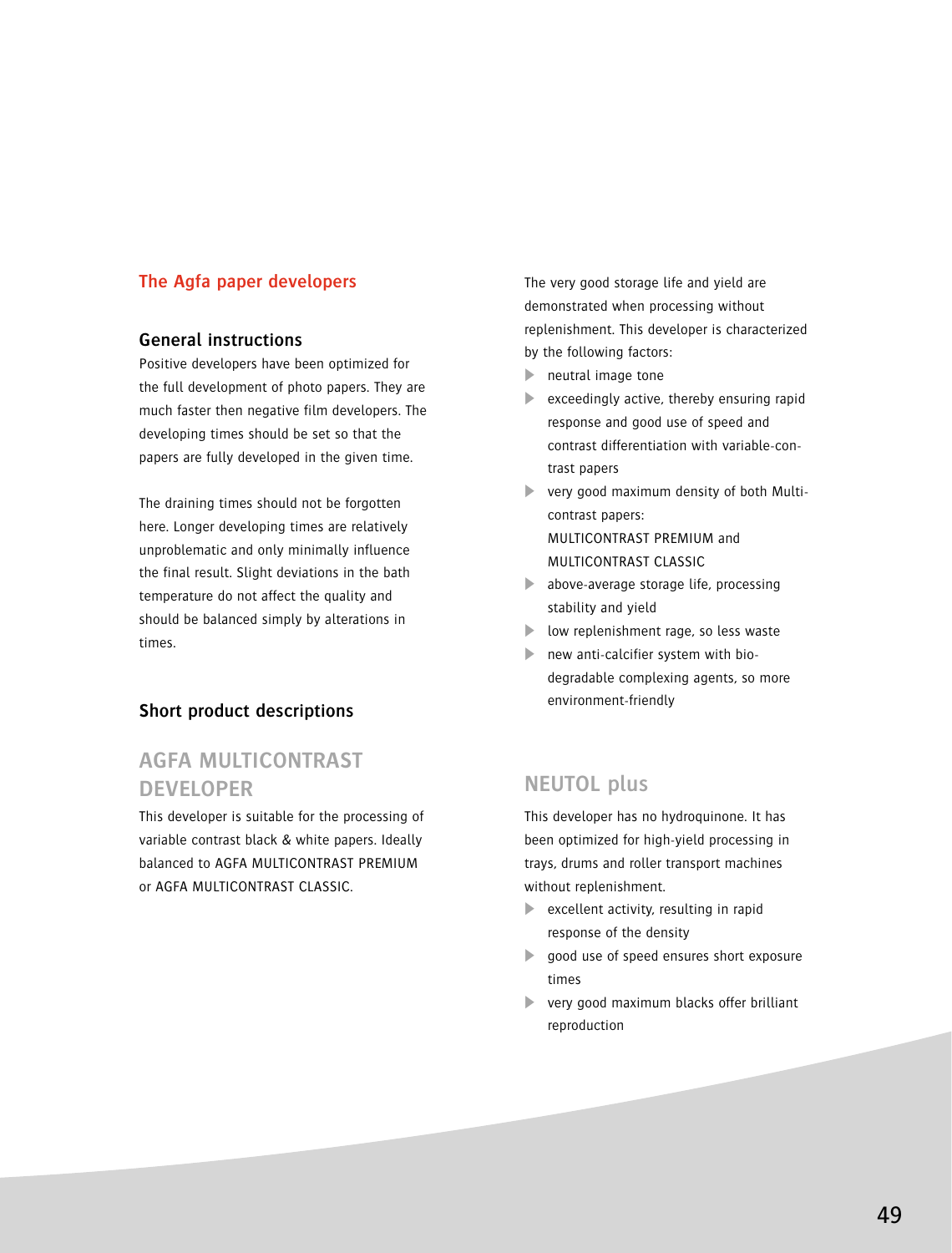- the very low fog level leads to clear image results

## **NEUTOL plus/LOR**

This developer without hydroquinone is especially designed for mechanical processing. It achieves particularly good developing results with Agfa Multicontrast Premium RC/PE paper in combination with laser exposure. Further product qualities to be noted are:

- extremely low replenishment rate of 100  $ml/m<sup>2</sup>$
- **IF** no silver sludge and therefore no soiling of machine and prints
- high activity enables processing at low temperatures or with shorter processing times

## **NEUTOL, NEUTOL LIQUID NE and NEUTOL LIQUID WA**

This group of high-quality developer concentrates are ready for use immediately after dilution with water. They are suitable for processing in trays, drums and roller transport machines without replenishment but with very high yield. The image shows rapid response and the print tone is neutral to warm black. The good use of speed and good fog security are further special quality features of these developers. A special calcium stabilizer stops the clouding which otherwise occurs in liquid developers, even with a high output.



**Photo: ANTONIUS Photography/Germany · www.imagesbyantonius.de**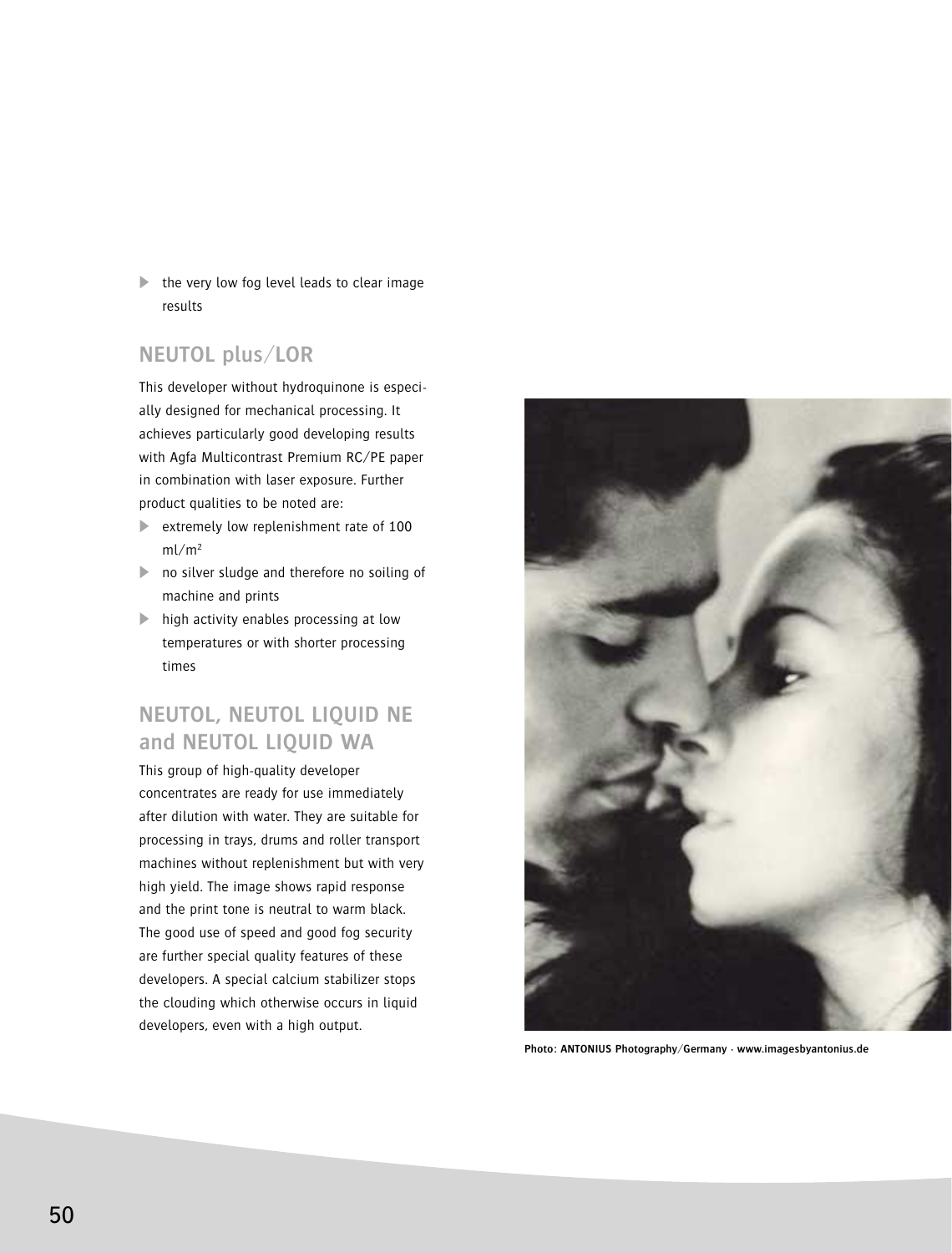## **Technical Data and processing instructions**

## **Image tone control**

The print tone of black & white photo papers is determined above all by the emulsion. However, the print tone can be marginally influenced by the choice of developer. The following table shows the effect of Agfa positive developers on the print tone of silver bromide and silver chlorbromide emulsions. **(19)**

Other standard black & white developers and fixers are also suitable, bearing in mind their special characteristics.

Note for warm tone development: To ensure perfect processing of warm tone papers, care must be taken to avoid contamination of developer with fixer. In addition, there should be a stop bath (2% acetic acid solution) between developer and fixer.

| (19) | <b>Developer</b>        | Silver bromide paper             | Silver chlorbromide papers:<br>MULTICONTRAST PREMIUM, MULTICONTRAST CLASSIC |
|------|-------------------------|----------------------------------|-----------------------------------------------------------------------------|
|      | MULTICONTRAST DEVELOPER | Neutral black print tone         | Neutral to warm black print tone                                            |
|      | <b>NEUTOL Plus</b>      | Neutral black print tone         | Neutral to warm black print tone                                            |
|      | NEUTOL Plus/LOR         | Neutral black print tone         | Neutral to warm black print tone                                            |
|      | NEUTOL LIQUID NE        | Neutral black print tone         | Neutral to warm black print tone                                            |
|      | NEUTOL                  | Neutral to warm black print tone | Warm black print tone                                                       |
|      | NEUTOL LIQUID WA        | Neutral to warm black print tone | Warm black print tone                                                       |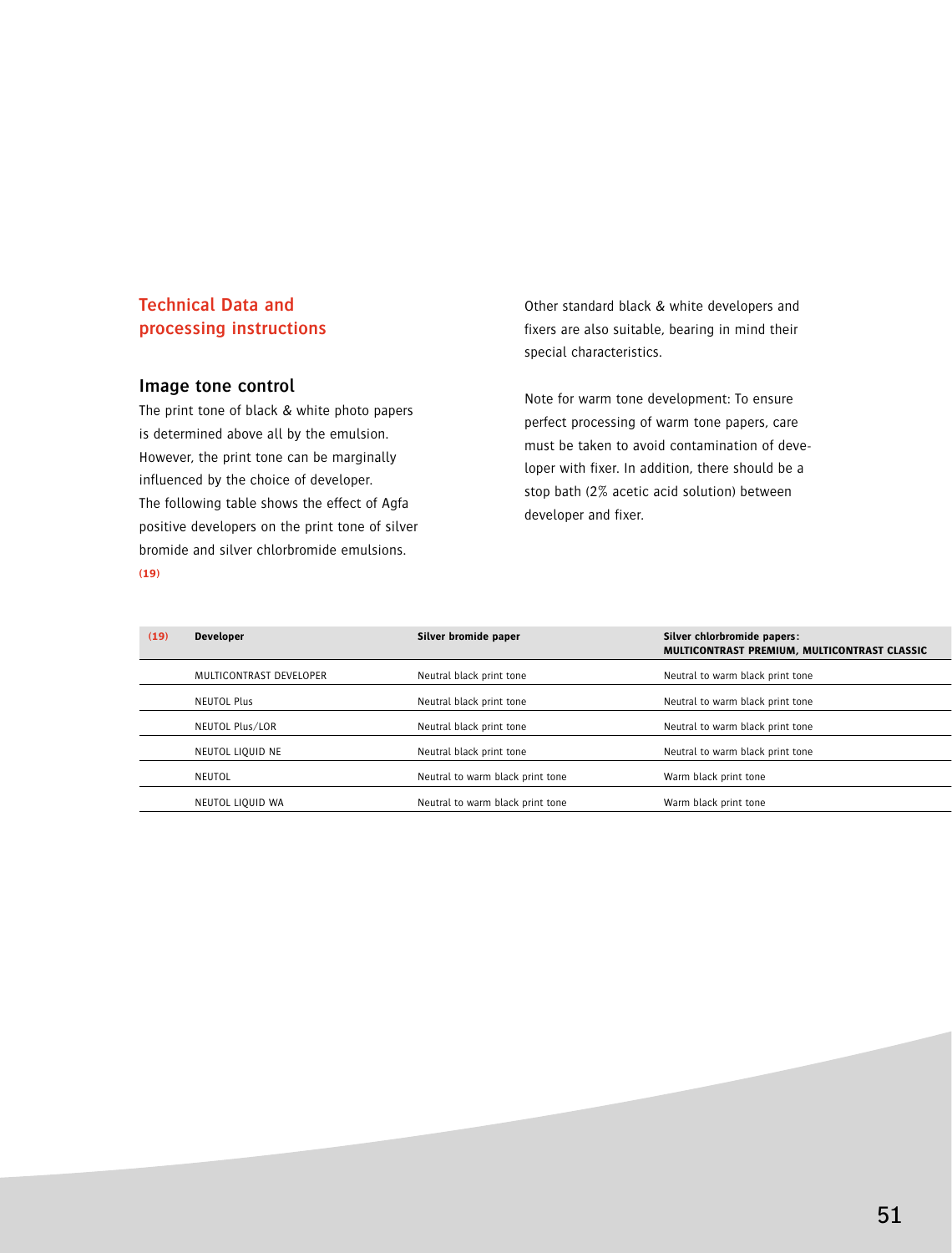| (20) | Concentrate | <b>Standard dilution</b><br>$1 + 4$ | <b>Economy dilution</b><br>$1 + 6$ |
|------|-------------|-------------------------------------|------------------------------------|
|      | 500 ml      | 2.5 litres                          | 3.5 litres                         |
|      | 1 litre     | 5 litres                            | 7 litres                           |
|      | 5 litres    | 25 litres                           | 35 litres                          |
|      | 20 litres   | 100 litres                          | 140 litres                         |

## **Processing in machines with replenishment\* and manual processing in trays and drums (Dilution 1+4)**

| (21) | Paper                |                                                    | Developing times <sup>*</sup> in sec. at |          | Yield per litre                                              |
|------|----------------------|----------------------------------------------------|------------------------------------------|----------|--------------------------------------------------------------|
|      | type                 | $25^{\circ}$ C<br>$20^{\circ}$ C<br>$30^{\circ}$ C |                                          |          |                                                              |
|      | PE                   | $50+10s$                                           | $30+10 s$                                | $15-20s$ | 200 sheets 17.8 x 24 cm<br>$(=$ approx. 8.5 m <sup>2</sup> ) |
|      | <b>Fibre</b><br>base | $90+10s$                                           | $70+10 s$                                | $50+10s$ | depends on solution<br>absorption                            |

 $*$  Replenishment rate: 150 ml/qm (normal dilution 1+4)

## **Processing in trays and drums without replenishment**

#### **(Dilution 1+6)**

| (22) | Paper                | $20^{\circ}$ C | Developing times <sup>*</sup> in sec. at |                | Yield per litre                                              |
|------|----------------------|----------------|------------------------------------------|----------------|--------------------------------------------------------------|
|      | type                 |                | $25^{\circ}$ C                           | $30^{\circ}$ C |                                                              |
|      | PE                   | $75+15s$       | $50+10 s$                                | $30+5s$        | 150 sheets 17.8 x 24 cm<br>$(=$ approx. 6,5 m <sup>2</sup> ) |
|      | <b>Fibre</b><br>base | $110+10 s$     | $90+10 s$                                | $70+10s$       | depends on solution<br>absorption                            |

\* The precise time depends on the type of paper and the processing conditions, and should be determined individually. Longer developing times are relatively uncritical. In the AGFA PRO processor, the developing time is approx. 30 seconds (at 25°C/77°F).

In the Ilfospeed 2050-RC or 2150-RC processors, the developing time is between 10 and 20 seconds. The developer temperature is 35°C and cannot be adjusted. Standard results are produced with the MC developer at the dilution 1+4.

## **The concentration of developer solutions in use**

## **MULTICONTRAST DEVELOPER**

#### **Mixing**

The concentrate is topped up with water to the end volume required and well mixed. The normal  $1 + 4$  dilution can be used both as tank solution and replenisher. **(20) (21) (22)**

## **Storage life**

The storage life of the concentrate in the unopened original pack is at least 12 months. Mixed developer should be kept in airtight closed bottles or in tanks with floating lids. The storage life with a  $1 + 4$  dilution is:

- In brimful, airtight closed glass bottles  $=$ 6 weeks
- In half-full glass bottles  $=$  3 weeks
- In tanks with floating lids  $=$  4 weeks
- In open tanks without floating lids  $=$ 2 weeks

Storage life is reduced by 20% with a dilution of  $1 + 6$ .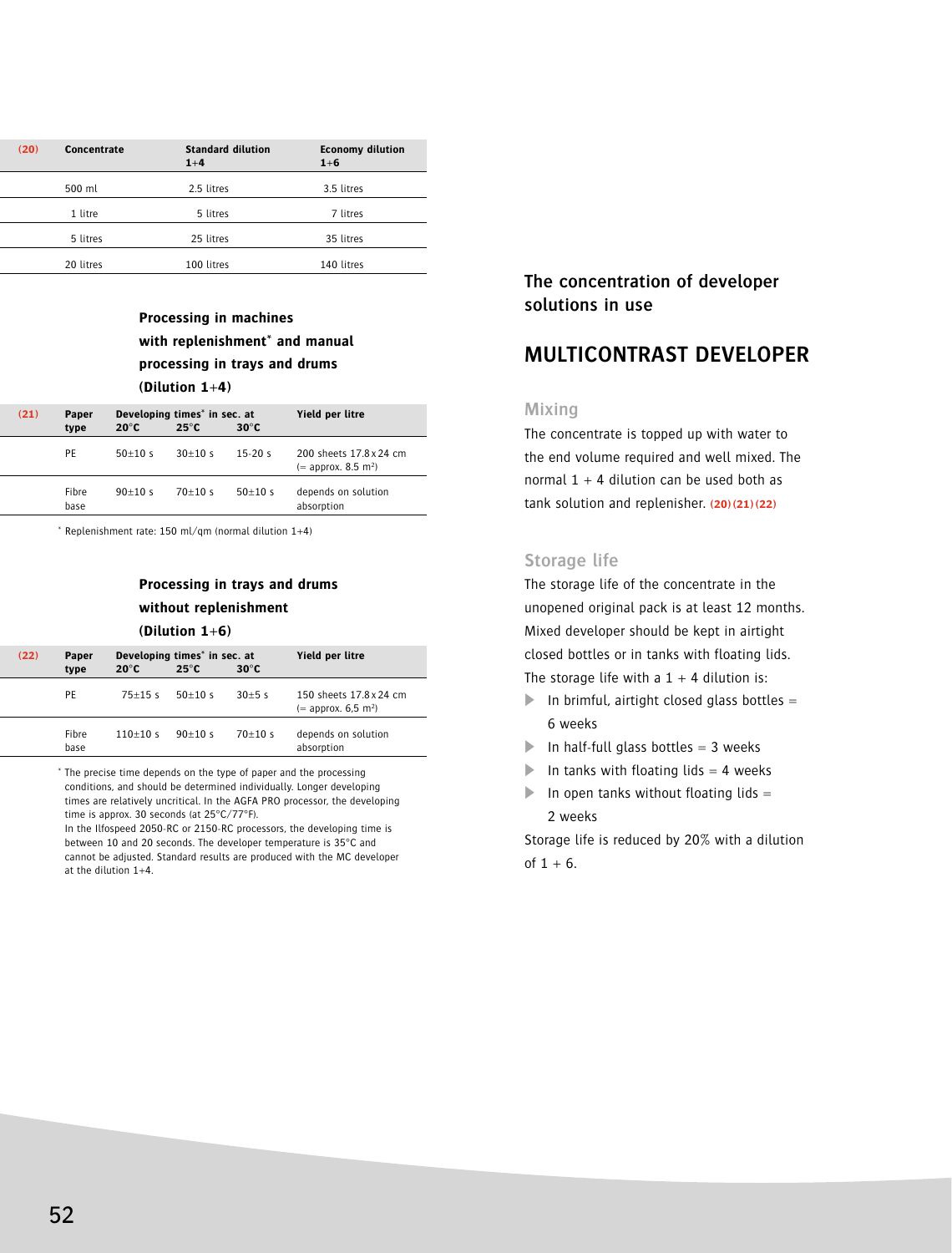| (23) | <b>Concentrate Standard dilution</b> |          |           | <b>Economy dilution</b> |
|------|--------------------------------------|----------|-----------|-------------------------|
|      | $1 + 4$                              | $1 + 9$  |           |                         |
|      | 1 litre                              | 5 litres | 10 litres |                         |
|      |                                      |          |           |                         |

## **NEUTOL plus**

#### **Mixing**

The concentrate is topped up with water to the end volume required and stirred well. **(23)**

**Standard dilution (1 + 4):** This dilution is recommended if the developer is to be kept for a longer period of time with relatively low daily throughput. The storage life of this dilution lies at around one week. **(24)**

**Economy dilution (1 + 9):** Economy dilution is particularly effective if there is a high daily throughput and the tray contents are exhausted fast. The economy dilution permits an even better utilization of yield. To maintain good consistency, the developer carry-over should be topped up several times daily with the same amount of fresh solution. The storage life of the economy solution lies at around 2 days. **(25)**

## **Processing in trays, drums and roller transport machines (Standard dilution 1+4)**

| (24) | Paper<br>type | $20^{\circ}$ C | Developing times <sup>*</sup> in sec. at<br>$25^{\circ}$ C | Yield per litre |                                                            |
|------|---------------|----------------|------------------------------------------------------------|-----------------|------------------------------------------------------------|
|      | PE            | $50+10s$       | $30+10s$                                                   | $15-20s$        | 117 sheets 17.8 x 24 cm<br>$(=$ approx. 5 m <sup>2</sup> ) |
|      | Fibre<br>base | $90+10 s$      | $70+10 s$                                                  | $50+10s$        | depends on solution<br>absorption                          |

#### **Economy dilution 1+9**

| (25) | Paper<br>type | $20^{\circ}$ C | Developing times <sup>*</sup> in sec. at<br>$25^{\circ}$ C<br>$30^{\circ}$ C |          | Yield per litre                                           |
|------|---------------|----------------|------------------------------------------------------------------------------|----------|-----------------------------------------------------------|
|      | PE            | $70+10s$       | $50+10s$                                                                     | $30+5s$  | 94 sheets 17.8 x 24 cm<br>$(=$ approx. 4 m <sup>2</sup> ) |
|      | Fibre<br>base | $100+10 s$     | $80+10 s$                                                                    | $60+10s$ | depends on solution<br>absorption                         |

\* The precise developing time depends on the type of paper and the processing conditions, and should be determined individually. Longer developing times are relatively uncritical.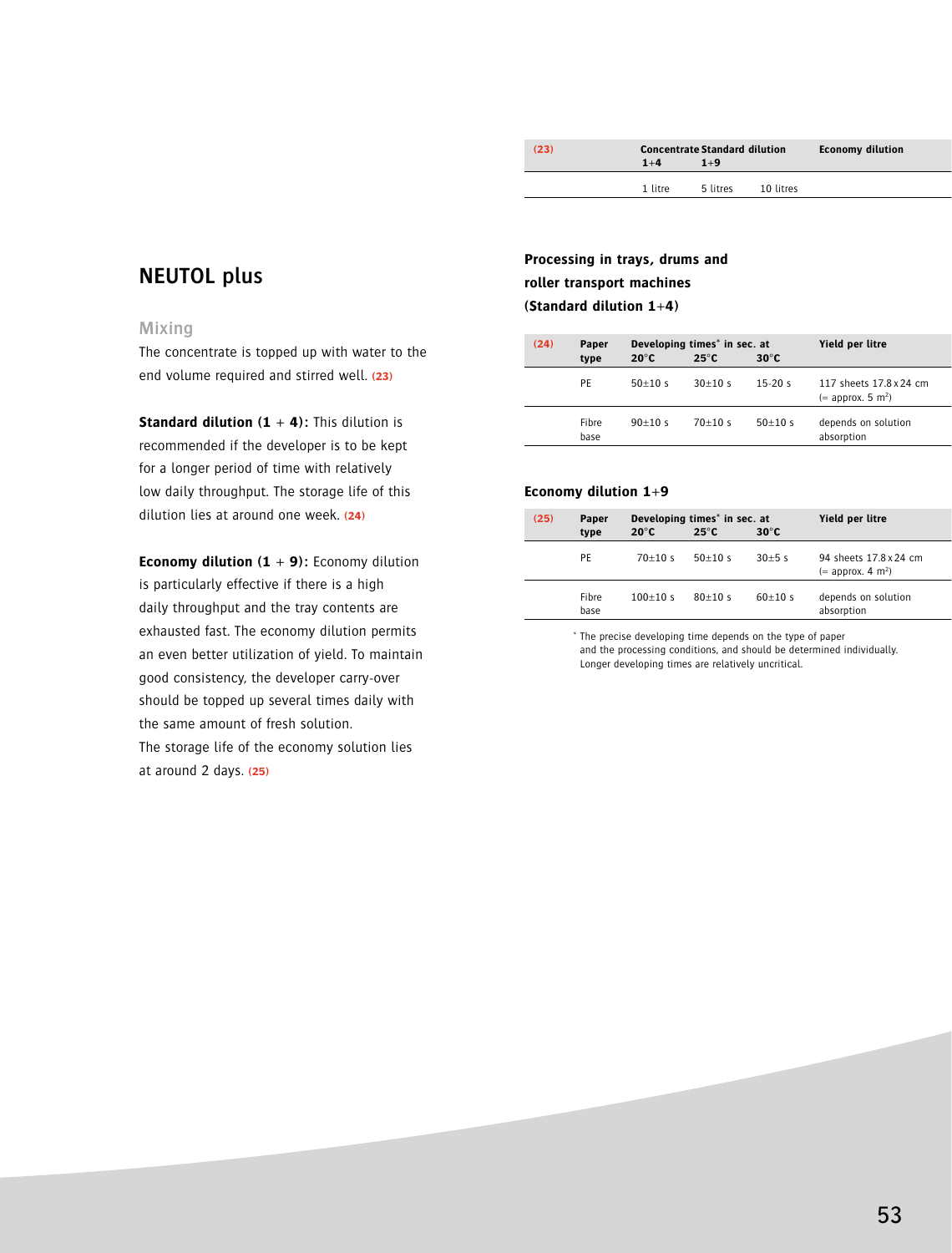## **NEUTOL plus/LOR**

#### **Mixing**

The concentrate is topped up with water up to the end volume and diluted (tank filling = replenisher). **(26)**

Replenishment rate: 100 ml/m2 at standard utilization (one tank volume turnover within two weeks). At lower utilization it is advisable to increase the replenishment rate (possibly double). At very high utilization the replenishment rate can be reduced to 80 ml/m2 (for instance, for finishing leader belt machines). **(27)**

| (26) | Concentrate | <b>Standard dilution</b><br>$1 + 4$ |
|------|-------------|-------------------------------------|
|      | 1 litre     | 5 litres                            |

## **Processing in machines with replenishment**

| (27) | Paper<br>type        | $20^{\circ}$ C | Developing times <sup>**</sup> in sec. at<br>$25^{\circ}$ C | $30^{\circ}$ C | Replenishment<br>rate/qm |
|------|----------------------|----------------|-------------------------------------------------------------|----------------|--------------------------|
|      | PE                   | $30+5s$        | $20+5s$                                                     | $18s^{**}$     | 100 ml                   |
|      | <b>Fibre</b><br>base | $30+5s$        | $70+5s$                                                     | $30+5s$        | $100$ ml                 |

\* The precise developing time depends on the type of paper and the processing conditions and should be determined individually. Longer developing times are relatively unciritcal.

\*\* A processing time of less than 18 sec. cannot be recommended, as this could lead to streaking due to uneven development.

## **NEUTOL, NEUTOL LIQUID NE, NEUTOL LIQUID WA**

#### **Mixing**

The developer concentrate is topped up with water at about 30°C to the required end volume and stirred well. The developer is ready for use after cooling to room temperature. The concentrate should not be stored in the plastic bottle after the removal of partial quantities.

**Stock solution (1 + 3):** If the complete quantity is not completely used or different dilutions have to be produced, it is advisable to mix a concentrated stock solution  $(= 1$  part concentrate  $+3$  parts water). This solution can also be used undiluted as a particularly powerful developer (see dilution table). **(28)**

**Standard dilution (1 + 7):** This solution (1 part stock solution  $+ 1$  part water) is recommended if the developer is to be used over a longer period of time with a lower daily throughput. Topping up with the same solution is only necessary when the tray level falls too low. The storage life at normal dilution lies at about one week. **(28) (29)**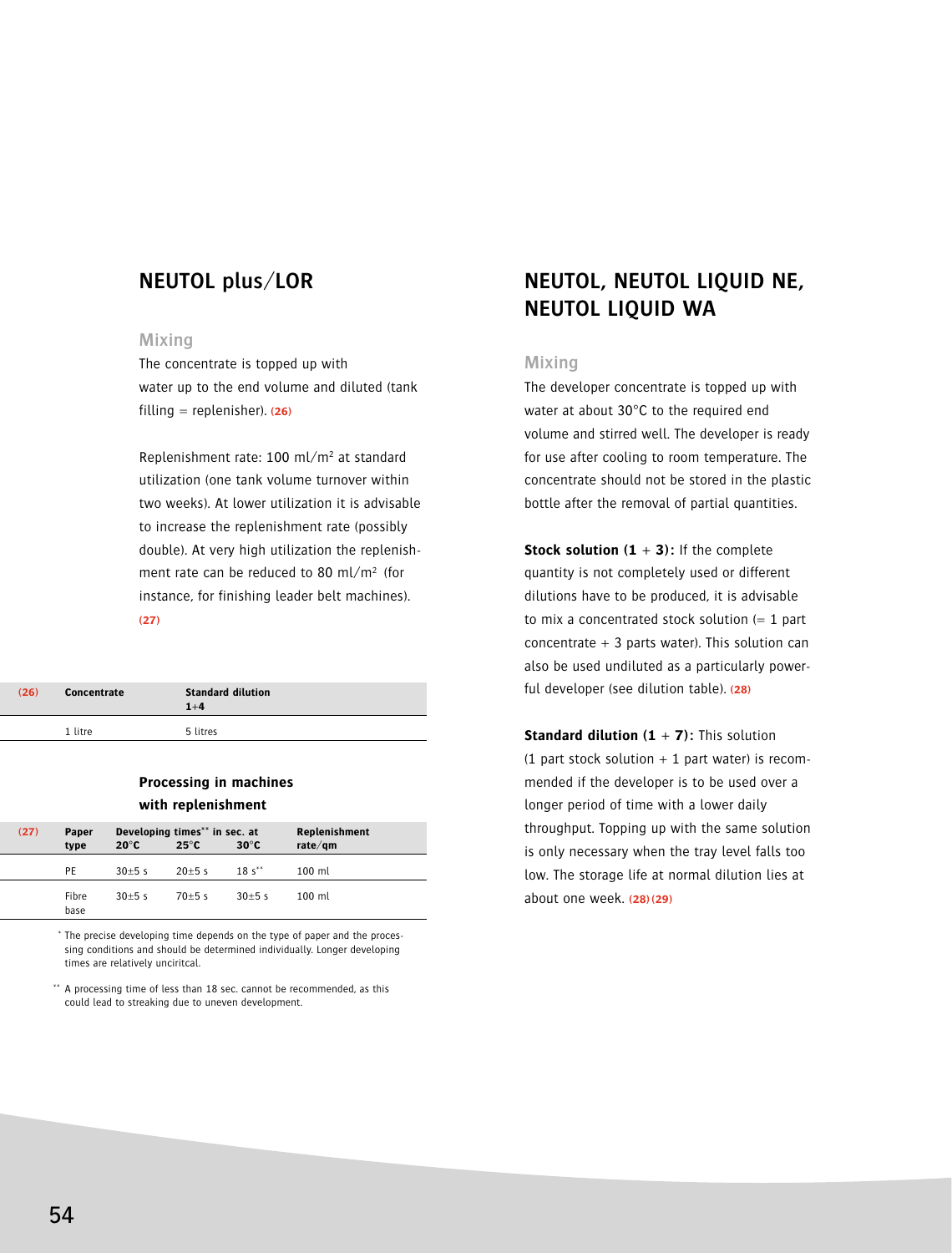**Economy dilution (1 + 11):** Economy dilution (1 part stock solution  $+ 2$  parts water) is particularly cost-effective. It is to be recommended if there is a high daily throughput and the tray contents are exhausted fast. The economy solution cannot be stored as long (no longer than one day), but makes higher yield possible and therefore costs are especially low. To maintain a good consistency, the developer carry-over should be topped up several times a day with the same amount of fresh solution. **(30)**

## **Storage life**

- $\triangleright$  Concentrate in the original packaging = 2 years
- Stock solution  $1 + 3$  in tightly closed glass  $bottles = 6$  months
- Normal and economy dilution: see mixing instructions

If crystals have formed in the concentrate due to too cold storage, they must be completely dissolved in the amount of water specified for mixing. Storage temperature above 30°C should be avoided.

#### **Dilutions**

| (28) | <b>Version</b>                    | Concentrated<br>dilution $1+3$ | <b>Standard</b><br>dilution $1+7$ | <b>Economy</b><br>dilution $1+11$ |
|------|-----------------------------------|--------------------------------|-----------------------------------|-----------------------------------|
|      | 1.25 litres<br>(for 10-15 litres) | 5 litres                       | 10 litres                         | 15 litres                         |
|      | 5 litres<br>(for 40-60 litres)    | 20 litres                      | 40 litres                         | 60 litres                         |

#### **Processing in trays, drums and**

#### **roller transport machines\***

**(Standard dilution 1+7)**

| (29) | Paper<br>type | $20^{\circ}$ C | Developing times in sec. at<br>$25^{\circ}$ C | $30^{\circ}$ C | Yield per litre                                            |
|------|---------------|----------------|-----------------------------------------------|----------------|------------------------------------------------------------|
|      | PE            | $60+10s$       | $45+10s$                                      | $30+10s$       | 117 sheets 17.8 x 24 cm<br>$(=$ approx. 5 m <sup>2</sup> ) |
|      | Fibre<br>base | $90+10s$       | $60+10s$                                      | $45+10s$       | depends on solution<br>absorption                          |

\* Replenishment in roller transport machines:

approx. 350 ml/qm fresh solution, 1+7 dilution

#### **Processing in trays and drums**

#### **(Economy dilution 1+11)**

| (30) | Paper<br>type | $20^{\circ}$ C | Developing times in sec. at<br>$25^{\circ}$ C | Yield per litre |                                                           |
|------|---------------|----------------|-----------------------------------------------|-----------------|-----------------------------------------------------------|
|      | PE            | $90+10 s$      | $60+10 s$                                     | $45+10s$        | 94 sheets 17.8 x 24 cm<br>$(=$ approx. 4 m <sup>2</sup> ) |
|      | Fibre<br>base | $120+10s$      | $90+10 s$                                     | $60+10s$        | depends on solution<br>absorption                         |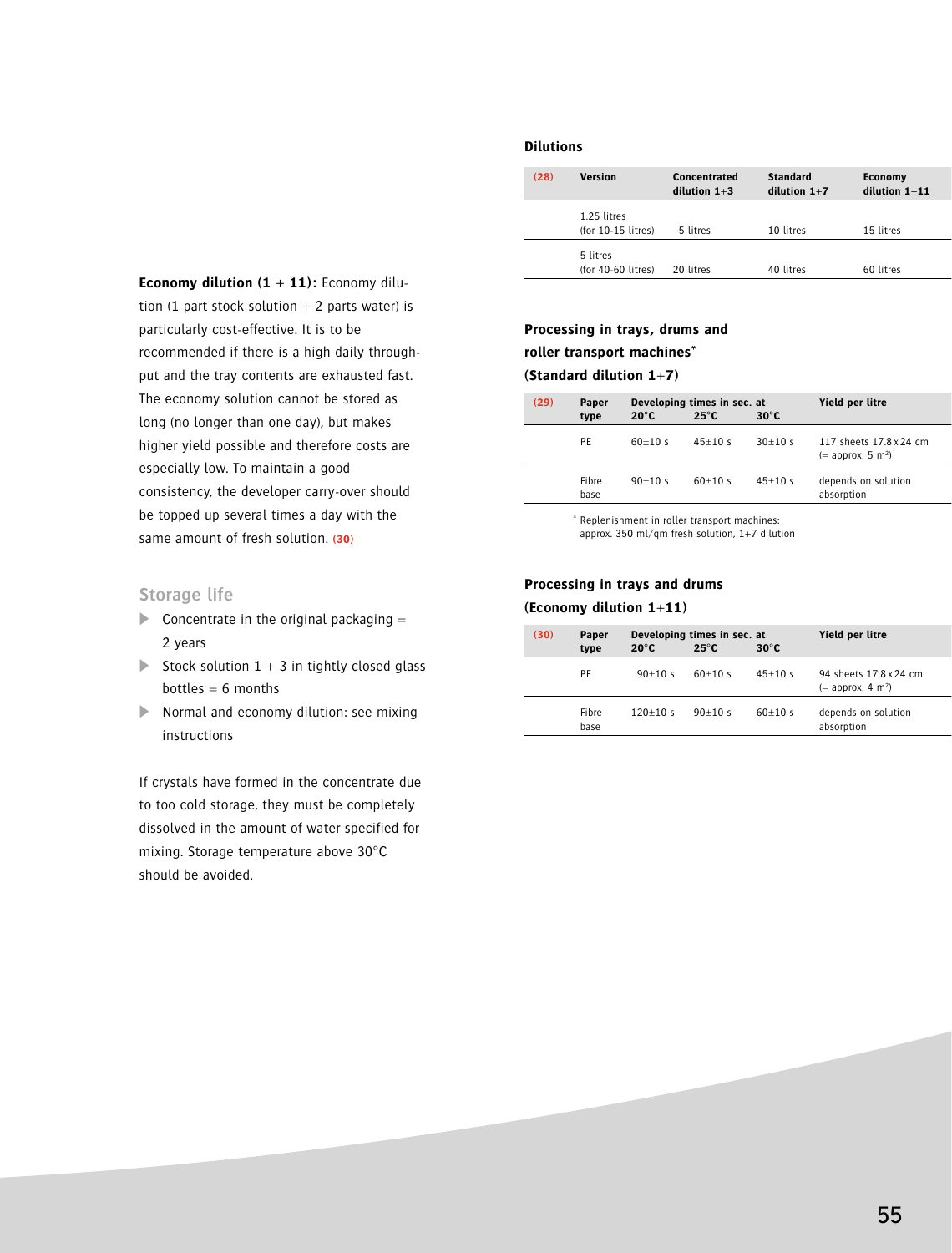## <span id="page-55-0"></span>**Technical Data and instructions for the posttreatment of films and papers**

## **The stop bath (interrupter)**

To prevent alkaline developer from being carried over into the fixer, a stop bath should be used between developer and fixer. Fibre base papers should not lie in this bath for too long (about half a minute). Too strong a mixture (and thereby a stop bath that is too acidic) is not advisable as too much acid would be carried over into the fixer. One the one hand, it is then difficult to wash the fixing salt out of the soft paper and on the other, the danger of sulphur separation exists.

If correctly used, the stop bath has the following advantages:

- It stops post-development
- It prevents or impedes the alkaline developer from being carried over into the fixer and therefore the formation of dichroitic

#### **Processing data for film processing**

| (31) | Stop bath<br>tank solution | Time in sec. at<br>$20-25^\circ C$ | <b>Replenishment rate</b>                                                                                            |
|------|----------------------------|------------------------------------|----------------------------------------------------------------------------------------------------------------------|
|      | 2% acetic acid             | $10-30s$                           | 910 ml/m <sup>2</sup> Film<br>50 ml/135-36<br>60 ml/rollfilm 120<br>9.8 ml/sheet film<br>9 x 12 cm 50 ml/film 135-36 |

fog, yellow fog and deviation of the print tone is prevented

- It permits the use of a neutral fixer (e.g. FX-UNIVERSAL)
- It permits warm tone development with NEUTOL LIQUID WA (no deviation in print tone through post-development in the fixer).
- It lengthens the storage life of the fixer.

The fixer is mixed as follows:

1 part acetic acid  $(60\%) + 30$  parts water. Length of treatment in the 2% acetic acid stop bath:  $20 - 30 s^*$  (at  $20 - 25^{\circ}$ C). Longer treatment (more than 1 minute) would make washing more difficult and reduces the storage lives of prints.

The stop bath can be replenished with a 5% acetic acid bath with mechanical processing:

**part acetic acid (60%)** + 11 parts water. **(31)**

## **Processing data for paper processing**

Replenishment rate:  $200 \pm 50$  ml/m<sup>2</sup>. . **Important:** In processors for PE papers which do not include a stop bath, the acid AGEFIX or ACIDOFIX fixers should be used.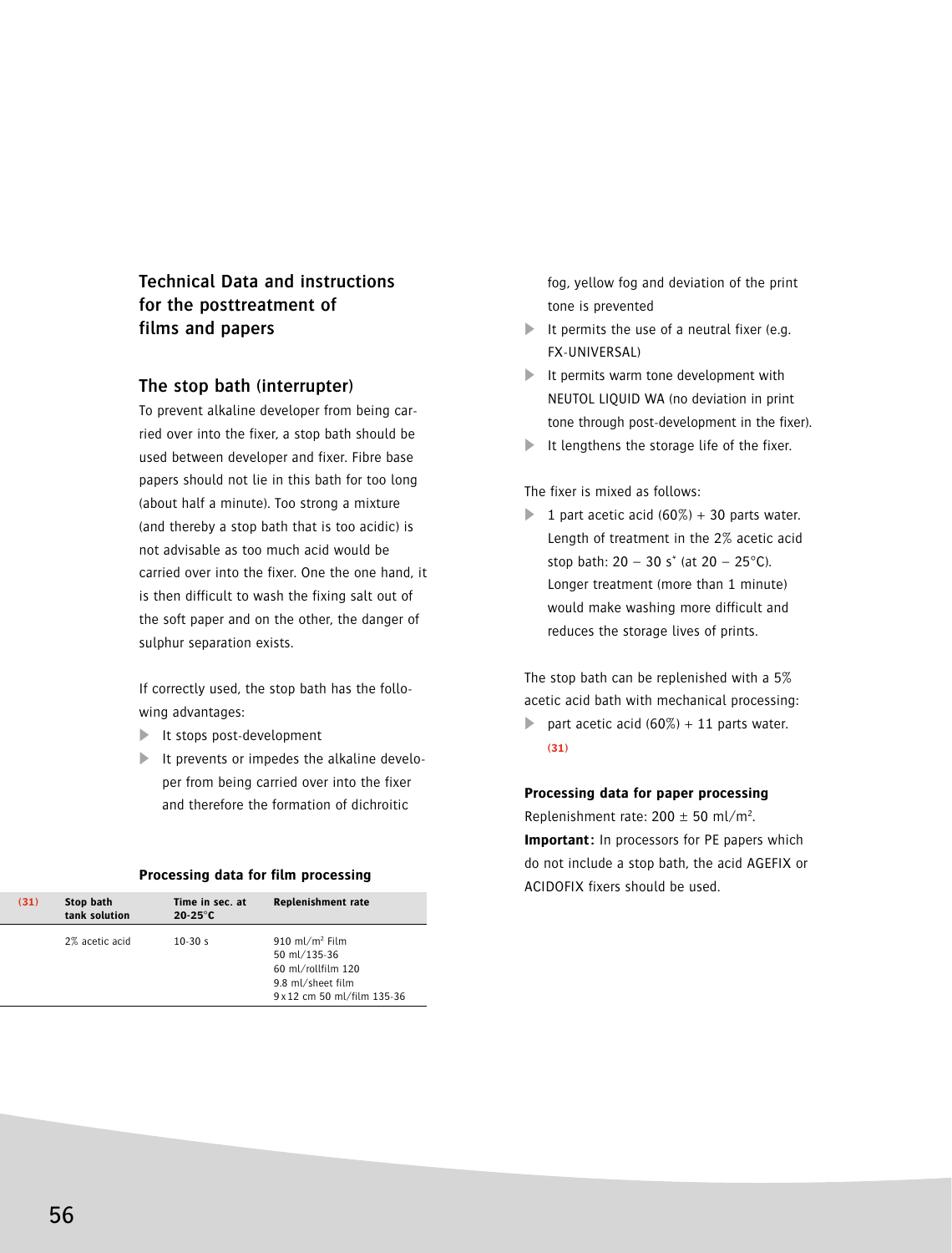#### **Processing data AGEFIX for film processing.**

#### **Replenisher: AGEFIX 1+6**

| (32) | <b>Tank solution</b><br><b>AGEFIX</b> | Time in min. at<br>$20-25^{\circ}C$ | Replenishment rate                                                                                                   |
|------|---------------------------------------|-------------------------------------|----------------------------------------------------------------------------------------------------------------------|
|      | Standard fixer<br>$1+7$               | $6-8$ min                           | 910 ml/m <sup>2</sup> film<br>50 ml/135-36<br>60 ml/rollfilm 120<br>9.8 ml/sheet film<br>9 x 12 cm 50 ml/film 135-36 |

## **Processing data AGEFIX for film processing. Replenisher: AGEFIX 1+4**

| (33) | <b>Tank solution</b><br><b>AGEFIX</b> | Time in min. at<br>$20-25^\circ C$ | Replenishment rate                                                                                                   |
|------|---------------------------------------|------------------------------------|----------------------------------------------------------------------------------------------------------------------|
|      | Rapid fixer<br>$1 + 5$                | $3-5$ min                          | 910 ml/m <sup>2</sup> film<br>50 ml/135-36<br>60 ml/rollfilm 120<br>9.8 ml/sheet film<br>9 x 12 cm 50 ml/film 135-36 |

#### **Processing data AGEFIX for film processing**

#### **in small tanks.**

| (34) | <b>Dilution</b>         | Time in min. at<br>$20^{\circ}$ C | vield (per litre) without<br>replenishment      |
|------|-------------------------|-----------------------------------|-------------------------------------------------|
|      | Standard fixer<br>$1+7$ | $3-5$ min <sup>*</sup>            | approx. 1 gm film<br>15-30 films 135-36         |
|      | Rapid fixer<br>$1 + 5$  | $2-3$ min <sup>*</sup>            | 15-30 roll films 120<br>100 sheet films 9x12 cm |

\* Agitation (tilt): Agitate the tank continously for the first minute, and than tilt every thirthy seconds

The fixing times depend on the film type, temperature, agitation and the state of exhaustion of the solution.

#### **Mixing for film processing**

The concentrate is diluted with water (approx.

30 $^{\circ}$ C) at the ratio of 1 + 7 or

- $1 + 5$ . The fixer is ready for use after stirring.
- Standard fixer:

1 part concentrate + 7 parts water **(32)(34)**

- **Rapid fixer:** 
	- 1 part concentrate + 5 parts water **(33)(34)**

## **The use of fixers**

Photographic emulsion layers contain nondeveloped, light-sensitive silver complex on the unexposed areas after development. For the long-term stabilization of the print, these silver complexes must be removed at all costs. This takes place through fixing which transforms the hard to dissolve silver complexes into soluble compounds and the wash ensures their complete removal from the emulsion.

## **Correct fixing times**

The fixing times required can be found in the corresponding tables. As a guideline for films, the following should be noted: the time it takes the cloudy, milky inking on the film to disappear should be doubled. Too long fixing times can have a negative effect.

## **AGEFIX**

Highly concentrated liquid fixer on ammonium thiosulphate basis with optimum composition for yield and storage life. Depending on the dilution, AGEFIX can be used either as a standard or a rapid fixer.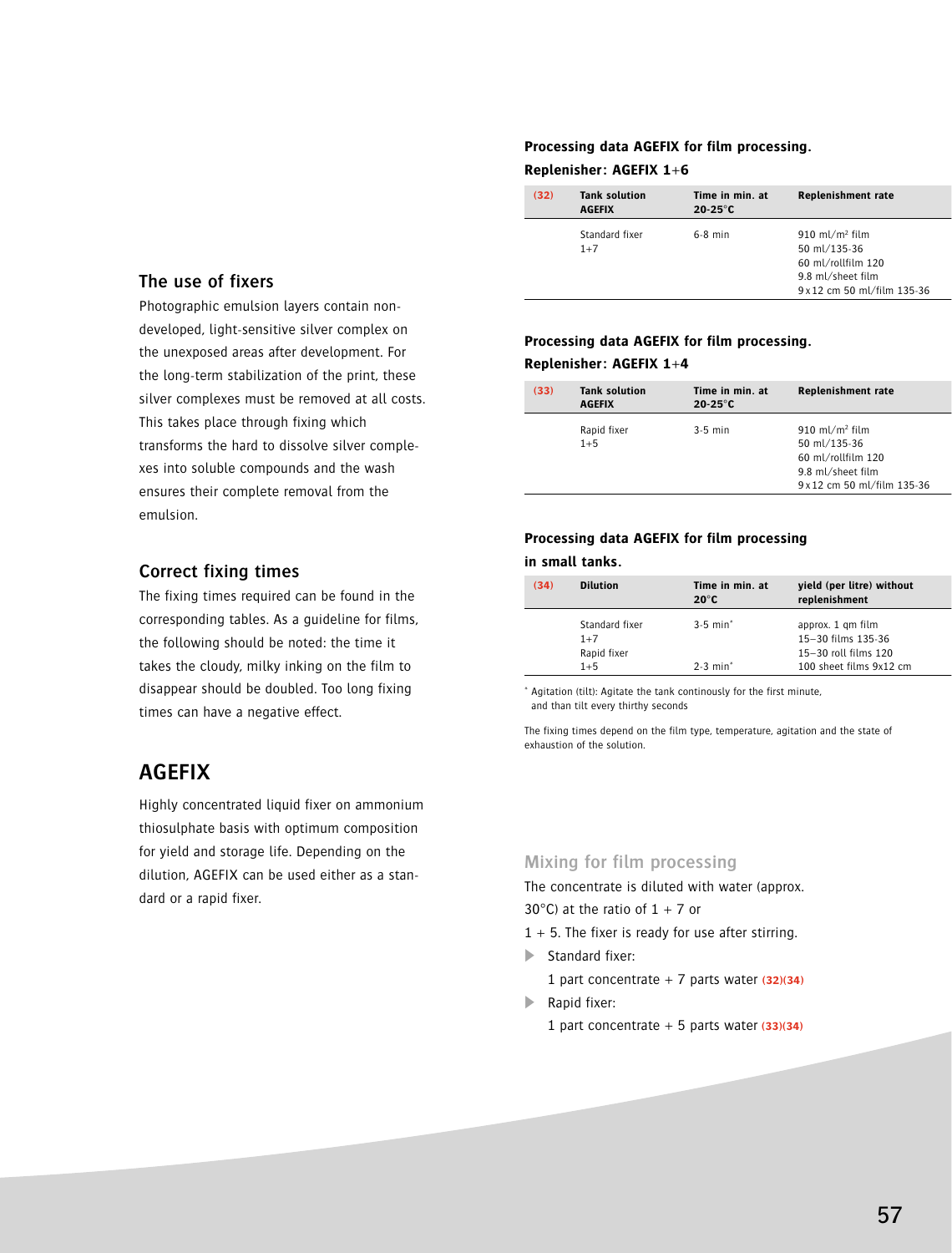## **Processing (PE papers) with replenishment in continuous transport and roller transport machines (AGFA-PRO)**

| (35) | <b>AGEFIX</b>           | Tank solution Fixing times in sec.<br>at $20-35^\circ$ C | Reple-<br>nisher  | Replenishment<br>rate $(ml/m2)$ |
|------|-------------------------|----------------------------------------------------------|-------------------|---------------------------------|
|      | Rapid fixer<br>$1 + 5$  | $30+10s$                                                 | AGEFIX<br>$1 + 3$ | $200+20$                        |
|      | Standard fixer<br>$1+7$ | $45+10s$                                                 | AGEFIX<br>$1 + 5$ | $300+20$                        |

## **Processing without replenishment in trays, drums, tanks and other processors (Dilution: Standard fixer 1+9)**

| (36) | Paper type | Fixing times in sec.<br>at $20-35^\circ$ C | Yield per litre                                             |
|------|------------|--------------------------------------------|-------------------------------------------------------------|
|      | PE         | $75+15s$                                   | 60 sheets 17.8 x 24 cm<br>$(=$ approx. 2.5 m <sup>2</sup> ) |
|      | Fihre hase | $240+60 s$                                 | 35 sheets 17.8 x 24 cm<br>$(=$ approx. 1.5 m <sup>2</sup> ) |

## **Processing without replenishment in trays, drums, tanks and other processors (Dilution: Rapid fixer 1+7)**

| (37) | Paper type | Fixing times in sec.<br>at $20-35^\circ$ C | Yield per litre                                             |
|------|------------|--------------------------------------------|-------------------------------------------------------------|
|      | PE         | $45+15s$                                   | 60 sheets 17.8 x 24 cm<br>$(=$ approx. 2.5 m <sup>2</sup> ) |
|      | Fibre base | $120+60 s$                                 | 35 sheets 17.8 x 24 cm<br>$(=$ approx. 1.5 m <sup>2</sup> ) |

## **Mixing for paper processing**

The concentrate is diluted with the amount of water required. The fixer is ready for use after stirring. **(35)**

Standard fixer:

1 part concentrate + 9 parts water **(36)**

**Rapid fixer:** 

1 part concentrate + 7 parts water **(37)**

The composition of the fixer changes during use. To achieve perfect results, the fixer should therefore be checked regularly and replaced with fresh solution in good time. Continuous replenishment over a longer period of time, and therefore longer storage life of the fixer ensures consistent results with mechanical processing.

## **Storage life**

#### **(at room temperature)**

- Concentrate in unopened original pack  $= 2$  years
- Ready solution and opened packs  $=$  max. 3 months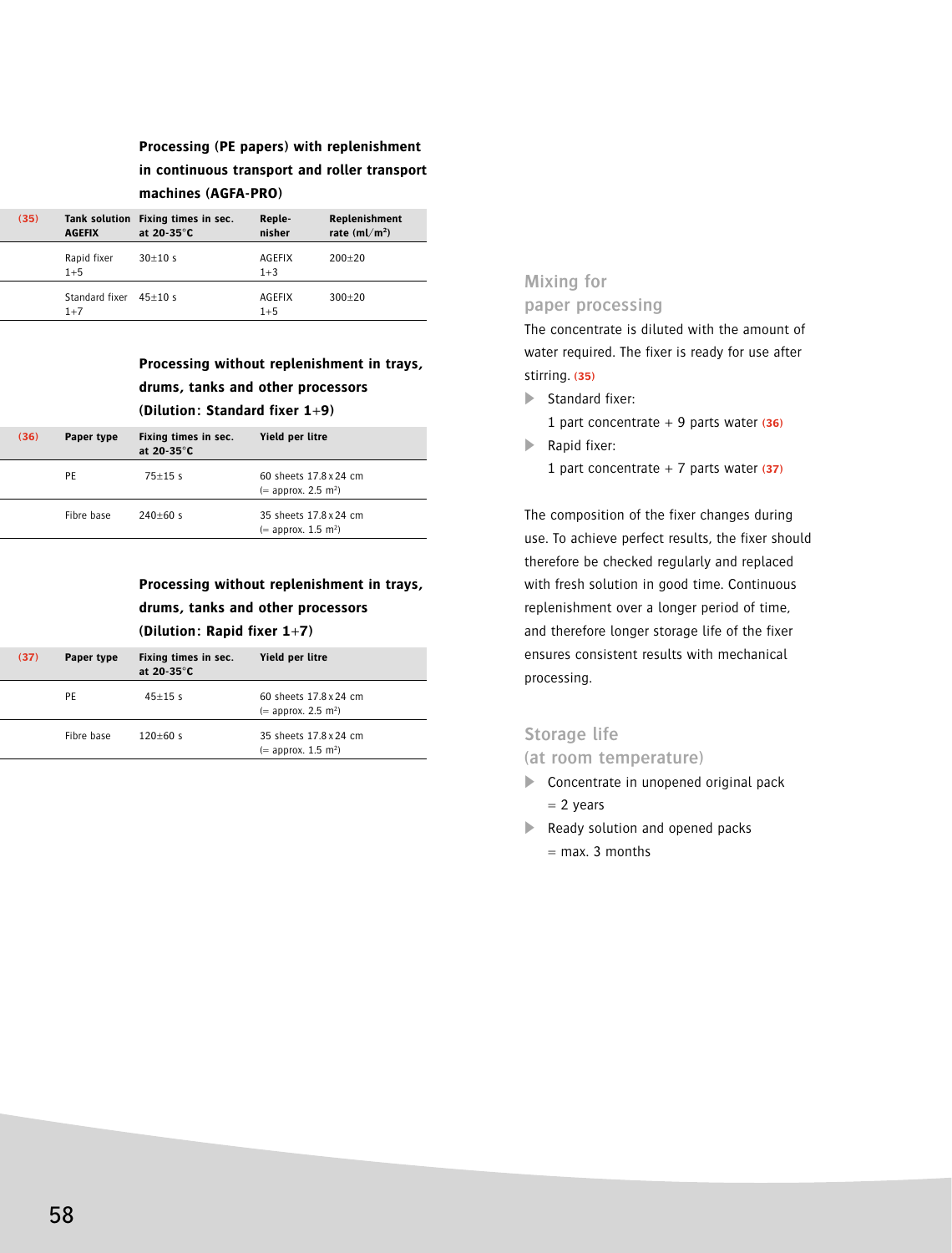#### **Processing data ACIDOFIX**

#### **for film processing**

| (38) | <b>Tank solution</b> | Time in min.<br>at 20-25 $\degree$ C | Yield per litre                                                                                                   |
|------|----------------------|--------------------------------------|-------------------------------------------------------------------------------------------------------------------|
|      | <b>ACIDOFIX</b>      | $2-3$ min                            | approx. $1 \text{ m}^2$<br>15-30 film 135-36<br>15-30 rollfilm 120<br>100 sheet film 9x12 cm<br>50 ml/film 135-36 |

## **ACIDOFIX**

Rapid fixer in powder form on ammonium thiosulphate basis with optimum chemistry for fixing speed, yield and storage life.

#### **Mixing**

The contents of the pack are stirred into the appropriate quantity of water at approx. 40°C. The fixer is ready for use after cooling to the working temperature. The fixer times depend on the film or paper type (emulsion, silver halide coverage), temperature, agitation and condition of the fixer. The shorter times are applicable for freshly mixed fixers. Used fixers require longer fixer times. **(38) (39)**

## **Storage life**

- In the unopened original pack  $= 2$  years
- Ready solution  $=$  max. 3 months

#### **Processing data ACIDOFIX**

**for paper processing**

| (39) | Paper type | Fixing times in sec.<br>at $20-35^\circ$ C | Yield per litre                                        |
|------|------------|--------------------------------------------|--------------------------------------------------------|
|      | PE         | $60+10s$                                   | 60 sheets 17.8 x 24 cm<br>(approx. $2.5 \text{ m}^2$ ) |
|      | Fihre hase | $150+30s$                                  | 35 sheets 17.8 x 24 cm<br>(approx. $1.5 \text{ m}^2$ ) |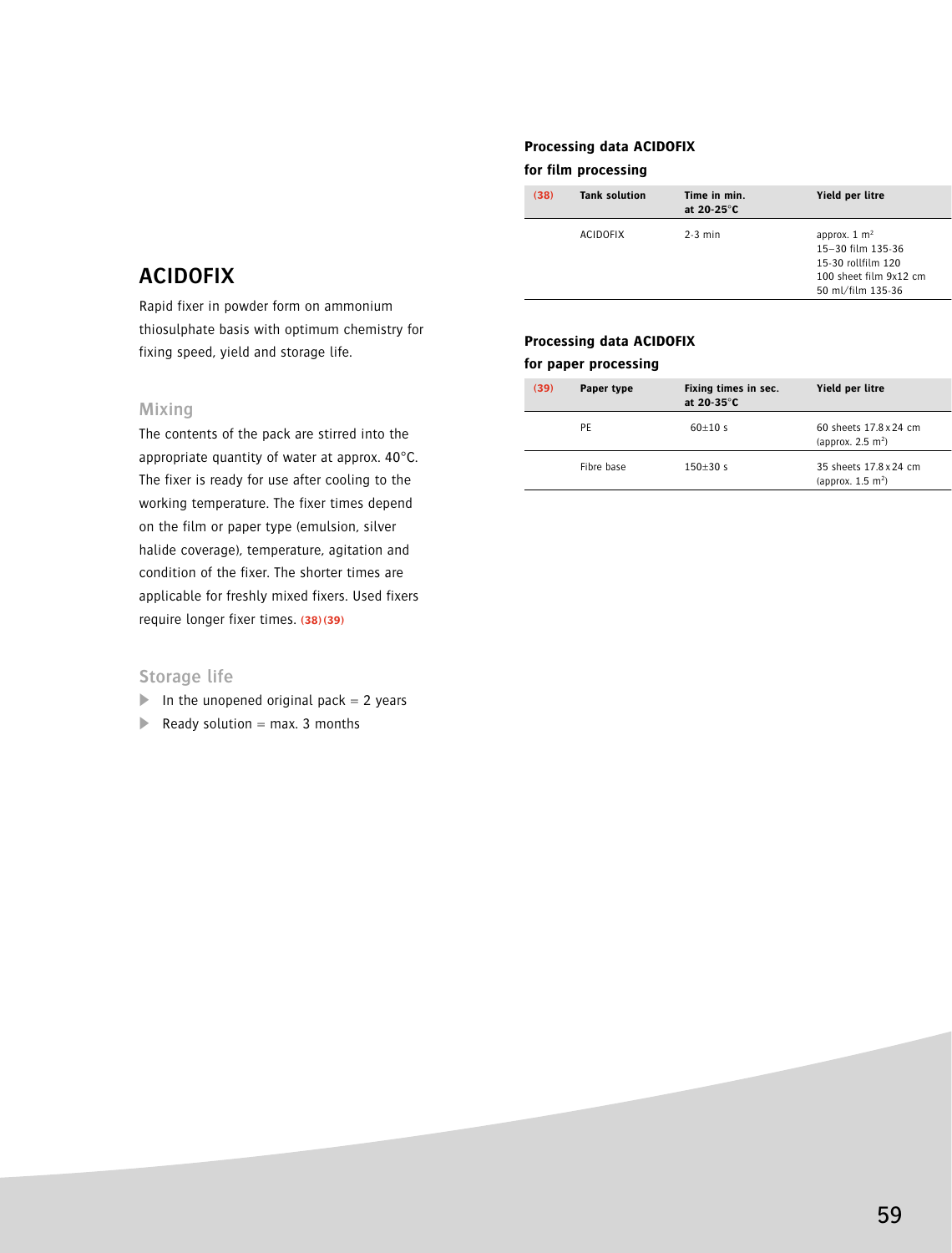## **Processing (PE papers) with replenishment in continuous transport and roller transport machines (AGFA-PRO)**

| (40) | <b>Dilution</b><br>as  | Fixing times in sec.<br>at $20-35^{\circ}$ C | Replenisher         | Replenishment<br>rate $(ml/m2)$ |
|------|------------------------|----------------------------------------------|---------------------|---------------------------------|
|      | Rapid fixer<br>$1 + 4$ | $20 \pm 5$ s <sup>*</sup>                    | MC FIXER<br>$1 + 4$ | $200+20$                        |

 $*$  At fixer times of 10 $\pm$ 5 s, the replenishment rate must be doubled to 400±20 ml/m2 .

## **Processing without replenishment in trays, drums, tanks and other processors**

**(Standard fixer 1+7)**

| (41) | Paper type | Fixing times in sec.<br>at $20-35^\circ$ C | Yield per litre                                             |
|------|------------|--------------------------------------------|-------------------------------------------------------------|
|      | PE         | $40+15s$                                   | 60 sheets 17.8 x 24 cm<br>$(=$ approx. 2.5 m <sup>2</sup> ) |
|      | Fihre hase | $120+30s$                                  | 35 sheets 17.8 x 24 cm<br>$(=$ approx. 1.5 m <sup>2</sup> ) |

## **Processing without replenishment in trays, drums, tanks and other processors (Rapid fixer 1+4)**

| (42) | Paper type | Fixing times in sec.<br>at $20-35^\circ$ C | Yield per litre                                             |
|------|------------|--------------------------------------------|-------------------------------------------------------------|
|      | PE         | $20+10s$                                   | 60 sheets 17.8 x 24 cm<br>$(=$ approx. 2.5 m <sup>2</sup> ) |
|      | Fibre base | $60+20s$                                   | 35 sheets 17.8 x 24 cm<br>$(=$ approx. 1.5 m <sup>2</sup> ) |

## **MC-Fixer**

The liquid fixer concentrate on ammonium thiosulphate basis is perfectly matched to the AGFA MULTICONTRAST papers PREMIUM and CLASSIC. This fixer is also most suitable for all other B&W papers with fixed or varied gradation.

## **Mixing**

The concentrate is diluted with the appropriate quantity of water. The fixer is ready for use after stirring.

- Tank solution/Standard fixer: 1 part concentrate + 7 parts water **(41)**
- Replenisher (tank solution) Rapid fixer: 1 part concentrate  $+$  4 parts water  $(40)(42)$

## **Storage life**

**(at room temperature)**

- Concentrate in unopened original pack  $= 2$  years
- Ready solution and opened packs  $=$  max. 3 months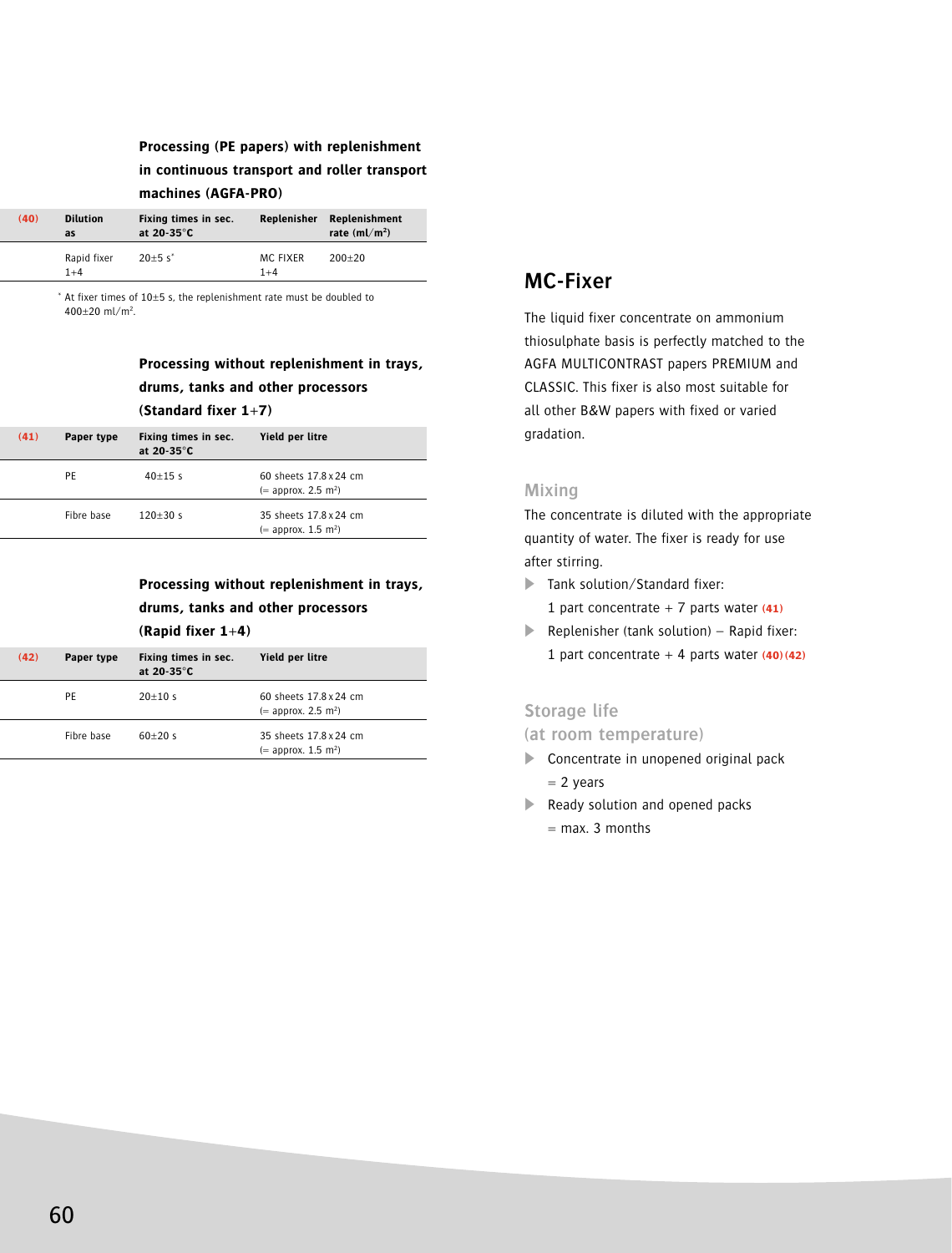## **Fixer monitoring**

The rising silver content, dilution due to carryover and the subsequent change in acid content reduce the effectiveness of the fixer. For this reason, the pH value, density and silver content – particularly when processing without replenishment – should be continuously monitored.

The chemical trade supplies acid test paper to monitor the pH value: for instance, Lyphan Paper L 669, Fa. Kloz, Berlin. The paper strip is dipped into the solution and the change in colour compared with a test chart. These indicator papers are accurate enough to determine the pH value.

The density is measured with a hydrometer (areometer). The fixer is poured into a graduated cylinder and the hydrometer is then dipped in, to swim on its own. The density value can then be read on the hydrometer scale at the highest point of the solution. The tester's eye should be on the same level as the surface of the solution. The higher the density is, the less the hydrometer sinks into the solution.

To test the silver content of used fixers, a 5 cm long strip of standard silver test paper is dipped into the solution to be monitored and after a few seconds, the test strip is compared with the colour chart.

The following values in used condition should be achieved for problematic work:

- Acid content between pH 4 and pH 8
- **Density value not under the value of fresh** solution
- Silver content not over 4 g/litre (The silver content does not exceed this value in correctly replenished processors).

If the figures obtained during monitoring vary to any great degree from those given above, it is advisable to mix fresh fixer to maintain the quality of the results.

## **Silver recovery**

Electrolytic silver recovery is possible from fixers which can contain up to 4 g silver per litre. If the quantities of fixer are large enough, it may be worthwhile using a silver recovery unit. Smaller quantities should be handed over to a fixer-disposal company.

## **Fixer recycling**

In the same way as the AGFACOLOR processes, finishers can also recover the silver from black & white fixer overflow and recycle the solution to produce replenisher. FX-UNIVERSAL must be used for this purpose. Special information on this subject is available from Agfa subsidiaries.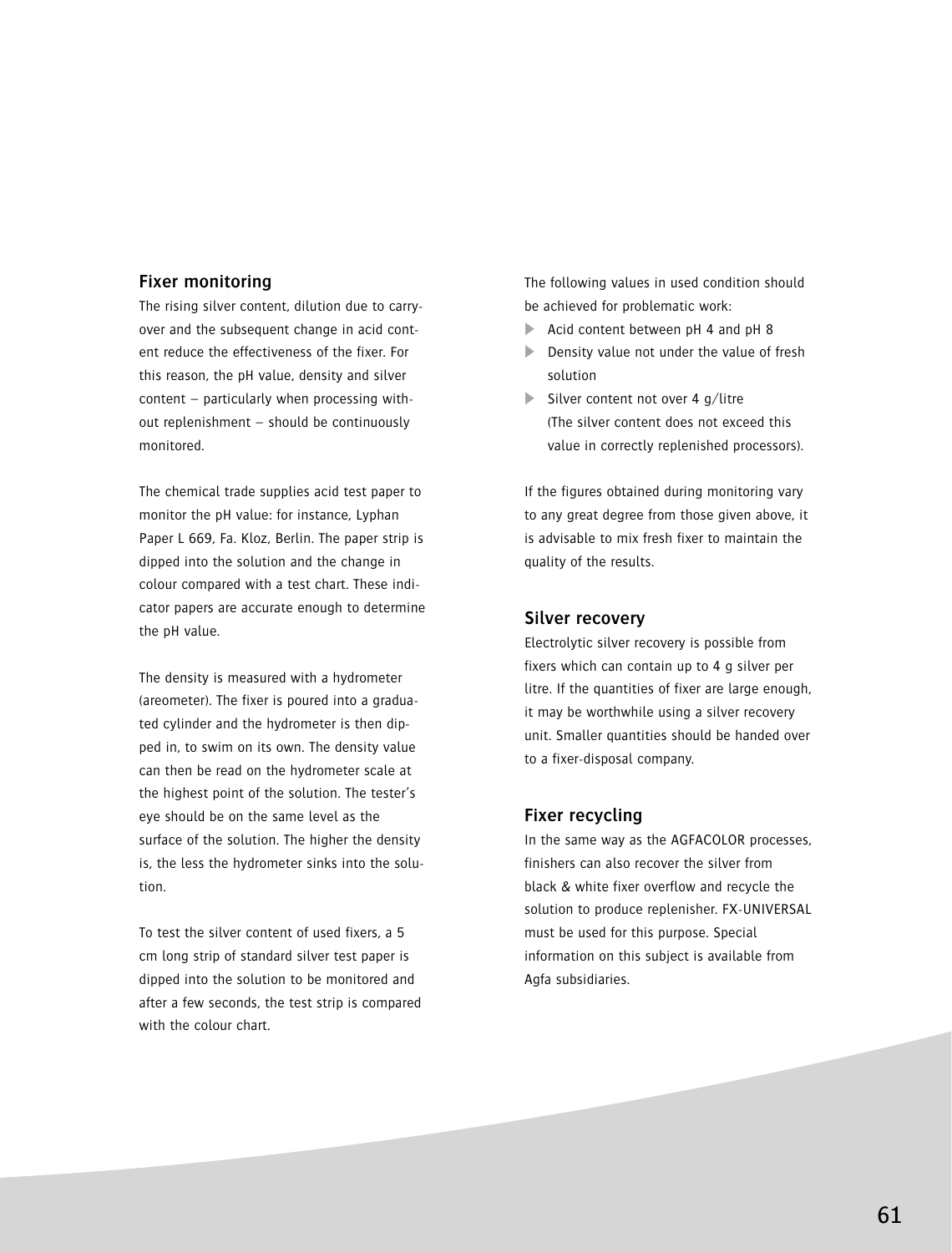## **Final wash**

The final wash ensures that the fixer salt complexes are washed out of the emulsion of the photo materials.

A thorough final wash is most important for the storage lives of black & white negatives or papers, as the silver complexes reduce the stability of photo materials.

Depending on temperature, agitation, input and output of the washing water, the following washing times are necessary for all films:

- $\blacktriangleright$  15 ± 5 minutes at 20 25°C
- ▶ 20  $\pm$  5 minutes at  $15 20^{\circ}$ C

The following washing times are necessary for papers:

- $\blacktriangleright$  for PE papers: 2 4 min.
- for fibre base papers:  $20 40$  min.
- for fibre base papers after a soda interim bath: 15 – 30 min.

**Note for RC papers:** Much longer washing times may cause the prints to curl.

## **Soda interim bath**

**for fibre base papers**

For processing black & white fibre base papers, a soda bath  $(= 1\%$  sodium carbonate solution) can be inserted between fixer and final wash. This enables the fixer to be washed better and faster out of the soft paper. This not only reduces the final wash by about 30% but also improves the storage lives of the prints. The treatment lasts about 2 – 3 minutes.

## **AGEPON**

This wetting agent is used as the final bath after the last wash. It ensures even draining of the water without leaving drops, stains or streaks on the paper or film surface. The AGEPON final bath reduces the drying times and improves high gloss on papers.

#### **Mixing**

AGEPON is diluted with water at the ratio of  $1 + 200$  (= one capful to 1 litre water). Higher concentrations do not improve results. The papers/films are agitated for  $\frac{1}{2}$  to 1 minute in the wetting agent and then dried without rinsing.

#### **Yield**

Around 100 to 200 films can be put through 1 litre of AGEPON bath. The AGEPON bath must be replaced when the liquid does not drain evenly off the surface of the material.

## **Storage life**

The concentrate will keep virtually indefinitely in the closed bottle. The storage life of ready solution depends on the type of water used.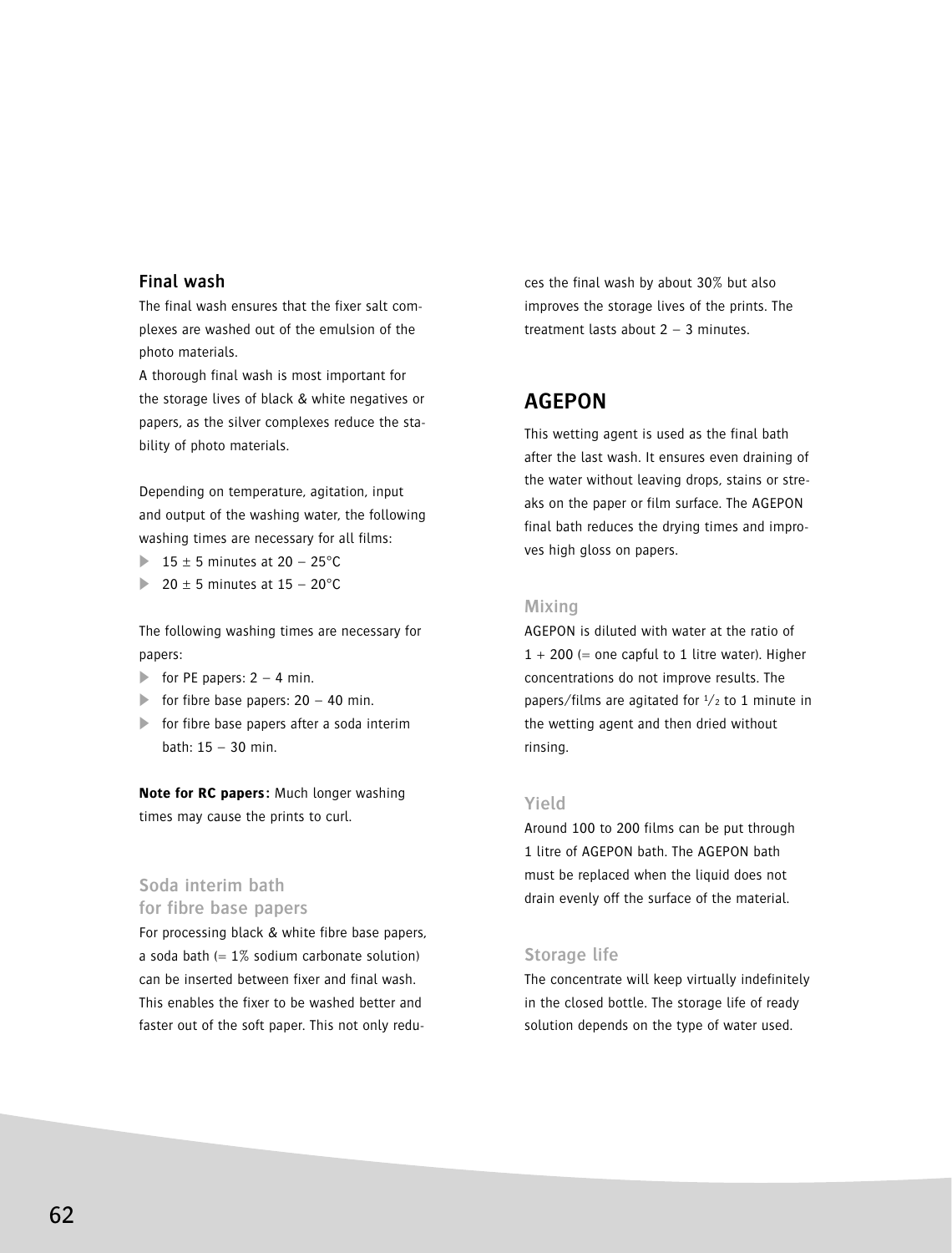The diluted AGEPON solution should not be used for longer than 2 weeks.

## **ALGEZID II**

This powerful, chlorine-free biocide is used to prevent fungus and algae forming in the water tanks and in wash water and silver recovery units. When used correctly, AGEZID II has no detrimental effects on photographic materials. It should not be added to the processing solutions.

## **Use**

After shut-down, 2 ml ALGEZID II (per 10 litres) are added to the water tank. The water need not be drained off before the next development batch.

## **Storage life**

The concentrate will keep virtually indefinitely in closed bottles.

## **Stabilizing with SISTAN NEW**

SISTAN NEW protects photo materials from changes in print silver caused by environmental effects, without changing the print tone. These changes appear initially as yellowish brown to reddish highlight discoloration and can later destroy the whole film or paper material by the silver being converted into a

#### colloidal form.

More information on the theory of this subject is to be found on Page 29 of this brochure. The practical use only is dealt with here.

#### **Mixing**

For use, SISTAN NEW is diluted with water: 50 ml SISTAN NEW + 950 ml water. The correctly processed and washed prints are agitated for 1 minute in the SISTAN NEW solution after the final wash. **A further wash should not be done afterwards!**

**Note:** Too high a concentration of SISTAN NEW can lead to stains which take some time to appear – particularly if prints are in close contact (store stacked).

Care should therefore be taken that both the fronts and backs of prints are wiped before drying to avoid partial over-concentration caused by dried spots of SISTAN NEW. The pinch and transport rollers of mechanical processors and continuous dryers should be carefully wiped clean to stop the SISTAN NEW solution crystallizing on them.

## **Yield**

Up to 2  $m^2$  of film (equivalent to approx. 30 – 40 35 mm or roll films) or 2 m2 of black & white paper (equivalent to approx. 45 sheets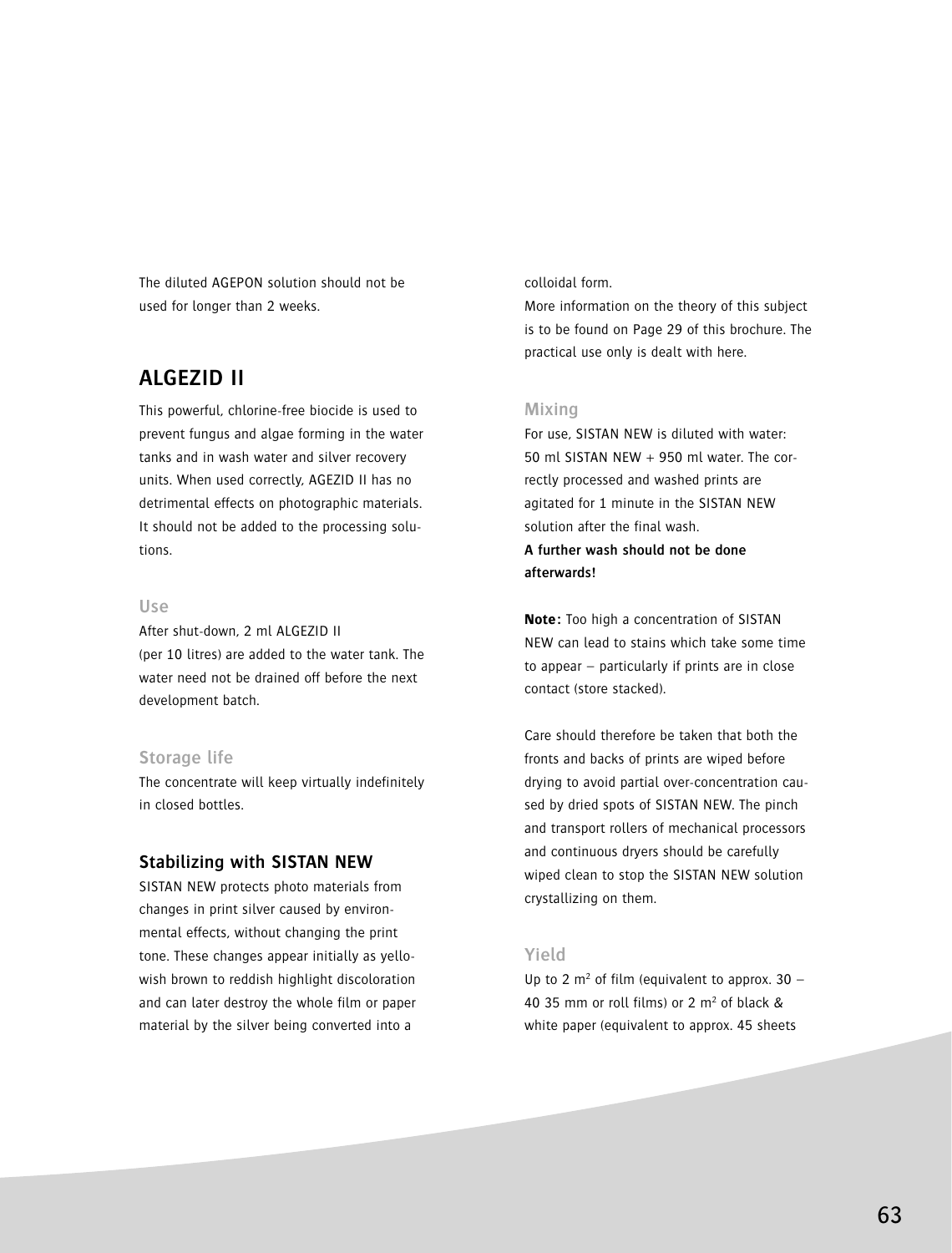**Photo: Ryuichu Sato/Japan**



**Print not toned. Neutral black image tone**



**Direct VIRADON NEW brown toning The image tone chosen can intensify expression**

17.8 x 24 cm) per litre ready solution. The solution can be used down to the last drop.

## **Storage life**

The concentrate will keep virtually indefinitely in closed bottles. The ready solution should not be kept in open trays but rather in closed bottles.

## **Toning with VIRADON NEW**

The metallic (black) image silver can be converted into a different coloured tone by toning processes. VIRADON NEW can produce a brown image tone without changing the contrast. Toning can either be direct or indirect. Direct toning converts the silver image into a different silver compound in one operation. With indirect toning, the prints should be bleached first.

A new image is formed in a second bath, but with a different coloured silver compound. Both direct and indirect toning are possible with VIRADON NEW. Only prints that have been correctly exposed, developed according to specification and fixed in really fresh fixer are suitable for toning. **(43) (44)**

Only photos which have been developed as instructed and fixed in as fresh a fixer as possible are suitable for toning. A good final wash is equally important to quality. In principle, all black & white papers can be toned.

However, warm tone papers are the most suitable. The direct toning process should be chosen if archival stability (image silver stability) is of the utmost importance. The image tone here rarely changes. Indirect toning produces much warmer print tones (yellow-red).

**Note!** To avoid staining, each print should be placed individually and then well agitated. It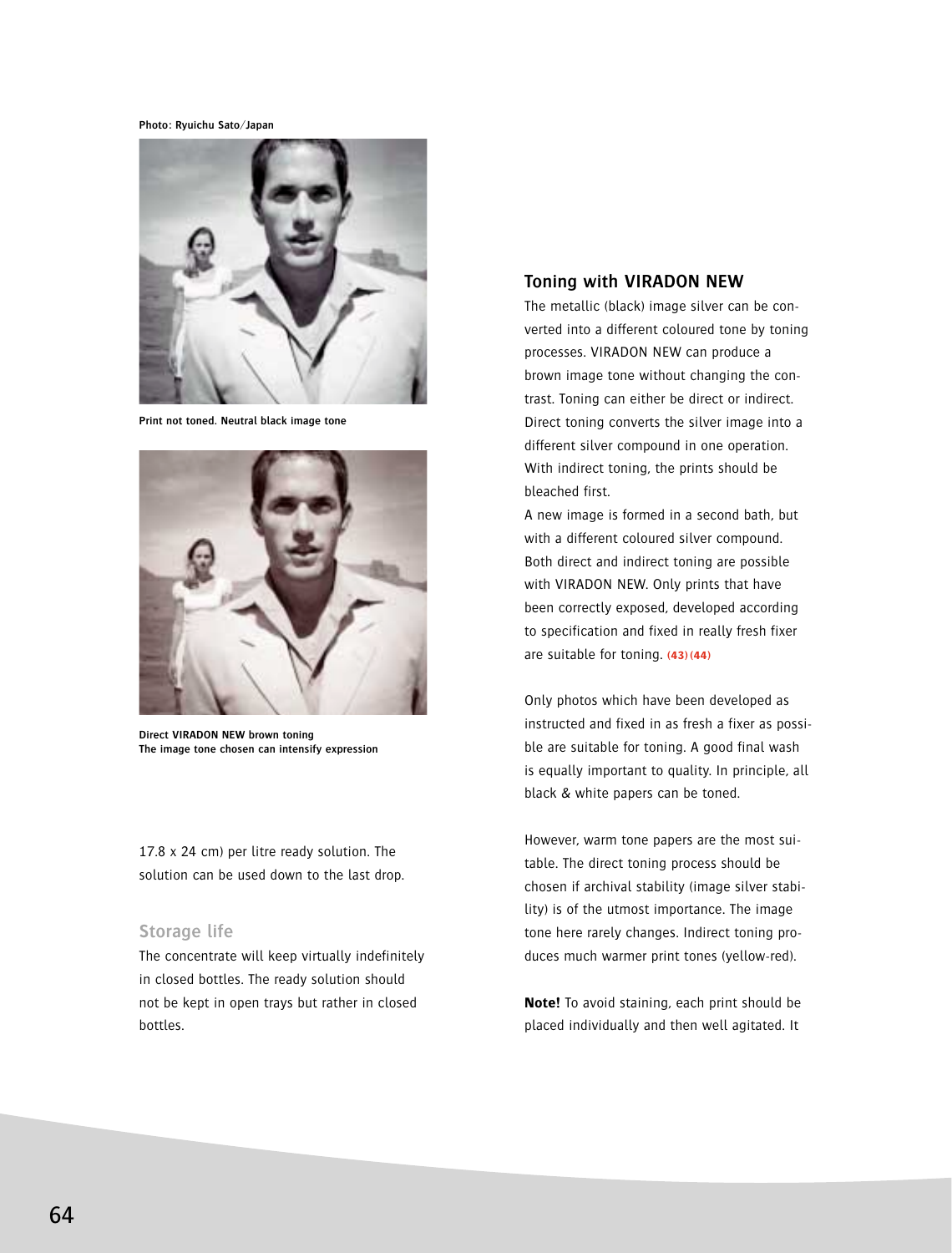is also necessary for prints intended for toning to be treated with fixer which is as fresh as possible and to have been thoroughly washed.

## **Yield**

 $2 - 3$  m<sup>2</sup> photo paper can be toned in 1 litre ready solution (equivalent to approx. 45 – 70 sheets 17.8 x 24 cm).

## **Storage life**

The concentrate will keep virtually indefinitely in closed bottles. Ready solution cannot be re-used.

| (43) | <b>Direct toning</b><br>with VIRADON NEW*                                                                                                                          | <b>Time</b>                                      |
|------|--------------------------------------------------------------------------------------------------------------------------------------------------------------------|--------------------------------------------------|
|      | AGFA VIRADON NEW 1+24<br>$(1$ part VIRADON NEW $+$ 24 parts water)                                                                                                 | $1-10$ min<br>(depending on intensity<br>needed) |
|      | Stop bath (10% sodium sulphite solution)<br>(only necessary if after-toning in the wash<br>is to be prevented)                                                     | $1$ min                                          |
|      | Final wash<br>(as indicated for PE and fibre-base papers)                                                                                                          |                                                  |
|      | * Processing temperature: 20°C                                                                                                                                     |                                                  |
| (44) | <b>Indirect toning</b><br>with 44 BL bleach*                                                                                                                       | <b>Time</b>                                      |
|      | Bleaching with 44 BL bleach <sup>*</sup> $(1+3)$<br>(1 part 44 BL concentrate $+$ 3 parts water)<br>*Process AP 44<br>(bleach for colour reversal film processing) | $2-5$ min                                        |
|      |                                                                                                                                                                    |                                                  |
|      | or bleach (Agfa 501 formula):<br>500 ml 10% potassium ferricyanide solution<br>100 ml 10% potassium bromide solution                                               | 5 min                                            |

Wash (running water) 5 min AGFA VIRADON NEW 1+50 3min (possible stop bath as for direct toning)

Final wash

(as indicated for PE and fibre-base papers)

\* Processing temperature: 20°C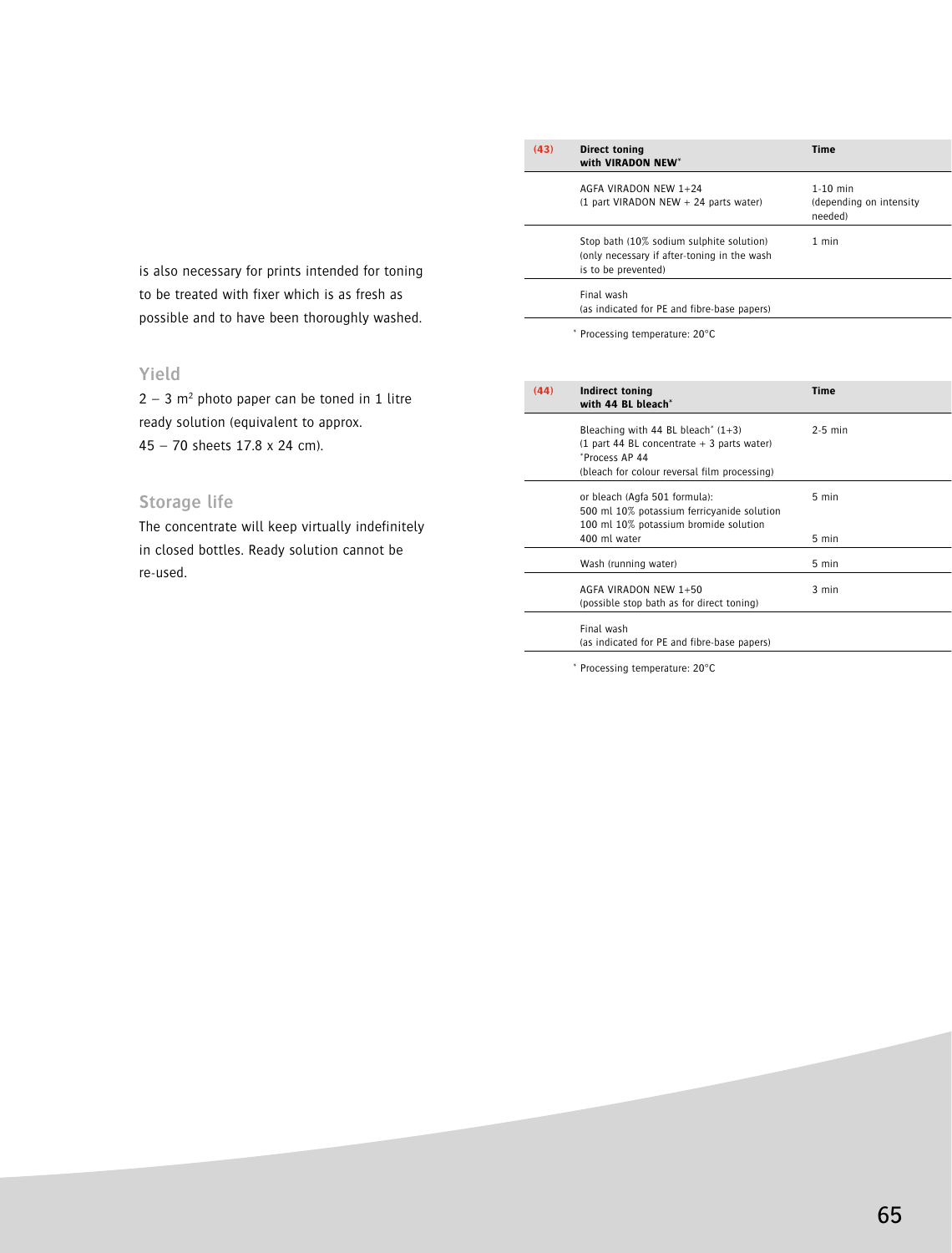## <span id="page-65-0"></span>**General information**

## **Environmental protection and disposal**

Wash water from processors containing small quantities of process solutions are subject to local and often general waste water regulations if disposed of into the public sewage system.

If these regulations do not permit used photographic solutions to be discarded into the public sewage system, they must be disposed of as special waste.

Agfa photo chemical packaging conforms to the regulations of safety (transport, storage, handling) and of recycling. Photo chemical packaging should not contain any harmful impurities if it takes part in collection and recycling systems. The packs must therefore be absolutely empty, this means free of leftover powder, sludge and drops. Photo chemical containers should preferably be rinsed out as well. It is best to use some of the mixing water for this purpose.

Queries on environmental protection and waste disposal can be answered by the environment officers in the Agfa Sales organisations, or referred to the central Environmental Protection Department in Leverkusen, Germany.

## **Storage, safety at work, handling photochemicals**

## **Storage**

The chemicals should be stored in their original packaging at temperatures between 8°C and 25°C. If the temperature is too low, certain substances may crystallize in liquid concentrates, which could result in wrong bath mixtures, if this is not taken into consideration. The effects of direct heat should also be avoided. High temperatures can trigger a premature chemical reaction in concentrates that are prone to oxidization, and this in turn can lead to the decomposition of a bath.

## **Safety aspects when working with photochemicals**

Certain precautions (e.g. avoiding contact with food and drink) and safety measures must be taken when working with photographic processing chemicals. These include adequate ventilation at the working place and, if necessary, the use of protective gloves and glasses.

Observing all the safety precautions ensures a high degree of safety at work. Nevertheless, with particularly sensitive persons, irritation of the skin and mucous membranes, and, in isolated cases, allergic skin reactions cannot be excluded.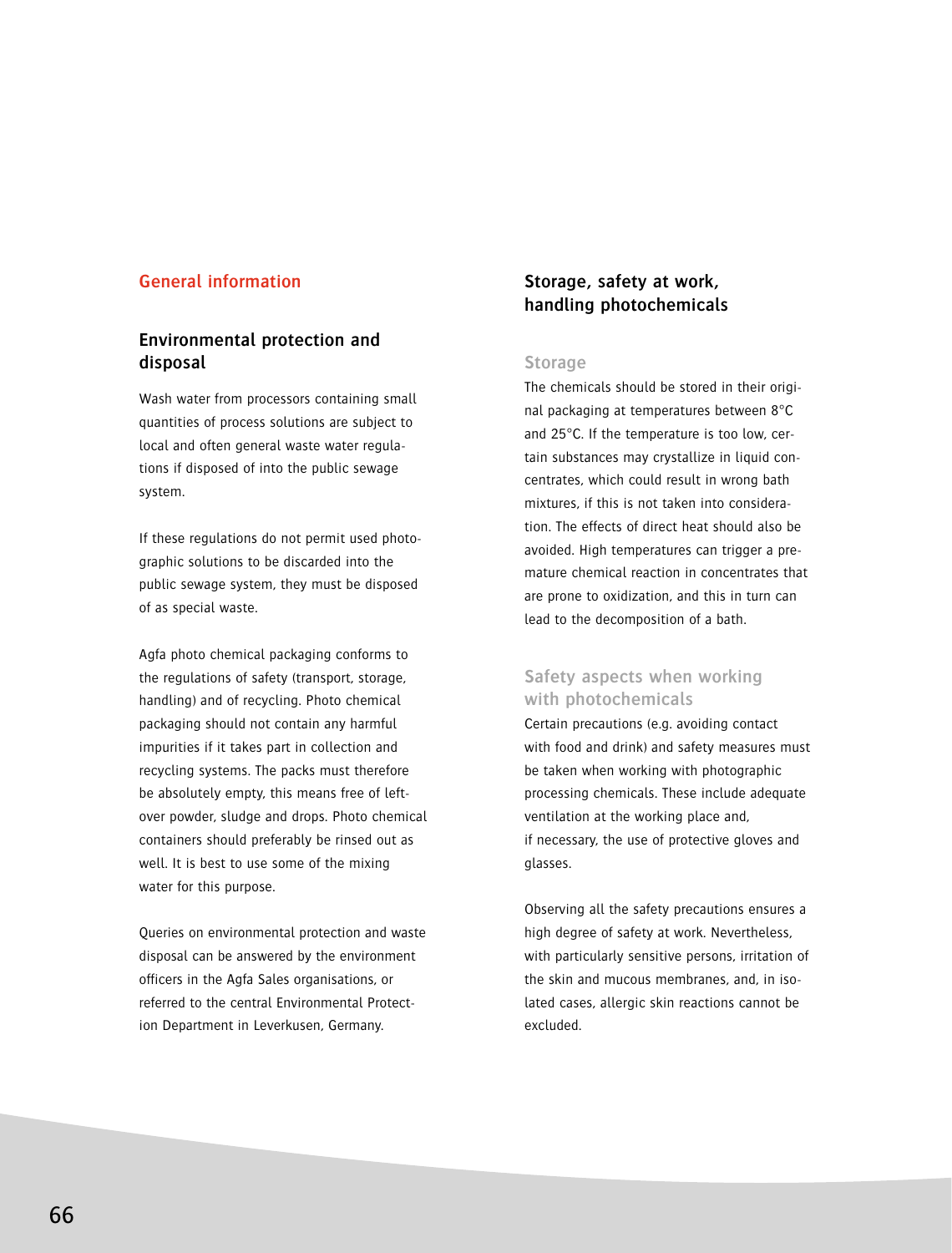

**Photo: Chris Groenhout/Australia · www.chrisgroenhout.com**

Special regulations concerning transport and handling of dangerous substances apply to certain photochemicals and these are shown on the packs of all products subject to such labelling. Extra safety recommendations are to be found in the instructions enclosed with the products or on the labels of the packs.

Safety data sheets in English and German languages are available from the appropriate Agfa sales organisations. These safety sheets also contain specific information on the substances contained in the products.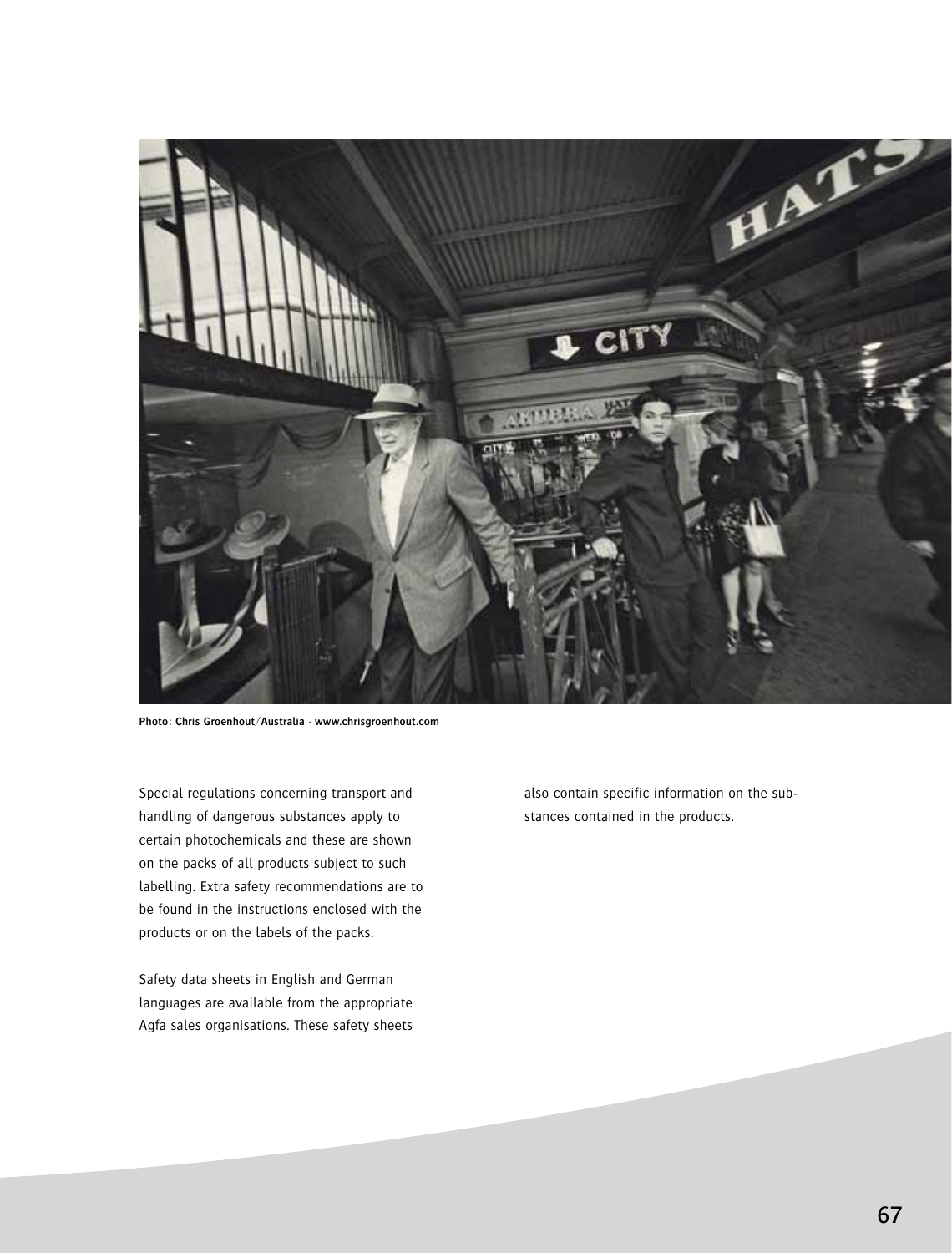## **Editorial**

**Published by:**

**Agfa-Gevaert AG**

**Postfach, D-51301 Leverkusen**

## **Editors:**

**Joachim Badura, Helmut Mennekes, Niko Kirsten, Christian Sinz**

## **Cover Photo:**

**Anna Fedisz/Polen**

**www.annafedisz.pl**